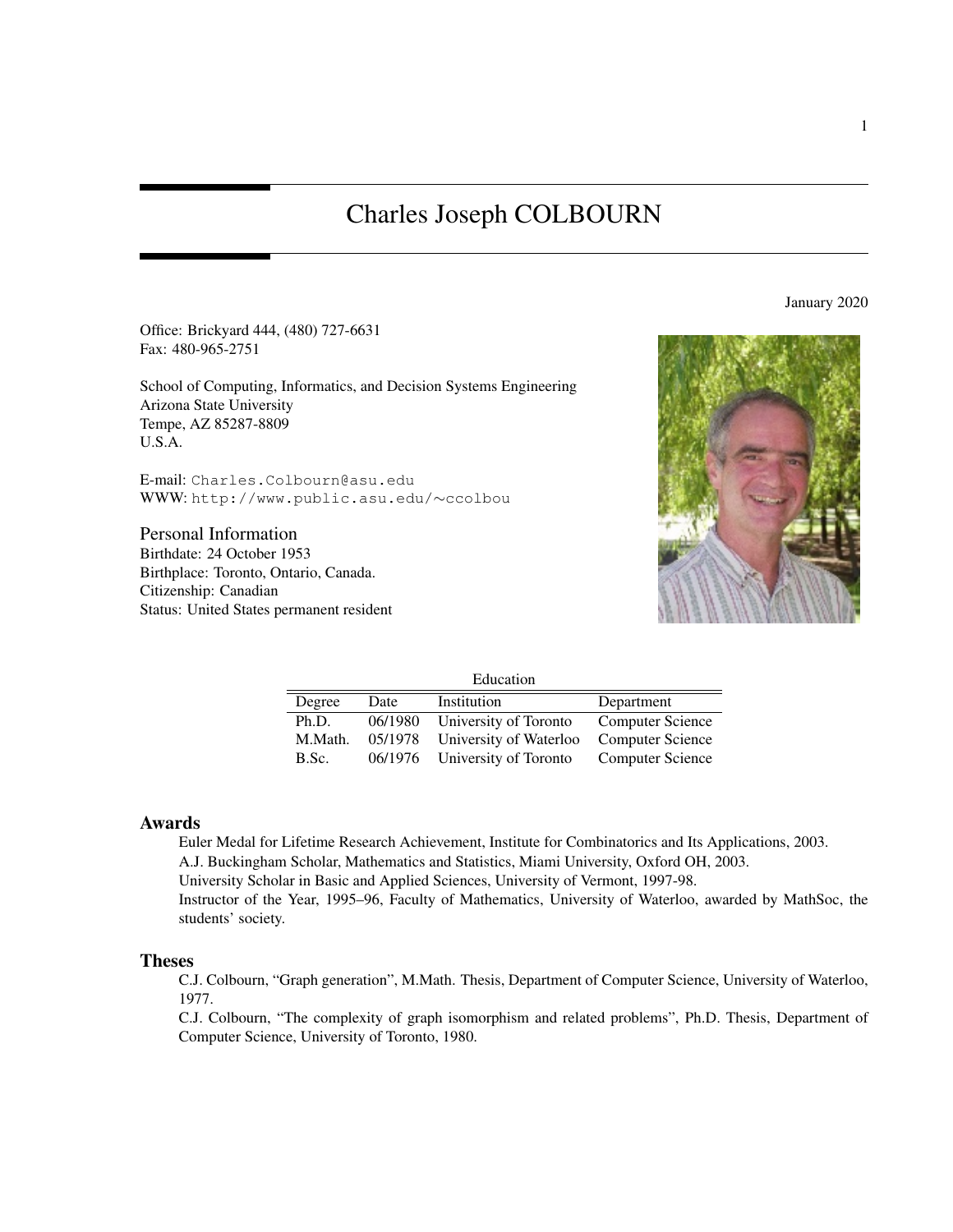| Regular appointments          |             |                                 |                                   |
|-------------------------------|-------------|---------------------------------|-----------------------------------|
| Position                      | Period      | Institution                     | Department                        |
| Professor                     | $08/01 -$   | Arizona State University        | Computer Science and Engineering  |
| (tenured)                     | $08/01 -$   |                                 |                                   |
| Dorothean Professor           | 08/96-08/01 | University of Vermont           | <b>Computer Science</b>           |
| (tenured)                     | 08/96-08/01 |                                 |                                   |
| Professor                     | 07/89-08/98 | University of Waterloo          | Combinatorics and Optimization    |
| <b>Associate Professor</b>    | 09/87-06/89 | University of Waterloo          | Combinatorics and Optimization    |
| <b>Associate Professor</b>    | 01/84-08/87 | University of Waterloo          | <b>Computer Science</b>           |
| (tenured)                     | 07/86-08/98 |                                 |                                   |
| <b>Associate Professor</b>    | 07/82-12/83 | University of Saskatchewan      | <b>Computational Science</b>      |
| <b>Assistant Professor</b>    | 07/80-06/82 | University of Saskatchewan      | <b>Computational Science</b>      |
|                               |             | Visiting and cross appointments |                                   |
| Position                      | Period      | Institution                     | Department                        |
| Professor                     | 08/96-08/01 | University of Vermont           | <b>Mathematics and Statistics</b> |
| <b>Visiting Scientist</b>     | 08/97       | Defence Science and             | <b>Communications Division</b>    |
|                               |             | Technology Organization,        |                                   |
|                               |             | Salisbury, Australia            |                                   |
| University of Auckland        | 03/96-06/96 | University of Auckland          | <b>Computer Science</b>           |
| <b>Foundation Fellow</b>      |             |                                 |                                   |
| Raybould Fellow               | 07/94-08/94 | Univ. Queensland                | Mathematics                       |
| <b>Visiting Scientist</b>     | 03/93-04/93 | <b>Rutgers University</b>       | <b>Dimacs</b>                     |
| <b>Senior Research Fellow</b> | 08/90-12/90 | <b>Curtin University</b>        | <b>Mathematics and Statistics</b> |
| Professor                     | 09/90-08/98 | University of Waterloo          | <b>Computer Science</b>           |
| <b>Research Professor</b>     | 04/90-03/93 | Carleton University             | <b>Computer Science</b>           |
| Senior Fellow                 | 09/89-12/89 | <b>Simon Fraser University</b>  | <b>Systems Science</b>            |
| <b>Visiting Professor</b>     | 01/89-03/89 | Auburn University               | Algebra, Combinatorics, Analysis  |
| Senior Fellow                 | 09/87-10/87 | University of Minnesota         | Mathematics and Applications      |
| <b>Associate Professor</b>    | 09/87-08/90 | University of Waterloo          | <b>Computer Science</b>           |
| <b>Visiting Professor</b>     | 01/86-05/86 | University of Auckland          | <b>Computer Science</b>           |
| <b>Visiting Assoc Prof</b>    | 09/85-12/85 | University of Toronto           | <b>Computer Science</b>           |
| <b>Associate Professor</b>    | 01/84-08/87 | University of Waterloo          | Combinatorics and Optimization    |

# Academic Experience

÷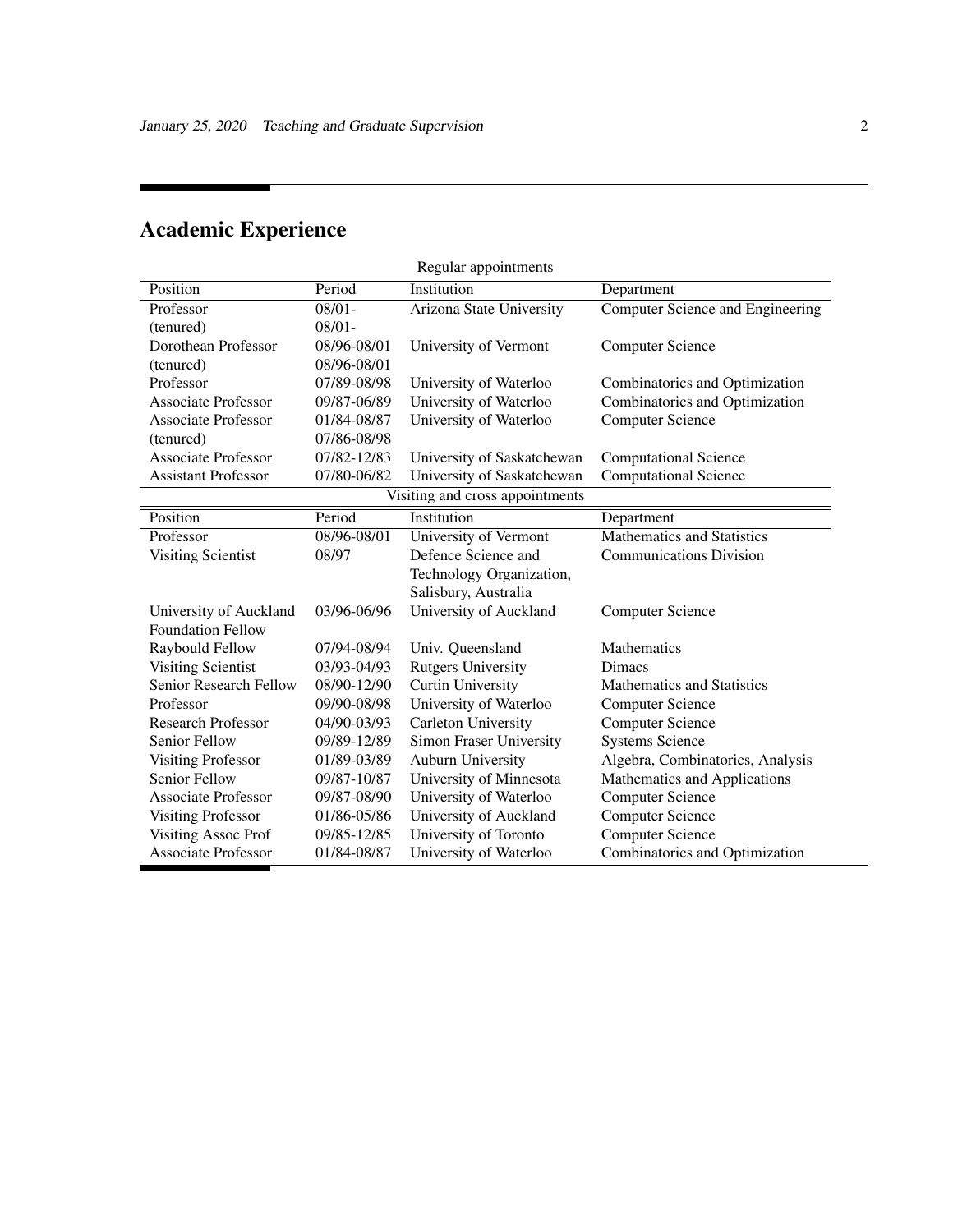# Teaching Experience

| Term $(F,W,S)$                     | Course         | Size | Topic                                             |
|------------------------------------|----------------|------|---------------------------------------------------|
| S <sub>20</sub>                    | <b>CSE355</b>  | 125  | Intro Theory of Computation                       |
| S <sub>20</sub>                    | <b>CSE555</b>  | 25   | Theory of Computation                             |
| F <sub>19</sub>                    | <b>CSE355</b>  | 90   | Intro Theory of Computation                       |
| F <sub>19</sub>                    | <b>CSE551</b>  | 135  | <b>Advanced Algorithms</b>                        |
| S19                                | <b>CSE355</b>  | 90   | Intro Theory of Computation                       |
| S <sub>19</sub>                    | <b>CSE555</b>  | 20   | Theory of Computation                             |
| S <sub>19</sub>                    | CSE591/494     | 30   | Popularity in Storage Systems                     |
| F18                                | <b>CSE355</b>  | 75   | Intro Theory of Computation                       |
| F18                                | <b>CSE355</b>  | 70   | Intro Theory of Computation                       |
| S <sub>18</sub>                    | <b>CSE355</b>  | 65   | Intro Theory of Computation                       |
| S <sub>18</sub>                    | <b>CSE551</b>  | 80   | <b>Advanced Algorithms</b>                        |
| S <sub>17</sub>                    | <b>CSE355</b>  | 350  | Intro Theory of Computation                       |
| S <sub>17</sub>                    | <b>CSE555</b>  | 10   | Theory of Computation                             |
| F16                                | <b>CSE355</b>  | 366  | Intro Theory of Computation                       |
| F <sub>16</sub>                    | <b>CSE691</b>  | 7    | Interaction Testing Theory and Practice           |
| S <sub>16</sub>                    | <b>CSE355</b>  | 275  | Intro Theory of Computation                       |
| S <sub>16</sub>                    | <b>CSE555</b>  | 25   | Theory of Computation                             |
| F15                                | <b>CSE355</b>  | 110  | Intro Theory of Computation                       |
| F15                                | CSE551/591     | 135  | <b>Advanced Algorithms</b>                        |
| S <sub>15</sub>                    | <b>CSE555</b>  | 49   | Theory of Computation                             |
| F <sub>14</sub>                    | <b>CSE355</b>  | 132  | Intro Theory of Computation                       |
| F <sub>14</sub>                    | CSE457/598     | 35   | Formal Languages                                  |
| F <sub>14</sub>                    | <b>CSE550</b>  | 45   | Combinatorial Algorithms and Intractability       |
| S <sub>14</sub>                    | <b>CSE 555</b> | 46   | Advanced Theory of Computation                    |
| S14                                | CSE591/MAT591  | 40   | Combinatorial Design Theory                       |
| F13                                | <b>CSE 355</b> | 82   | Intro Theory of Computation                       |
| F13                                | <b>CSE 552</b> | 32   | Randomized and Approximation Algorithms           |
| S <sub>13</sub>                    | <b>CSE 555</b> | 30   | Advanced Theory of Computation                    |
| S <sub>13</sub>                    | <b>CSE 355</b> | 55   | Intro Theory of Computation                       |
| F12                                | CSE 420/598    | 64   | Computer Architecture I                           |
| F12                                | CSE 457/598    | 45   | Theory of Formal Languages                        |
| S <sub>12</sub>                    | <b>CSE355</b>  | 100  | Intro Theory of Computation                       |
| S12(x3)                            | <b>ASU 101</b> | 19   | The ASU Experience                                |
| F11(x2)                            | <b>CSE301</b>  | 55   | Ethics in Computing                               |
| S <sub>11</sub>                    | <b>CSE355</b>  | 82   | Intro Theory of Computation                       |
| S11                                | CSE591/MAT591  | 25   | Combinatorial Design Theory                       |
| F10                                | <b>CSE 355</b> | 43   | Intro Theory of Computation                       |
| F10                                | <b>CSE 552</b> | 18   | Randomized and Approximation Algorithms           |
| S <sub>10</sub>                    | <b>CSE 457</b> | 8    | Theory of Formal Languages                        |
|                                    |                | 4    | Perfect Hashing                                   |
| S <sub>10</sub><br>F <sub>09</sub> | CSE 591        | 20   |                                                   |
| S <sub>09</sub>                    | CSE 424        | 60   | Systems Capstone 2<br>Intro Theory of Computation |
| S <sub>09</sub>                    | <b>CSE 355</b> | 42   | Ethics for Computer Science                       |
|                                    | <b>CSE 301</b> |      |                                                   |
| <b>S08</b>                         | <b>CSE 591</b> | 6    | Software Interaction Testing                      |
| <b>S08</b>                         | <b>CSE 420</b> | 35   | Computer Architecture I                           |
| F <sub>0</sub> 7                   | CSE 420/598    | 68   | Computer Architecture I                           |
| S07                                | <b>IEE 598</b> | 26   | Optimization II                                   |
| <b>S07</b>                         | <b>CSE 434</b> | 30   | <b>Computer Networks</b>                          |
| F <sub>06</sub>                    | <b>CSE 355</b> | 55   | Intro Theory of Computation                       |
| <b>S06</b>                         | <b>CSE 591</b> | 6    | <b>Interaction Testing</b>                        |
| S <sub>06</sub> , F <sub>05</sub>  | CSE 412/598    | 35   | Database Management Systems                       |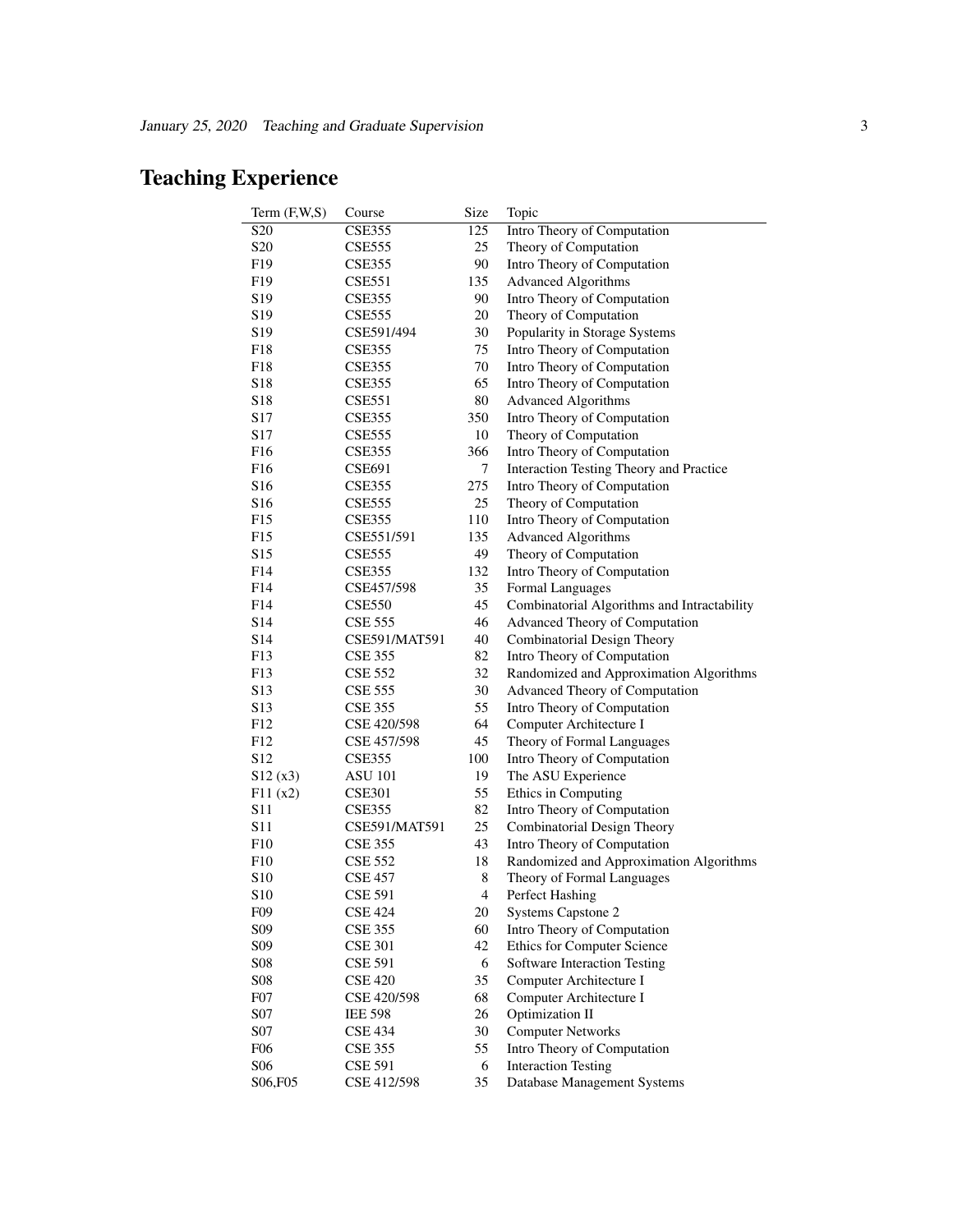| Term $(F,W,S)$                 | Course            | Size             | Topic                                          |
|--------------------------------|-------------------|------------------|------------------------------------------------|
| F05                            | <b>CSE 534</b>    | 19               | <b>Advanced Computer Networks</b>              |
| F <sub>04</sub>                | <b>CSE 591</b>    | 8                | Network Reliability                            |
| F <sub>04</sub>                | <b>CSE 434</b>    | 28               | <b>Computer Networks</b>                       |
| F <sub>0</sub> 3               | <b>CSE 591</b>    | 14               | Genomics: Sequencing and Mapping               |
| F03                            | CSE 434/598       | 55               | <b>Computer Networks</b>                       |
| F02                            | <b>CSE 310</b>    | 160              | Data Structures                                |
| <b>S01</b>                     | CS 103            | 30               | Programming Languages                          |
| F00                            | CS 201            | 36               | <b>Operating Systems</b>                       |
| W <sub>00</sub>                | <b>CS 222</b>     | 33               | Computer Architecture                          |
| W00, W99                       | CS 395            | $\overline{c}$   | Combinatorial Algorithms                       |
| F99                            | <b>CS</b> 101     | 39               | <b>Computer Organization</b>                   |
| F98                            | CS 266            | 24               | Network Security and Cryptography              |
| F98                            | CS 294            | $\boldsymbol{2}$ | <b>Medical Informatics</b>                     |
| F97                            | CS 265            | 22               | <b>Computer Networks</b>                       |
| W97                            | CS 395            | 10               | Applied Cryptography                           |
| F96                            | CS 243            | 20               | Theory of Computation                          |
| 96(1st)                        | 415(CS).701       | 15               | Network Reliability                            |
| F95, F94, F92                  | C&O438/638        | 15               | <b>Combinatorial Computing</b>                 |
| F94,F91                        | C&O434/634        | 14               | Combinatorial Design                           |
| S94                            | E&CE203           | 90               | Discrete Math for Engineers                    |
|                                |                   | 50               | Introduction to Combinatorics                  |
| $W94, F92, S89(\times 2), W88$ | C&O230            |                  | <b>Network Flows</b>                           |
| W94, S88 (×2)                  | C&O351            | 40               |                                                |
| F92, F91, S91, S88             | C&O454            | 30               | Scheduling Theory                              |
| F91                            | C&O750B/CS756     | 10               | Topics on Network Reliability                  |
| S89                            | MATH 134b         | 100              | Linear Algebra                                 |
| W89                            | <b>MH371A</b>     | 24               | Discrete Mathematics 1                         |
| W88                            | C&O380            | 12               | Invention and Discovery in Mathematics         |
| S87                            | CS766             | 14               | Topics in Network Algorithms                   |
| S87, F86, S85                  | CS466/666         | 40               | Analysis of Algorithms                         |
| F86                            | CS234             | 150              | Programming Principles                         |
| F86                            | C&O739/CS756      | 15               | Combinatorics of Network Reliability           |
| F85                            | <b>CSC2427F</b>   | 8                | Topics in Graph Theory                         |
| S85                            | CS756             | 17               | Topological Design of Networks                 |
| S85, S84                       | CS450/650         | 35               | Computer Architecture                          |
| W85                            | CS435             | 30               | <b>Computer Applications</b>                   |
| F84                            | CS462/662         | 20               | Formal Languages and Parsing                   |
| F84                            | CS354/554         | 60               | Software Systems                               |
| S84                            | CS766             | 12               | Network Reliability: Algorithms and Complexity |
| F83                            | <b>CMPT 419.3</b> | 3                | Computability and Complexity Theory            |
| F83                            | <b>CMPT 416.3</b> | 12               | Combinatorial and Geometric Algorithms         |
| F83, W83                       | <b>CMPT 230.6</b> | $70\,$           | Software Design                                |
| F83, F82, F81, F80             | <b>CMPT 882.3</b> | 3                | Topics in the Theory of Computing              |
| W83                            | <b>CMPT 361.3</b> | 20               | Theory of Computation 2                        |
| W83                            | <b>CMPT 424.3</b> | 45               | <b>Computer Communication Networks</b>         |
| F82, W82, W81                  | <b>CMPT 313.3</b> | 90               | Software Design                                |
| W82                            | CMPT 419B         | $\mathbf{1}$     | Introduction to Combinatorics                  |
| W82                            | CMPT 326B         | 70               | Theory of Computation 1                        |
| F81                            | CMPT 427A         | 12               | Analysis of Algorithms                         |
| F81                            | CMPT 212A         | 70               | Assembly Language Programming                  |
| W81                            | CMPT 419B         | 5                | Recursive Function Theory and Computability    |
| <b>F80</b>                     | CMPT 180A         | 240              | Introduction to Computer Science               |
| <b>F80</b>                     | CMPT 375A         | 75               | Computing for Accounting                       |
| W80                            | <b>CSC 208S</b>   | 40               | Assembly Language Programming                  |
|                                |                   |                  |                                                |
| S79                            | <b>CSC 258H</b>   | 50               | <b>Computer Organization</b>                   |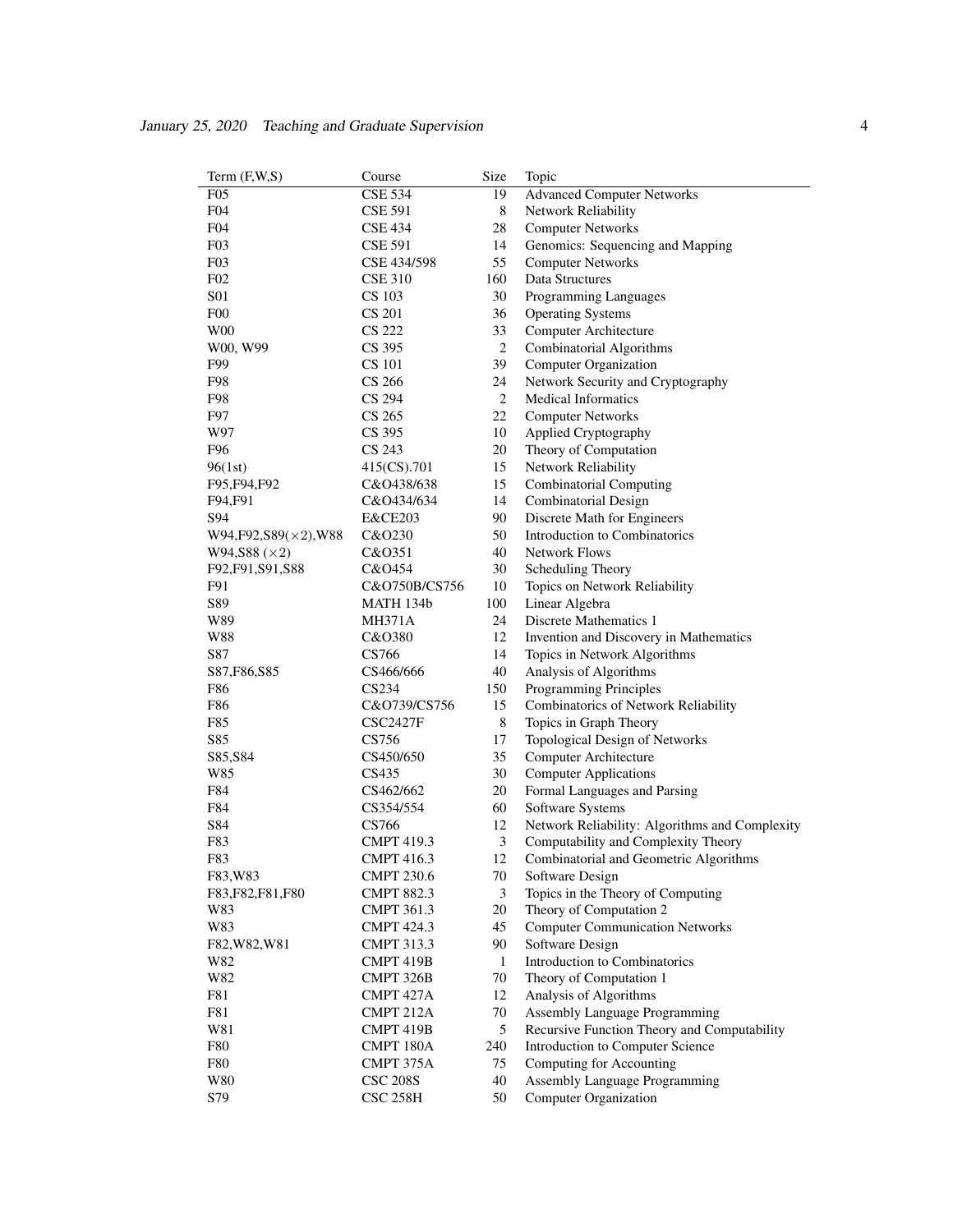## Graduate Supervision

#### Ph.D. Theses Supervised

#### Theses completed

- 1. Ryan E. Dougherty, Ph.D., "Hash Families and Applications to t-Restrictions", Computer Science, Arizona State University, 2019.
- 2. Erin Lanus, Ph.D., "Interaction Testing, Fault Location, and Anonymous Attribute-Based Authorization", Computer Science, Arizona State University, 2019.
- 3. Kaushik Sarkar, Ph.D., "Covering Arrays: Algorithms and Asymptotics", Computer Science, Arizona State University, 2016.
- 4. Jonathan Lutz, Ph.D., "Scheduled Medium Access Control in Mobile Ad Hoc Networks", Computer Science, Arizona State University, 2013 (co-supervised with Violet R. Syrotiuk).
- 5. Maurice M. Carey, Ph.D., "The Classification of Domain Concepts in Object-Oriented Systems", Computer Science, Arizona State University, 2013 (co-supervised with James Collofello).
- 6. Peyman Nayeri, Ph.D., "Post-Optimization: Necessity analysis for combinatorial arrays", Computer Science, Arizona State University, 2011. (co-supervised with Goran Konjevod).
- 7. Toni R. Farley, Ph.D., "Network reliability and resilience", Computer Science, Arizona State University, 2009.
- 8. Dean S. Hoskins, Ph.D., "Covering Arrays and Optimal Designs", Computer Science, Arizona State University, 2006.
- 9. Renée C. Bryce (Turban), Ph.D. "Algorithms for Covering Arrays", Computer Science, Arizona State University, 2006.
- 10. Robert A. Walker II, Ph.D., "Covering Arrays and Perfect Hash Families", Computer Science, Arizona State University, 2005.
- 11. Robert P. Gallant, Ph.D., "Tight orthogonal main effect plans", Combinatorics and Optimization, University of Waterloo, 1997.
- 12. Alan C.H. Ling, Ph.D., "Pairwise balanced designs and related codes", Combinatorics and Optimization, University of Waterloo, 1996.
- 13. Yeow Meng Chee, Ph.D., "Turan-type problems in group testing, coding theory and cryptography", Computer Science, University of Waterloo, 1996.
- 14. Zhike Jiang, Ph.D., "Rotational Steiner triple systems", Combinatorics and Optimization, University of Waterloo, 1995.
- 15. Heidi J. Strayer, Ph.D., "Bounding flows, distances and reliability in probabilistic networks", Computer Science, University of Waterloo, 1995.
- 16. Doreen L. Erickson (Galli), Ph.D., "Conflict-free access to parallel memory modules", Computer Science, University of Waterloo, 1993.
- 17. Violet R. Syrotiuk, Ph.D., "Wang tilings and distributed orientation on torus networks", Computer Science, University of Waterloo, 1992 (co-supervised with J.K. Pachl).
- 18. Daryl D. Harms, Ph.D., "A symbolic algebra environment for research in network reliability", School of Computing Science, Simon Fraser University, 1992 (co-supervised with A.L. Liestman).
- 19. David C. Bigelow, Ph.D., "Enclosings of latin squares and triple systems", Pure Mathematics, University of Waterloo, 1990.
- 20. Anthony J. Gahlinger, Ph.D., "Coherence and satisfiability of waveform timing specifications", Computer Science, University of Waterloo, 1990.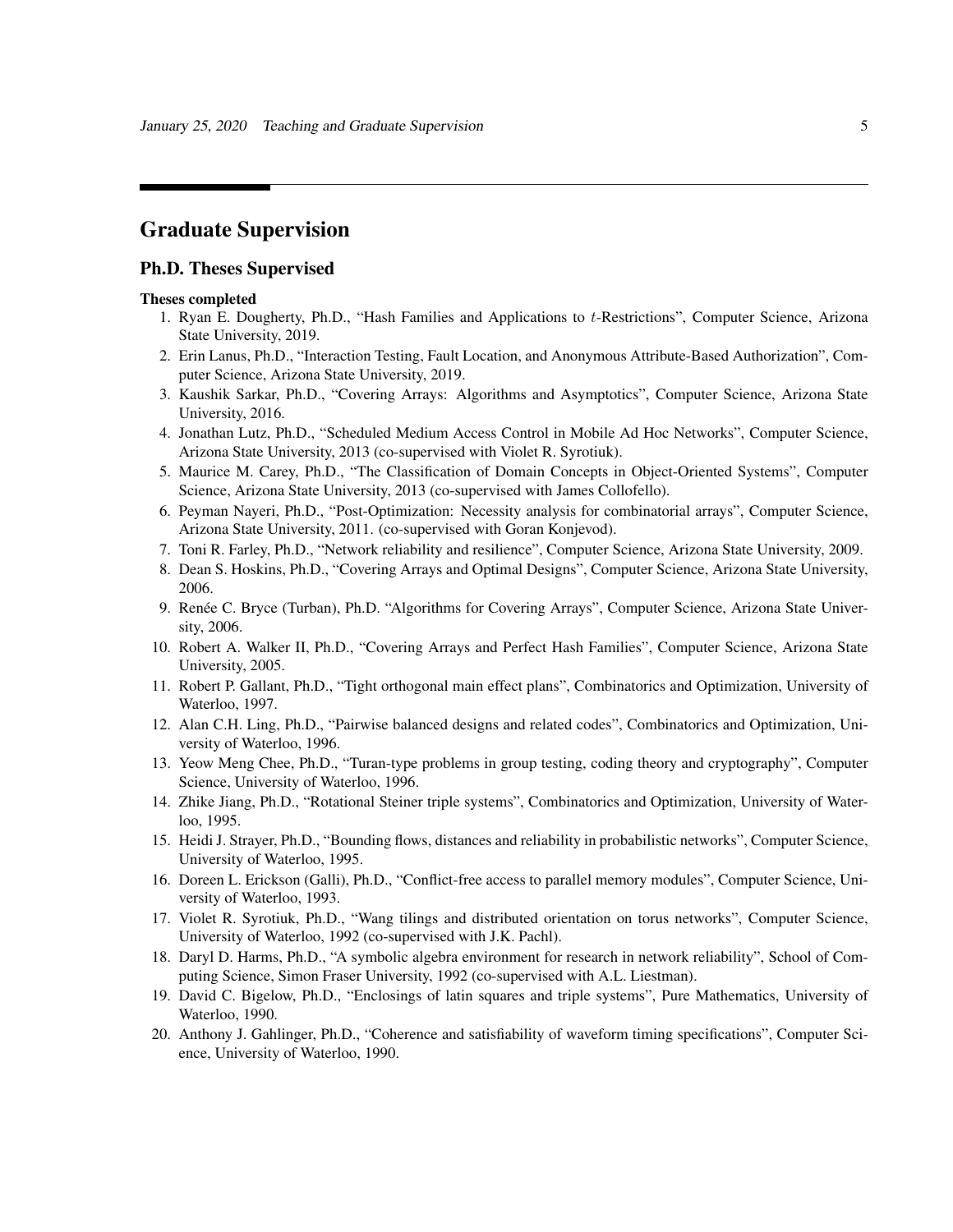- 21. Louis D. Nel, Ph.D., "Network reliability and facility location in unreliable networks", Computer Science, University of Waterloo, 1988.
- 22. Hosam M. F. AboElFotoh, Ph.D., "Reliability of radio broadcast networks: a graph theoretic approach", Computer Science, University of Waterloo, 1988.
- 23. Wendy J. Myrvold, Ph.D., "The ally and adversary reconstruction problems", Computer Science, University of Waterloo, 1988.
- 24. Ehab S. El Mallah, Ph.D., "Decomposition and embedding problems for restricted networks", Computer Science, University of Waterloo, 1987.
- 25. Aparna Ramanathan, Ph.D., "Improving bounds for all-terminal network reliability", Computer Science, University of Waterloo, 1986.

#### Masters Supervised

#### Theses supervised

- 1. Rushang Karia, "Covering Arrays: Generation and Post-Optimization", Computer Science and Engineering, Arizona State University, 2015.
- 2. Devon J. O'Brien, M.S. (CS), "The Design and Analysis of Hash Families for Use in Broadcast Encryption", Computer Science and Engineering, Arizona State University, 2012.
- 3. Kumaraguru Paramasivam, M.S. (CS), "Correlation Based Tools for Analysis of Dynamic Networks", Computer Science and Engineering, Arizona State University, 2011.
- 4. Deepa R. Iyer, M.S. (CS), "Identification of Network Communities using Cocitation Analysis and Bibliographic Coupling", Computer Science and Engineering, Arizona State University, 2008.
- 5. Jamieson French, M.S. (CS), "A Parallel Approach for k-Nearest Neighbor Search in Metric Space", Computer Science and Engineering, Arizona State University, 2008.
- 6. Akhila Avirneni, M.S. (CS), "Feasibility of interaction testing for web-based forms", Computer Science and Engineering, Arizona State University, 2007.
- 7. Andreas H. Ronneseth, M.S. (CS), "The Building Block Algorithm: A New Method for Constructing Covering Arrays", Computer Science and Engineering, Arizona State University, 2006.
- 8. Kylan N. Johnson, M.S.(CS), "Selecting reliable connections in mobile ad hoc networks", Computer Science and Engineering, Arizona State University, 2005.
- 9. Sandhya Durvasula, M.S.(CS), "Lower bounds for multiple sequence alignment", Computer Science and Engineering, Arizona State University, 2004.
- 10. Kaushik Srinivasan, M.S.(CS), "Disk recovery in double erasure RAID disk arrays", Computer Science and Engineering, Arizona State University, 2004.
- 11. Xunshan Ma, M.S.(CS), "Computational method to construct erasure-resilient codes", Computer Science, University of Vermont, 1999.
- 12. Shanon D. Place, M.S.(CS), "Application of bipartite graph matching algorithms for physical therapy student internship assignments", Computer Science, University of Vermont, 1999.
- 13. Myra B. Cohen, M.S.(CS), "Performance analysis of triple erasure codes in large disk arrays", Computer Science, University of Vermont, 1999.
- 14. Lise Arseneau, M.Math., "Optimal testing strategies for s,t-series parallel systems", Combinatorics and Optimization, University of Waterloo, 1996.
- 15. Alan C.H. Ling, M.Math., "Pairwise balanced designs with consecutive block sizes", Combinatorics and Optimization, University of Waterloo, 1995.
- 16. Doreen L. Erickson (Galli), M.Math., "Threshold schemes", Computer Science, University of Waterloo, 1990.
- 17. Yeow Meng Chee, M.Math., "The basis reduction algorithm and the existence of combinatorial designs", Computer Science, University of Waterloo, 1989.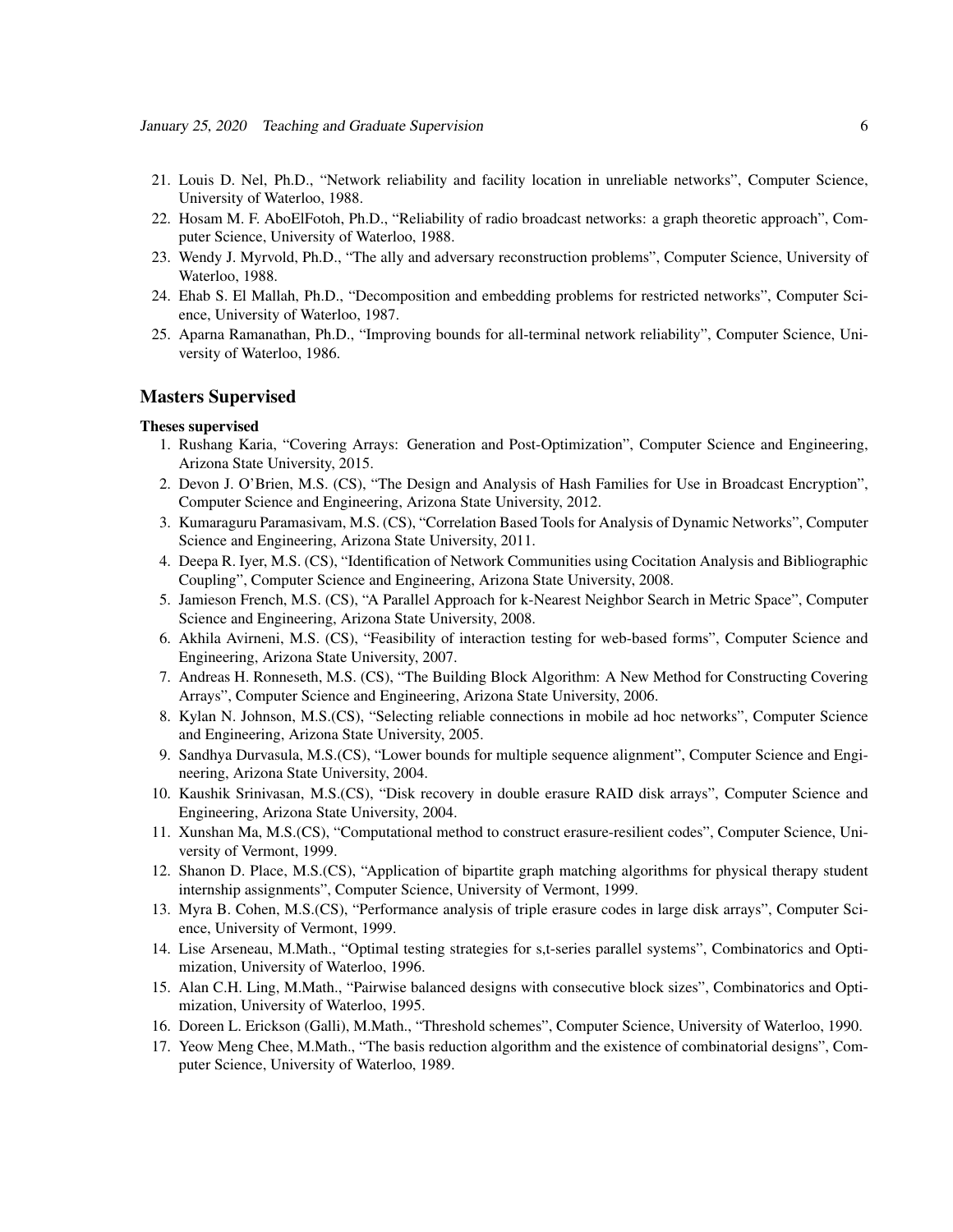- 18. H.M. Kenneth Warkentyne, M.Math., "∆-Y-∆ reducible graphs", Computer Science, University of Waterloo, 1988.
- 19. Peter B. Channen, M.Math., "A performance evaluation of distributed discrete event simulation", Computer Science, University of Waterloo, 1988 (co-supervised with Jan K. Pachl).
- 20. Brent N. Clark, M.Math. "Unit disk graphs", Computer Science, University of Waterloo, 1985.
- 21. Timothy B. Brecht, M.Math. "Lower bounds for two-terminal network reliability", Computer Science, University of Waterloo, 1985.
- 22. Ehab S. El-Mallah, M.Sc. "Recursive graph structure and the optimum communication spanning tree problem", Computational Science, University of Saskatchewan, 1983.
- 23. Daryl D. Harms, M.Sc. "An investigation into bounds on network reliability", Computational Science, University of Saskatchewan, 1983.
- 24. Eric M. Neufeld, M.Sc. "Construction of reliable series-parallel networks: a combinatorial approach", Computational Science, University of Saskatchewan, 1983.
- 25. Judith B. Peachey, M.Sc. "The Bradford-Zipf distribution and program behaviour", Computational Science, University of Saskatchewan, 1981 (co-supervised with R.B. Bunt).

#### Essays Supervised

- 1. Adithya Raghavendra, MCS, "Interaction Testing of Web Services", Computer Science and Engineering, Arizona State University, 2006.
- 2. Robin L. Wilcox, MCS, "In Parameter Order Test Generation Strategies", Computer Science and Engineering, Arizona State University, 2006.
- 3. Ron Castelletto, M.Math., "A comparison and implementation of Monte Carlo methods for estimating the probability of s, t connectedness", Computer Science, University of Waterloo, 1991.
- 4. F. David Fracchia, M.Math., "F-factors and single processor scheduling", Computer Science, University of Waterloo, 1987.
- 5. Bradley M. Debroni, M.Math., "Monte Carlo algorithms for estimating the coefficients of the network reliability polynomial", Computer Science, University of Waterloo, 1987.
- 6. Katherine E. Stewart, M.Math., "Computing the all-terminal reliability exactly", Computer Science, University of Waterloo, 1987.
- 7. Andrea R. Chappell, M.Math. "The terminal layout problem", Computer Science, University of Waterloo, 1986.
- 8. Louis D. Nel, M.Math. "The design and complexity of VideoTex cycles", Computer Science, University of Waterloo, 1985.
- 9. Eddy H. Carrasco, M.Math., "An implementation of a first order and second order method for network reliability", Computer Science, University of Waterloo, 1984.

## Current Research Interests

My research concentrates on areas in which combinatorics and computer science interact in an elegant way. Two main directions are:

- combinatorial design theory
	- applications in computer science: erasure correction, error correction, combinatorial cryptography, computational biology.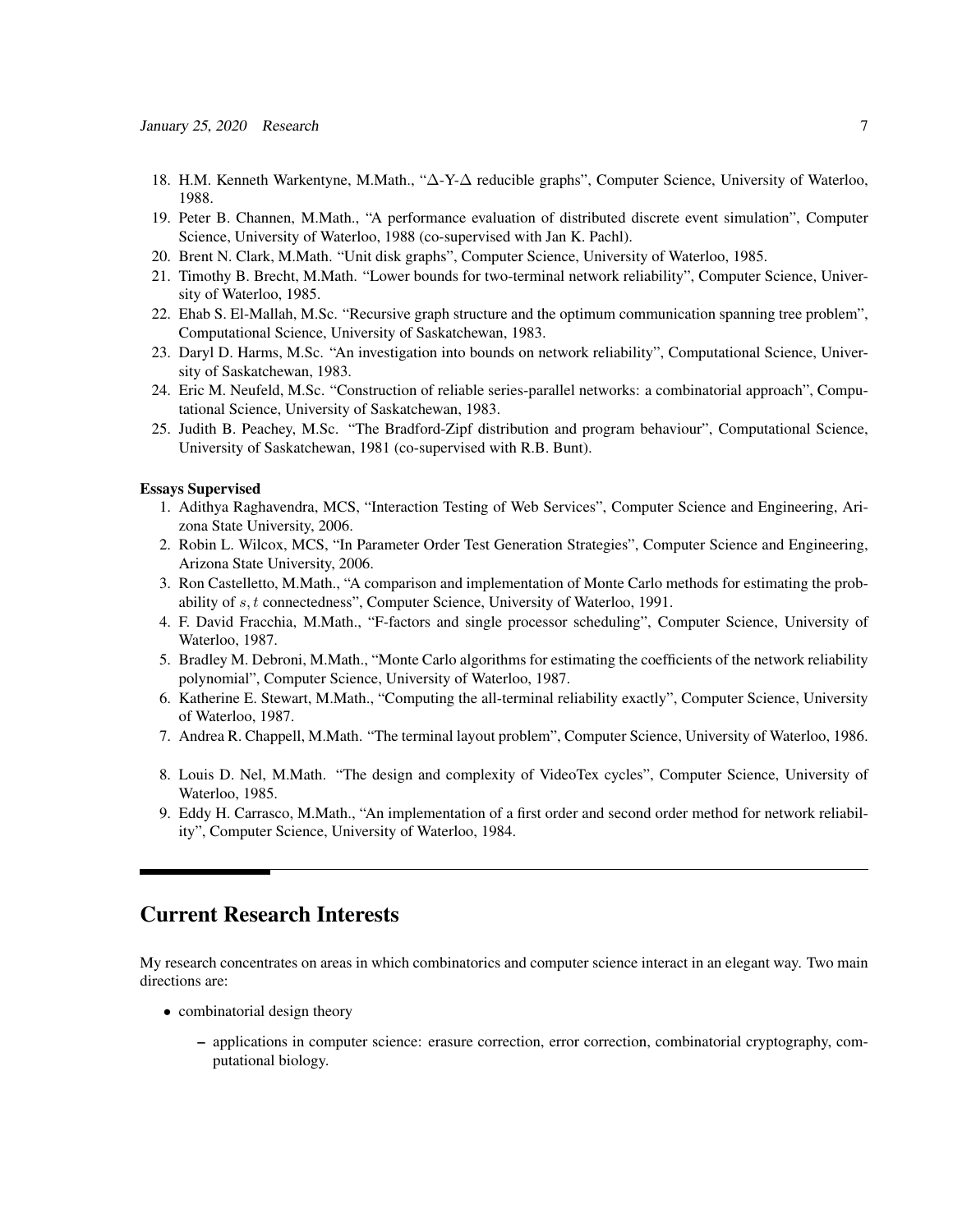- triple systems, block designs, pairwise balanced designs, group-divisible designs, transversal designs, latin squares, orthogonal arrays.
- algorithms and computational methods; combinatorial search techniques.
- applications of designs to lotteries.
- network algorithms and network design
	- network reliability: efficiently computable bounds, combinatorial structure from matroids, polyhedral and shellable complexes; exact algorithms; most probable state methods.
	- network design and analysis: graph algorithms, heuristics, search techniques.
	- network diagnosis and testing.

## Research Publications

#### Refereed Journal Papers

- 1. R. Gabrys, H. S. Dau, C. J. Colbourn and O. Milenkovic, Set-Codes with Small Intersections and Small Discrepancies, *SIAM J. Discrete Mathematics*, to appear (acc Dec19).
- 2. M.J. Mellott, D. Garlisi, C.J. Colbourn, V.R. Syrotiuk, and I. Tinnirello, Realizing airtime allocations in multihop Wi-Fi networks: A stability and convergence study with testbed evaluation, *Computer Communications* 145 (2019), 273-283.
- 3. K. Sarkar and C.J. Colbourn, Two-stage algorithms for covering array construction, *Journal of Combinatorial Designs* 27 (2019), 475-505.
- 4. C.J. Colbourn, D.R. Stinson, and S. Veitch, Constructions of optimal orthogonal arrays with repeated rows, *Discrete Mathematics* 342 (2019), 2455-2466.
- 5. C.J. Colbourn and E. Lanus, Subspace Restrictions and Affine Composition for Covering Perfect Hash Families, *Art of Discrete and Applied Mathematics* 1 (2018), #P02.03.
- 6. C.J. Colbourn and V.R. Syrotiuk, On a Combinatorial Framework for Fault Characterization, *Mathematics in Computer Science* 12 (2018), 429-451.
- 7. C.J. Colbourn, R.E. Dougherty, and D, Horsley, Distributing Hash Families with Few Rows, *Theoretical Computer Science* 800 (2019), 31-41.
- 8. C.J. Colbourn, On a latin square problem of Fuchs, *Australasian Journal of Combinatorics* 71 (2018), 501-536.
- 9. Hengjia Wei, Gennian Ge, and C.J. Colbourn, Group divisible covering designs with block size four, *Journal of Combinatorial Designs* 26 (2018), 101-118.
- 10. C.J. Colbourn, D. Horsley, and V.R. Syrotiuk, A Hierarchical Framework for Recovery in Compressive Sensing, *Discrete Applied Mathematics* 236 (2018), 96-107.
- 11. Guanqiu Qi, Wei-Tek Tsai, Charles J. Colbourn, Jie Luo, Zhiqin Zhu, Test-Algebra-Based Fault Location Analysis for the Concurrent Combinatorial Testing. *IEEE Trans. Reliability* 67(3) (2018), 802-831.
- 12. S. Maity, Y. Akhtar, R.C. Chandrasekharan, and C.J. Colbourn, Improved Strength Four Covering Arrays with Three Symbols, *Graphs and Combinatorics* 34 (2018), 223-239.
- 13. C.J. Colbourn, E. Lanus, and K. Sarkar, Asymptotic and constructive methods for covering perfect hash families and covering arrays, *Designs, Codes and Cryptography* 86 (2018), 907-937.
- 14. K. Sarkar, C.J. Colbourn, A. De Bonis, and U. Vaccaro, Partial Covering Arrays: Algorithms and Asymptotics, *Theory of Computing Systems* 62 (2018) 1470-1489.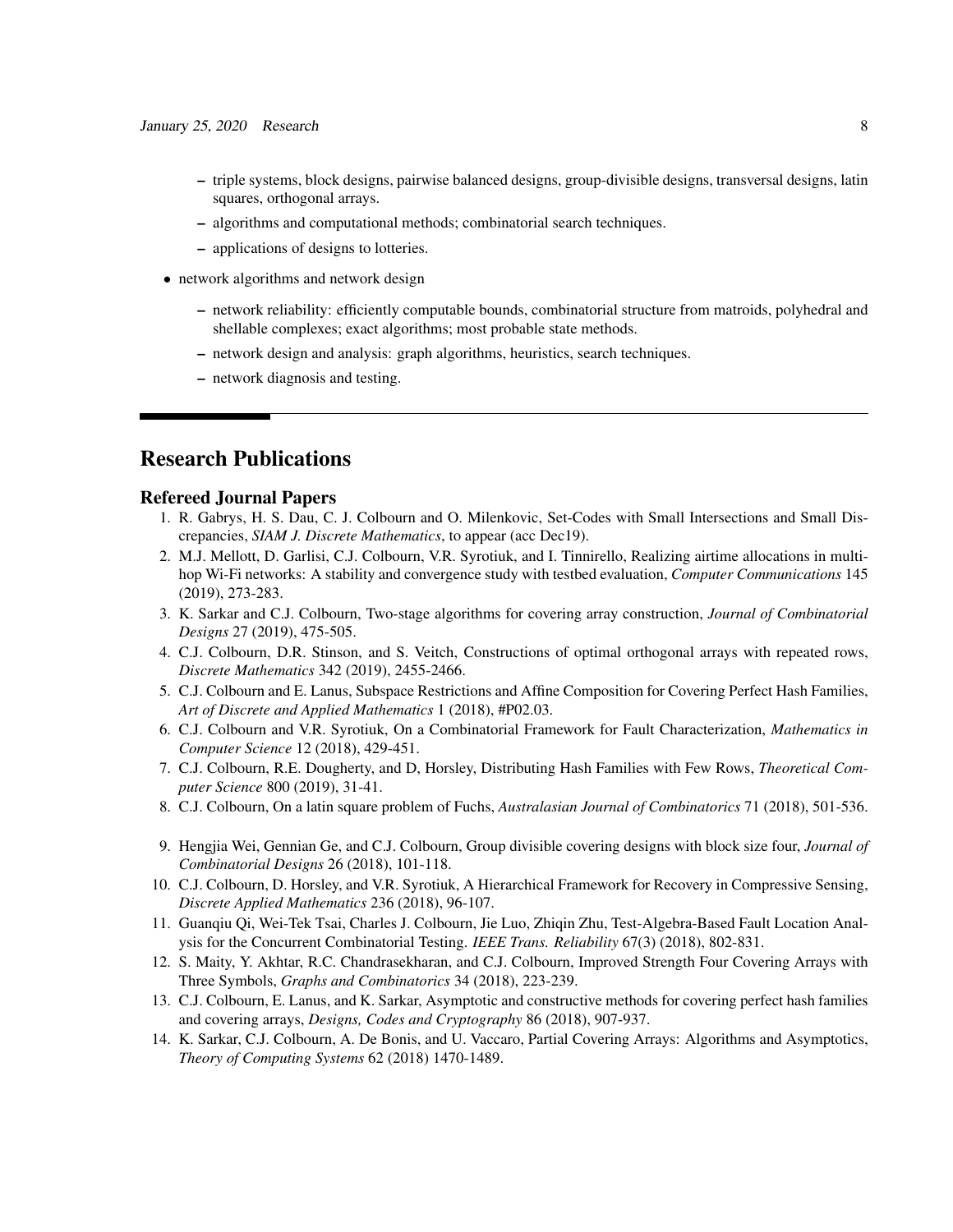- 15. D. Bryant, C.J. Colbourn, D. Horsley, and I.M. Wanless, Steiner triple systems with high chromatic index, *SIAM Journal on Discrete Mathematics* 31 (2017), 2603-2611.
- 16. J. Lutz, C.J. Colbourn, and V.R. Syrotiuk, Variable-Weight Topology-Transparent Scheduling, *Computer Networks* 122 (2017), 16-28.
- 17. D. Bryant, C.J. Colbourn, D. Horsley, and P. Ó Catháin, Compressed sensing with combinatorial designs: theory and simulations, *IEEE Transactions on Information Theory* 63 (2017), 4850-4859.
- 18. K. Sarkar and C.J. Colbourn, Upper bounds on the size of covering arrays, *SIAM Journal on Discrete Mathematics* 31 (2017), 1277-1293.
- 19. C.J. Colbourn, B.L. Fan, and D. Horsley, Disjoint Spread Systems and Fault Location, *SIAM Journal on Discrete Mathematics* 30 (2016), 2011-2016.
- 20. C.J. Colbourn and B.L. Fan, Locating One Pairwise Interaction: Three Recursive Constructions, *Journal of Algebra Combinatorics Discrete Structures and Applications* 3 (2016) 125-134.
- 21. C.J. Colbourn, M.S. Keranen, and D.L. Kreher, The 3-GDDS of type g 3u 2 , *Journal of Algebra Combinatorics Discrete Structures and Applications* 3 (2016), 135-144.
- 22. M. De Lourdes Merlini Giuliani, G. Souza dos Anjos, and C.J. Colbourn, Steiner loops satisfying the statement of Moufang's theorem, *Quasigroups Related Systems* 24 (2016) 103-108.
- 23. Hengjia Wei, Gennian Ge, and C.J. Colbourn, The existence of well balanced triple systems, *Journal of Combinatorial Designs* 24 (2016), 53-100.
- 24. Shi-Wei Gao, Jiang-Hun Lv, Bing-Lei Du, C.J. Colbourn, and Shi-Long Ma, Balancing Frequencies and Fault Detection in the In-Parameter-Order Algorithm, *Journal of Computer Science and Technology* 12 (2015), 957- 968.
- 25. C.J. Colbourn, M. De Lourdes Merlini Giuliani, A. Rosa, and I. Stuhl, Steiner Loops Satisfying Moufang's Theorem, *Australasian Journal of Combinatorics* 61 (2015), 161-171.
- 26. Y.M. Chee, C.J. Colbourn, A.C.H. Ling, H. Zhang, and X. Zhang, Optimal Low-Power Coding for Error Correction and Crosstalk Avoidance in On-Chip Data Buses, *Designs Codes Cryptography* 77 (2015), 479-491.
- 27. C. Nie, H. Wu, X. Niu, F.-C. Kuo, H. Leung, and C.J. Colbourn, Combinatorial testing, random testing, and adaptive random testing for detecting interaction triggered failures, *Information and Software Technology* 62 (2015), 198–213.
- 28. C.J. Colbourn, Augmentation of Covering Arrays of Strength Two, *Graphs and Combinatorics* 31 (2015), 2137- 2147.
- 29. A.N. Aldaco, C.J. Colbourn, and V.R. Syrotiuk, Locating Arrays for Screening Engineered Systems, *Operating Systems Review* 49,1 (2015), 31–40.
- 30. H. Wu, C. Nie, F.-C. Kuo, H. Leung, and C.J. Colbourn, A Discrete Particle Swarm Optimization for Covering Array Generation, *IEEE Transactions on Evolutionary Computation* 19,4 (2015), 575-591.
- 31. C.J. Colbourn, Covering Arrays, Augmentation, and Quilting Arrays, *Discrete Mathematics, Algorithms and Applications* 6 (2014), #1450034.
- 32. J. Lutz, C.J. Colbourn, and V.R. Syrotiuk, ATLAS: Adaptive Topology- and Load-Aware Scheduling, *IEEE Transactions on Mobile Computing* 13,10 (2014), 2255-2268.
- 33. C.J. Colbourn, M.S. Keranen, and D.L. Kreher, F-Vectors of Pure Complexes and Pure Multicomplexes of Rank Three, *Discrete Mathematics* 420 (2014), 26–39.
- 34. C.J. Colbourn and J. Torres-Jimenez, Profiles of Covering Arrays of Strength Two, *Journal of Algorithms and Computation* 44 (2013), 31–59.
- 35. Y.M. Chee, C.J. Colbourn, D. Horsley, and J. Zhou, Sequence covering arrays, *SIAM Journal on Discrete Mathematics* 27 (2013), 1844–1861.
- 36. Y.M. Chee, C.J. Colbourn, A.C.H. Ling, and R.M. Wilson, Covering and packing for pairs, *Journal of Combinatorial Theory (A)* 120 (2013), 1440–1449.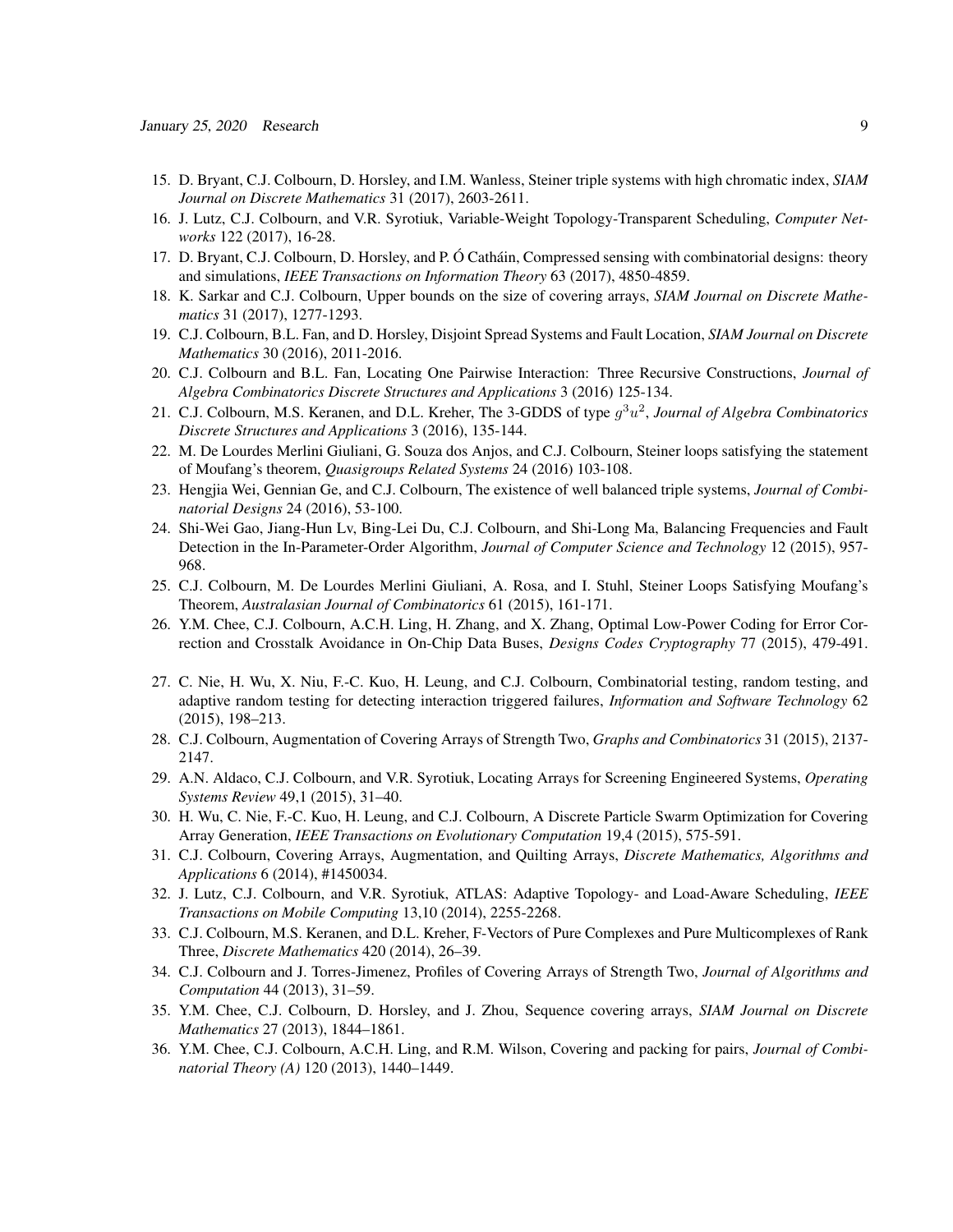- 37. C.J. Colbourn, Conditional expectation algorithms for covering arrays, *Journal of Combinatorial Mathematics and Combinatorial Computing* 86 (2013), 87–110.
- 38. R.C. Bryce and C.J. Colbourn, Expected time to detection of interaction faults, *Journal of Combinatorial Mathematics and Combinatorial Computing* 90 (2014), 97–115.
- 39. R.J.R. Abel, N. Chan, C.J. Colbourn, E.R. Lamken, C. Wang, and J. Wang, Doubly resolvable nearly Kirkman triple systems, *Journal of Combinatorial Designs* 21 (2013), 342–358.
- 40. C. J. Colbourn, Resolvable covering arrays, *Journal of Statistical Theory and Practice* 7 (2013), 630–649.
- 41. T. Farley, J. Kiefer, P. Lee, D. Von Hoff, J. M. Trent, C. Colbourn, and S. Mousses, The BioIntelligence Framework: a new computational platform for biomedical knowledge computing, *Journal of the American Medical Informatics Association* 20 (2013), 128-133.
- 42. J. Lutz, C.J. Colbourn, and V.R. Syrotiuk, Topological Persistence for Medium Access Control, *IEEE Transactions on Mobile Computing* 12 (2013), 1598–1612.
- 43. C. Wang and C.J. Colbourn, The Existence of  $(K_2 \times K_6)$ -Designs, *Graphs and Combinatorics* 29 (2013), 1557–1567.
- 44. C.J. Colbourn, D. Horsley, and V.R. Syrotiuk, Strengthening Hash Families and Compressive Sensing, *Journal of Discrete Algorithms* 16 (2012), 170–186.
- 45. J.R. Lobb, C.J. Colbourn, P. Danziger, B. Stevens, and J. Torres-Jimenez, Cover starters for covering arrays of strength two, *Discrete Mathematics* 312 (2012) 943–956.
- 46. C.J. Colbourn, Constructing heterogeneous hash families by puncturing linear transversal designs, *Journal of Geometry* 101 (2011) 99–113.
- 47. C.J. Colbourn, D. Horsley, and C. Wang, Colouring triples in every way: A conjecture, *Quaderni di Matematica* 28 (2012), 257–286.
- 48. C.J. Colbourn, C. Shi, C. Wang, and J. Yan, Mixed covering arrays of strength three with few factors, *Journal of Statistical Planning and Inference* 141 (2011), 3640-3647.
- 49. C.J. Colbourn, D. Horsley, and C. Wang, Trails of triples in partial triple systems, *Designs, Codes and Cryptography* 65 (2012), 199–212.
- 50. P. Nayeri, C.J. Colbourn, and G. Konjevod, Randomized post-optimization of covering arrays, *European Journal of Combinatorics* 34 (2013), 91–103.
- 51. C.J. Colbourn, A.C.H. Ling, G. Quattrocchi, and V.R. Syrotiuk, Grooming traffic to minimize load, *Discrete Mathematics* 312 (2012), 536-544.
- 52. C.J. Colbourn, D. Horsley, and C. McLean, Compressive sensing matrices and hash families, *IEEE Transactions on Communications* 59 (2011), 1840-1845.
- 53. C.J. Colbourn, P. Kaski, P.R.J. Östergård, D.A. Pike, and O. Pottonen, Nearly Kirkman Triple Systems of Order 18 and Hanani Triple Systems of Order 19, *Discrete Mathematics* 311 (2011), 827–834.
- 54. C.J. Colbourn and J. Zhou, Improving Two Recursive Constructions for Covering Arrays, *Journal of Statistical Theory and Practice* 6 (2012) 30–47.
- 55. C.J. Colbourn, G. Quattrocchi, and V.R. Syrotiuk, Grooming traffic to maximize throughput in SONET rings, *Journal of Optical Communications and Networking* 3 (2011), 10–16.
- 56. C.J. Colbourn, G. Ge, and A.C.H. Ling, Optical grooming with grooming ratio nine, *Discrete Mathematics* 311 (2011), 8–15.
- 57. Y. Tang, C.J. Colbourn, and J. Yin, Optimality and constructions of locating arrays, *Journal of Statistical Theory and Practice* 6 (2012) 20–29.
- 58. C.J. Colbourn, A.D. Forbes, M.J. Grannell, T.S. Griggs, P. Kaski, P.R.J. Östergård, D.A. Pike, and O. Pottonen, Properties of the Steiner triple systems of order 19, *Electronic J. Combinatorics* 17 (2010), #R98.
- 59. C.J. Colbourn, G. Keri, P.P. Rivas Soriano, and J.-C. Schlage-Puchta, Covering and Radius-covering Arrays: ´ Constructions and Classification, *Discrete Applied Mathematics* 158 (2010), 1158–1190.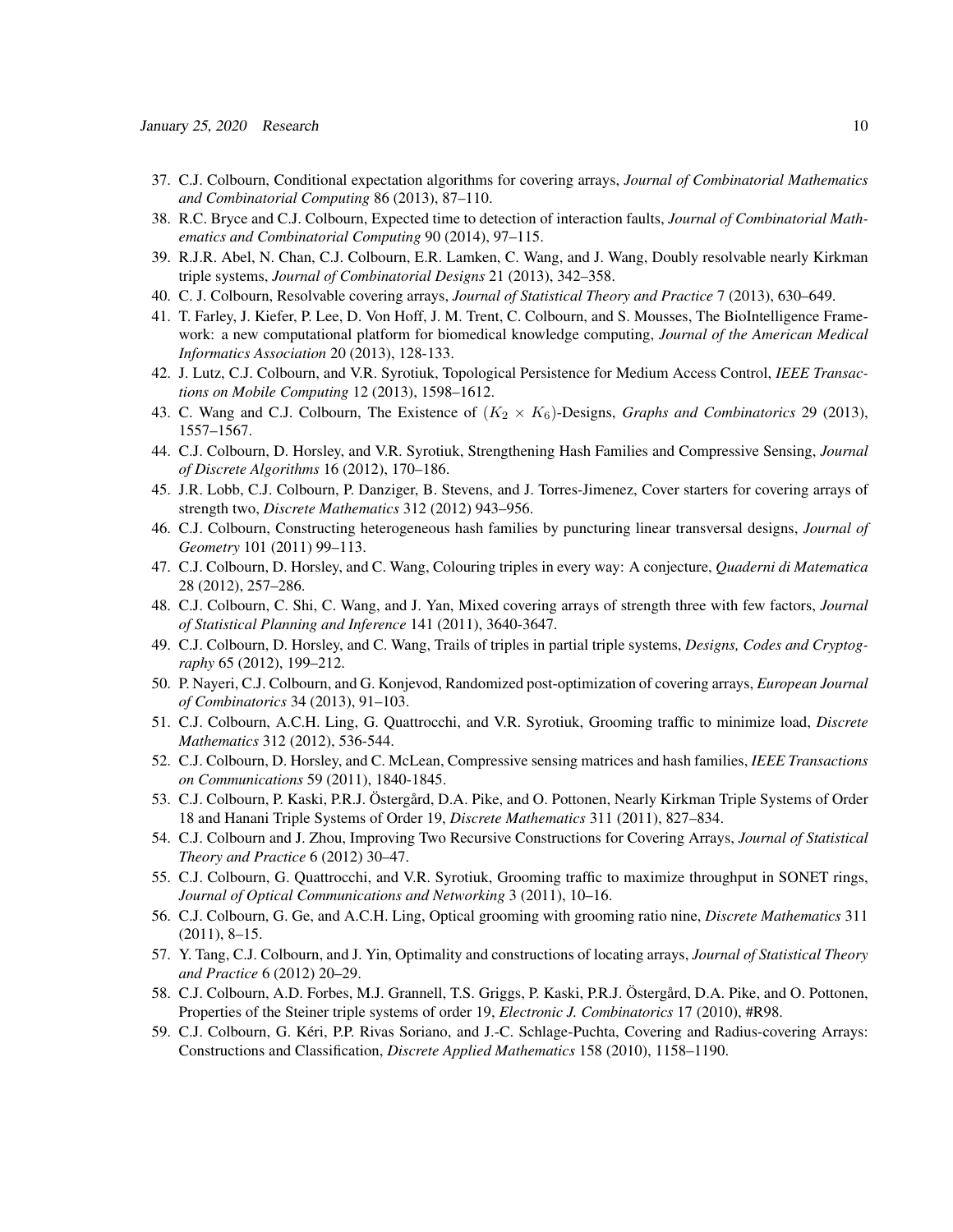- 60. Y. Fujiwara and C.J. Colbourn, A Combinatorial Approach to X-Tolerant Compaction Circuits, *IEEE Transactions on Information Theory* 56 (2010), 3196–3206.
- 61. J.-C. Bermond, C.J. Colbourn, L. Gionfriddo, G. Quattrocchi, and I. Sau, Drop Cost and Wavelength Optimal Two-Period Grooming with Ratio 4, *SIAM Journal on Discrete Mathematics* 24 (2010), 400–418.
- 62. C.J. Colbourn, Covering arrays from cyclotomy, *Designs Codes and Cryptography* 55 (2010), 201–219.
- 63. C.J. Colbourn and A.C.H. Ling, A recursive construction for perfect hash families, *Journal of Mathematical Cryptology* 3 (2009), 291–306.
- 64. D.S. Hoskins, C.J. Colbourn, and D.C. Montgomery, D-Optimal designs with interaction coverage, *Journal of Statistical Theory and Practice* 3 (2009), 817–830.
- 65. J.I. Brown, C.J. Colbourn, and R.J. Nowakowski, Chip Firing and All-Terminal Network Reliability Bounds, *Discrete Optimization* 6 (2009), 436–445.
- 66. T.R. Farley and C.J. Colbourn, Multiterminal network connectedness on series-parallel networks, *Discrete Mathematics, Algorithms, and Applications* 1 (2009), 253–265.
- 67. C.J. Colbourn, G. Ge, and A.C.H. Ling, Optical Grooming with Grooming Ratio Eight, *Discrete Applied Mathematics* 157 (2009), 2763–2772.
- 68. C.J. Colbourn and A.C.H. Ling, Linear Hash Families and Forbidden Configurations, *Designs, Codes and Cryptography* 59 (2009), 25–55.
- 69. C.J. Colbourn, Distributing Hash Families and Covering Arrays, *Journal of Combinatorics, Information, and System Sciences* 34 (2009), 113–126.
- 70. C.J. Colbourn, H.-L. Fu, G. Ge, A.C.H. Ling, and H.-C. Lu, Minimizing SONET ADMs in Unidirectional WDM Rings with Grooming Ratio 7, *SIAM J. Discrete Mathematics* 23 (2008), 109-122.
- 71. R.C. Bryce and C.J. Colbourn, A density-based greedy algorithm for higher strength covering arrays, *Software Testing, Verification, and Reliability* 19 (2009), 37-53.
- 72. C.J. Colbourn and Y. Fujiwara, Small stopping sets in Steiner triple systems, *Cryptography and Communications* 1 (2009), 31–46.
- 73. M.P. McGarry, M. Reisslein, C.J. Colbourn, M. Maier, F. Aurzada, and M. Scheutzow, Just-in-Time Scheduling for Multichannel EPONs, *IEEE/OSA Journal of Lightwave Technology* 26,10 (2008), 1204–1216.
- 74. C.J. Colbourn, The Configuration Polytope of  $\ell$ -Line Configurations in Steiner Triple Systems, *Mathematica Slovaca* 59 (2009), 77–108.
- 75. C.J. Colbourn, G. Quattrocchi, and V.R. Syrotiuk, Lower Bounds for Two-Period Grooming Via Linear Programming Duality, *Networks* 58 (2008), 299–306.
- 76. C.J. Colbourn, G. Quattrocchi, and V.R. Syrotiuk, Grooming for Two-Period Optical Networks, *Networks* 58 (2008), 307–324.
- 77. A. H. Ronneseth and C. J. Colbourn, Merging Covering Arrays and Compressing Multiple Sequence Alignments, *Discrete Applied Mathematics* 157 (2009), 2117–2190.
- 78. C.J. Colbourn, G. Ge, and A.C.H. Ling, Graph designs for the eight-edge five-vertex graphs, *Discrete Mathematics* 309 (2009), 6440–6445.
- 79. C. J. Colbourn and S. Kumar, Lower bounds on multiple sequence alignment using exact 3-way alignment, *BMC Bioinformatics* 8:140 (2007).
- 80. R.A. Walker II and C.J. Colbourn, Tabu search for covering arrays using permutation vectors, *Journal of Statistical Planning and Inference* 139 (2009), 69-80.
- 81. C.J. Colbourn and D.W. McClary, Locating and detecting arrays for interaction faults, *Journal of Combinatorial Optimization* 15 (2008), 17-48.
- 82. P.J. Dukes, V.R. Syrotiuk, and C.J. Colbourn, Ternary schedules for energy-limited sensor networks, *IEEE Transactions on Information Theory* 53 (2007), 2791–2798.
- 83. D.S. Hoskins, C.J. Colbourn, and M. Kulahci, Truncated D-Optimal Designs for Screening Experiments, *American Journal of Mathematical and Management Sciences* 28 (2008), 359–383.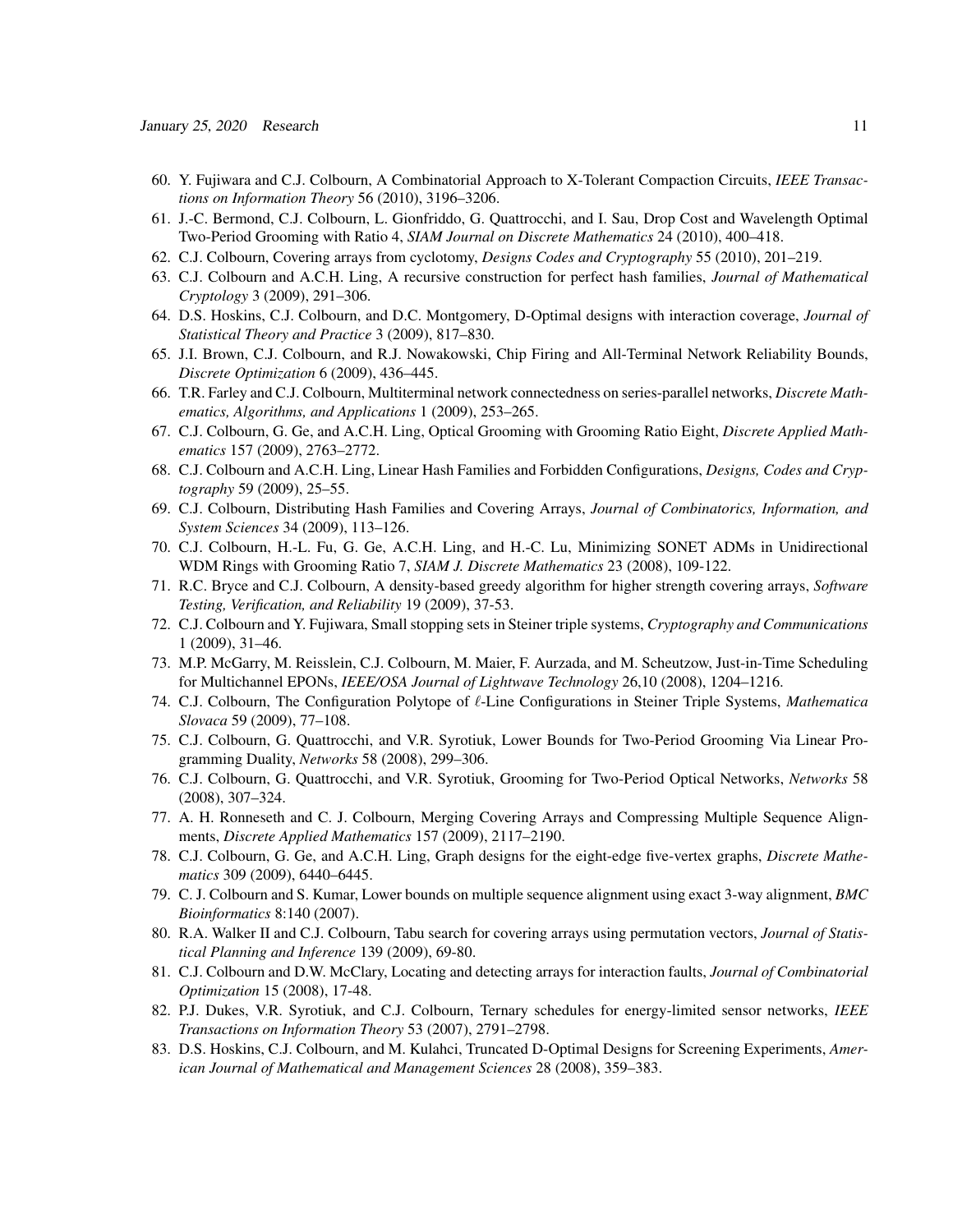- 84. A.C.H. Ling, C.J. Colbourn, and G. Quattrocchi, Minimum embeddings of Steiner triple systems into (K4-e) designs II, *Discrete Mathematics* 309 (2009), 400-411.
- 85. V.R. Syrotiuk, C.J. Colbourn, and S. Yellamraju, Rateless Forward Error Correction for Topology-Transparent Scheduling, *IEEE/ACM Transactions on Networking* 16,2 (2008), 464-472.
- 86. C.J. Colbourn, M. Cui, E.L. Lloyd, and V.R. Syrotiuk, A Carrier Sense Multiple Access Protocol with Power Backoff (CSMA/PB), *Ad Hoc Networks* 5 (2007), 1233–1250.
- 87. T.R. Farley and C.J. Colbourn, Multiterminal Resilience for Series-Parallel Networks, *Networks* 50 (2007), 164–172.
- 88. R.C. Bryce and C.J. Colbourn, The density algorithm for pairwise interaction testing, *Software Testing, Verification, and Reliability* 17 (2007), 159–182.
- 89. R.A. Walker II and C.J. Colbourn, Perfect hash families: Construction and Existence, *Journal of Mathematical Cryptography* 1 (2007), 125–150.
- 90. V.R. Syrotiuk, Z. Zhang, and C.J. Colbourn, Transport schemes for topology-transparent scheduling, *Journal of Combinatorial Optimization* 14 (2007), 229–248.
- 91. R.C. Bryce and C.J. Colbourn, Prioritized Interaction Testing for Pairwise Coverage with Seeding and Constraints, *Journal of Information Science and Technology* 48 (2006), 960–970.
- 92. C.J. Colbourn, S.S. Martirosyan, Tran Van Trung, and R.A. Walker II, Roux-type Constructions for Covering Arrays of Strengths Three and Four, *Designs, Codes and Cryptography* 41 (2006), 33–57.
- 93. C.J. Colbourn, Strength two covering arrays: existence tables and projection, *Discrete Mathematics* 308 (2008), 772–786.
- 94. W. Chu, C.J. Colbourn, and P. Dukes, On constant composition codes, *Discrete Applied Math.* 154 (2006), 912-929.
- 95. P.J. Dukes, C.J. Colbourn, and V.R. Syrotiuk, Directed Complete Bipartite Graph Decompositions: Indirect Constructions, *Discrete Mathematics* 308 (2008), 367–374.
- 96. K. Srinivasan and C.J. Colbourn, Failed disk recovery in double erasure RAID arrays, *Journal of Discrete Algorithms* 5 (2007), 115–128.
- 97. R.C. Bryce, Y. Chen, and C.J. Colbourn, Biased Covering Arrays for Progressive Ranking and Composition of Web Services, *International Journal Simulation and Process Modelling* 3 (2007), 80-87.
- 98. W. Chu, C.J. Colbourn, and V.R. Syrotiuk, The Effects of Synchronization on Topology-Transparent Scheduling, *Wireless Networks* 12 (2006), 681-690.
- 99. G.B. Sherwood, S.S. Martirosyan, and C.J. Colbourn, Covering Arrays of Higher Strength From Permutation Vectors, *Journal of Combinatorial Designs* 14 (2006), 202–213.
- 100. C.J. Colbourn and V.R. Syrotiuk, Cover-free families and topology-transparent communication, *Bayreuther Mathematische Schriften* 74 (2005) 79–99.
- 101. C.J. Colbourn, A.C.H. Ling, and G. Quattrocchi, Embedding path designs into kite systems, *Discrete Mathematics* 297 (2005), 38–48.
- 102. S.S. Martirosyan and C.J. Colbourn, Recursive Constructions for Covering Arrays, *Bayreuther Mathematische Schriften* 74 (2005) 266–275.
- 103. C.J. Colbourn and C. Huybrechts, Fully gated graphs: recognition and convex operations, *Discrete Mathematics* 308 (2008), 5184-5195.
- 104. C.J. Colbourn, A.C.H. Ling, and G. Quattrocchi, Minimum embeddings of Steiner triple systems into (K4-e) designs I, *Discrete Mathematics* 308 (2008), 5308-5311.
- 105. C.J. Colbourn, S.S. Martirosyan, G.L. Mullen, D.E. Shasha, G.B. Sherwood, and J.L. Yucas, Products of Mixed Covering Arrays of Strength Two, *Journal of Combinatorial Designs* 14 (2006), 124–138.
- 106. J.-C. Bermond, C.J. Colbourn, D. Coudert, G. Ge, A.C.H. Ling, and X. Muñoz, Traffic grooming in unidirectional WDM rings with grooming ratio C=6, *SIAM Journal on Discrete Mathematics* 19 (2005), 523–542.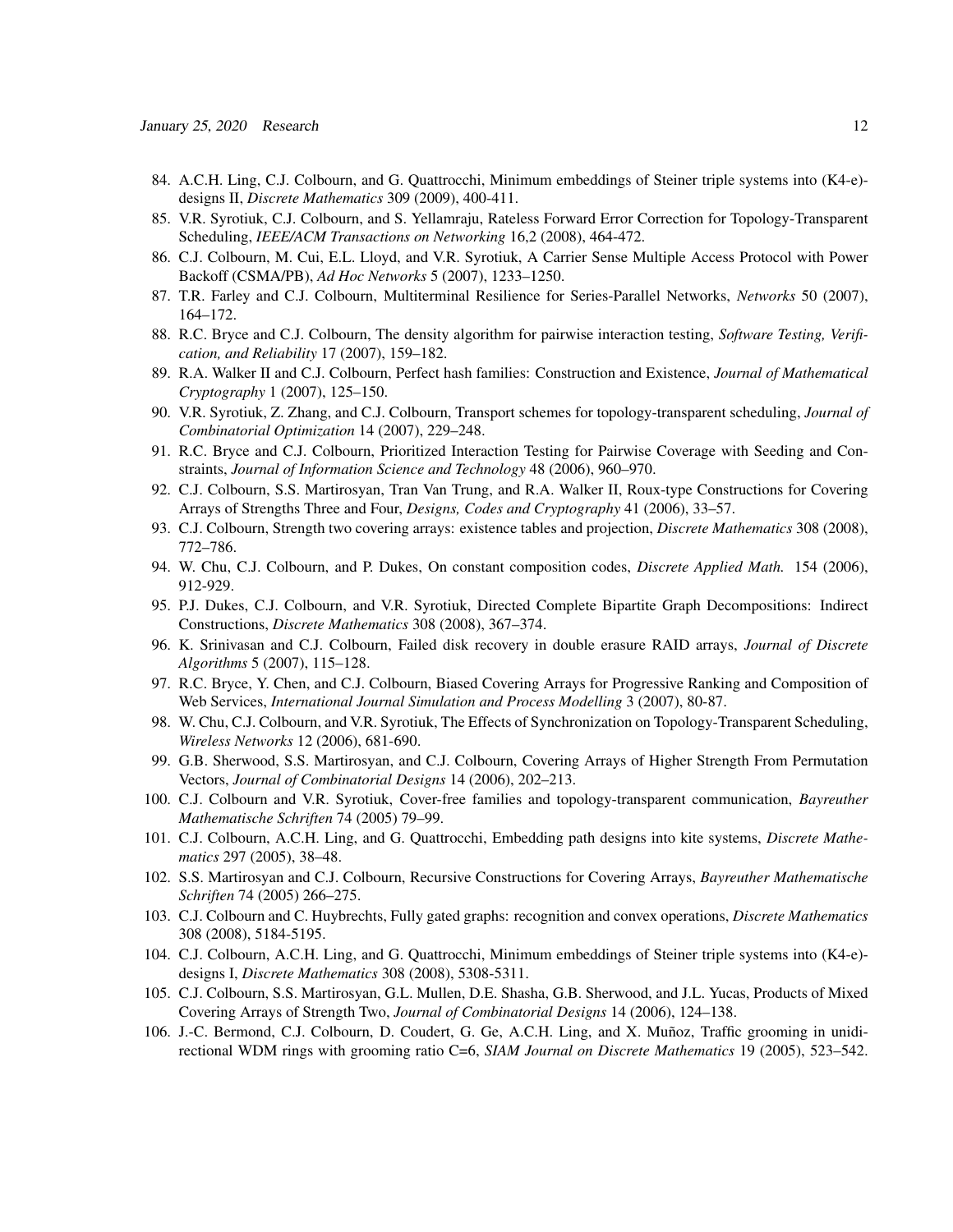- 107. C.J. Colbourn, Combinatorial aspects of covering arrays, *Le Matematiche (Catania)* 58 (2004), 121–167.
- 108. W. Chu and C.J. Colbourn, Optimal Frequency Hopping Sequences via Cyclotomy, *IEEE Transactions on Information Theory* 51 (2005), 1139-1141.
- 109. W. Chu, C.J. Colbourn, and P. Dukes, Tables for constant composition codes, *J. Combinatorial Mathematics and Combinatorial Computing* 54 (2005), 57–65.
- 110. W. Chu and C.J. Colbourn, Sequence designs for ultra-wideband impulse radio with optimal correlation properties, *IEEE Transactions on Information Theory* 50 (2004), 2402–2407.
- 111. V.R. Syrotiuk, M. Cui, S. Ramkumar, and C.J. Colbourn, Dynamic spectrum utilization in ad hoc networks, *Computer Networks* 46 (2004), 665–678.
- 112. W. Chu, C.J. Colbourn, and V.R. Syrotiuk, Slot Synchronized Topology-Transparent Scheduling for Sensor Networks, *Computer Communications* 29 (2006), 421–428.
- 113. W. Chu, C.J. Colbourn, and S.W. Golomb, A recursive construction for regular difference triangle sets, *SIAM J. Discrete Mathematics* 18 (2005), 741-748.
- 114. C.J. Colbourn, D.A. Drake, and W.J. Myrvold, Ovals and hyperovals in nets, *Discrete Mathematics* 294 (2005), 53–74.
- 115. C.J. Colbourn, T. Kløve, and A.C.H. Ling, Permutation arrays for powerline communication and mutually orthogonal Latin squares, *IEEE Transactions on Information Theory* 50 (2004), 1289-1291.
- 116. C.J. Colbourn, A.C.H. Ling, and V.R. Syrotiuk, Cover-free families and topology-transparent scheduling in MANETs, *Designs, Codes, and Cryptography* 32 (2004), 65-95.
- 117. W. Chu, C.J. Colbourn, and P. Dukes, Constructions for Permutation Codes in Powerline Communications, *Designs, Codes, and Cryptography* 32 (2004), 51-64.
- 118. M.B. Cohen, C.J. Colbourn, and A.C.H. Ling, Constructing Strength Three Covering Arrays with Augmented Annealing, *Discrete Mathematics* 308 (2008), 2709-2722.
- 119. W. Chu and C.J. Colbourn, Recursive Constructions for Optimal (n, 4, 2)-OOCs, *Journal of Combinatorial Designs* 12 (2004), 333–345.
- 120. R.J.R. Abel, C.J. Colbourn, and M. Wojtas, Concerning seven and eight mutually orthogonal latin squares, *Journal of Combinatorial Designs* 12 (2004), 123-131.
- 121. W. Chu and C.J. Colbourn, Optimal (n,4,2)-OOC of small orders, *Discrete Mathematics* 279 (2004), 163-172.
- 122. J.-C. Bermond, C.J. Colbourn, A.C.H. Ling, and M.L. Yu, Grooming in unidirectional rings:  $K_4 e$  designs, *Discrete Mathematics* 284 (2004), 57–62.
- 123. C.J. Colbourn, A.C.H. Ling, and G. Quattrocchi, Minimum embedding of  $P_3$ -designs into  $(K_4 e)$ -designs, *Journal of Combinatorial Designs* 11 (2003), 352-366.
- 124. M.B. Cohen and C.J. Colbourn, Ladder orderings of pairs and RAID performance, *Discrete Applied Mathematics* 138 (2004), 35-46.
- 125. C.J. Colbourn, G. Quattrocchi, and A. Rosa, Resolving P(v, 3, λ) designs into regular P3-configurations, *Australasian Journal of Combinatorics* 27 (2003), 205-212.
- 126. C.J. Colbourn and A. Rosa, Specialized block-colourings of Steiner triple systems and the upper chromatic index, *Graphs and Combinatorics* 19 (2003), 335-345.
- 127. F. Sagols, L. Riccio, and C.J. Colbourn, Dominated error-correcting codes with distance two, *Journal of Combinatorial Designs* 10 (2002), 294-302.
- 128. C.J. Colbourn and A.C.H. Ling, Wavelength add-drop multiplexing for minimizing SONET ADMs, *Discrete Mathematics* 261 (2003) 141-156.
- 129. C.J. Colbourn, A.C.H. Ling, and M. Tompa, Construction of optimal quality control for oligo arrays, *Bioinformatics* 18 (2002), 529–535.
- 130. C.J. Colbourn, E.R. Lamken, A.C.H. Ling, and W.H. Mills, The existence of Kirkman squares doubly resolvable (v,3,1)-BIBDs, *Designs, Codes and Cryptography* 26 (2002), 169-196.
- 131. C.J. Colbourn, Projective planes and congestion-free networks, *Discrete Applied Math.* 122 (2002), 117-126.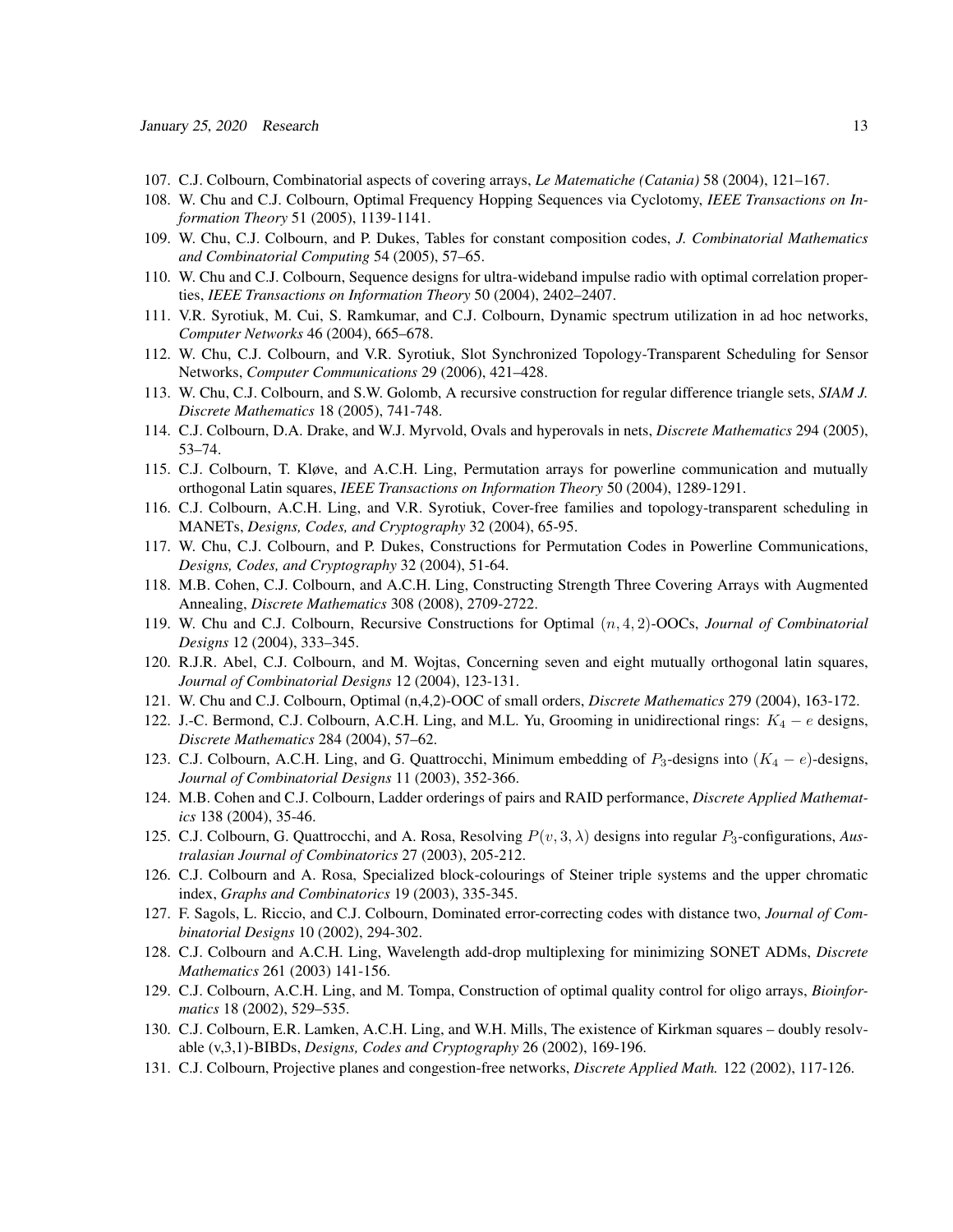- 132. N. Alon, C.J. Colbourn, A.C.H. Ling, and M. Tompa, Equireplicate balanced binary codes for oligo arrays, *SIAM Journal on Discrete Mathematics* 14 (2001), 481-497.
- 133. C.J. Colbourn and A.C.H. Ling, Kirkman triple systems of orders 27, 33, and 39, *Journal of Combinatorial Mathematics and Combinatorial Computing* 43 (2002), 3-8.
- 134. M.B. Cohen, C.J. Colbourn, L.A. Ives, and A.C.H. Ling, Kirkman triple systems of order 21 with nontrivial automorphism group, *Mathematics of Computation* 71 (2002), 873-881.
- 135. C.J. Colbourn and P.-J. Wan, Minimizing drop cost for SONET/WDM Networks with 1/8 wavelength requirements, *Networks* 37 (2001), 107-116.
- 136. M.B. Cohen and C.J. Colbourn, Optimal and pessimal orderings of Steiner triple systems in disk arrays, *Theoretical Computer Science* 297 (2003), 103-117.
- 137. C.J. Colbourn and F. Sagols, Triangulations and a generalization of Bose's method, *Discrete Mathematics* 237 (2001), 97-107.
- 138. C.J. Colbourn and A.C.H. Ling, Quorums from difference covers, *Information Processing Letters* 75 (2000), 9-12.
- 139. A.C.H. Ling and C.J. Colbourn, (M,S)-optimal designs with block size three, *Australasian Journal of Combinatorics* 23 (2001), 171-179.
- 140. F. Sagols and C.J. Colbourn, NS1D0 sequences and anti-Pasch Steiner triple systems, *Ars Combinatoria* 62 (2002), 17-31.
- 141. C.J. Colbourn, J.H. Dinitz, and D.R. Stinson, Quorum systems constructed from combinatorial designs, *Information and Computation* 169 (2001), 160-173.
- 142. A.A. Bruen and C.J. Colbourn, Transversal designs in classical planes and spaces, *J. Combinatorial Theory (A)* 92 (2000), 88-94.
- 143. A.C.H. Ling and C.J. Colbourn, Modified group divisible designs with block size four, *Discrete Mathematics* 219 (2000), 207-219.
- 144. D.S. Archdeacon, C.J. Colbourn, I. Gitler, and J.S. Provan, Four-terminal reducibility and projective-planar wye-delta-wye reducible graphs, *J. Graph Theory* 37 (2000), 83-93.
- 145. C.J. Colbourn and A.C.H. Ling, Balanced sampling plans with block size four excluding contiguous units, *Australasian J. Combinatorics* 20 (1999), 37-46.
- 146. C.J. Colbourn, D.L. Kreher, J.P. McSorley, and D.R. Stinson, Orthogonal arrays of strength three from regular 3–wise balanced designs, *J. Statistical Planning Inference* 100 (2002), 191-195.
- 147. C.J. Colbourn, J.H. Dinitz, and A. Rosa, Bicoloring Steiner triple systems, *Electronic J. Combinatorics* 6 (1999), #R25.
- 148. Y.M. Chee, C.J. Colbourn, and A.C.H. Ling, Asymptotically optimal erasure-resilient codes for large disk arrays, *Discrete Applied Mathematics* 102 (2000), 3-36.
- 149. A.C.H. Ling, C.J. Colbourn, M.J. Grannell, and T.S. Griggs, Construction techniques for anti-Pasch Steiner triple systems, *J. London Mathematical Society* (2) 61 (2000), 641-657.
- 150. C.J. Colbourn and J.H. Dinitz, Mutually orthogonal latin squares: a brief survey of constructions, *J. Statistical Planning Inference* 95 (2001), 9–48.
- 151. C.J. Colbourn and S. Zhao, Maximum Kirkman signal sets for synchronous uni-polar multi-user communication systems, *Designs Codes Cryptography* 20 (2000), 219-227.
- 152. C.J. Colbourn, M.A. Oravas, and R.S. Rees, Steiner triple systems with disjoint or intersecting subsystems, *J. Combinatorial Designs* 8 (2000), 58-77.
- 153. C.J. Colbourn, Group testing for consecutive positives, *Annals of Combinatorics* 3 (1999), 37–41.
- 154. M.A. Chateauneuf, C.J. Colbourn, D.L. Kreher, E.R. Lamken, and D.C. Torney, Pooling, lattice square, and union jack designs, *Annals of Combinatorics* 3 (1999), 27–35.
- 155. C.J. Colbourn and J.H. Dinitz, Generating sets in Steiner triple systems, *Math. Slovaca* 50 (2000), 259–269.
- 156. C.J. Colbourn, Weakly union-free maximum packings, *Annals of Combinatorics* 3 (1999), 43–52.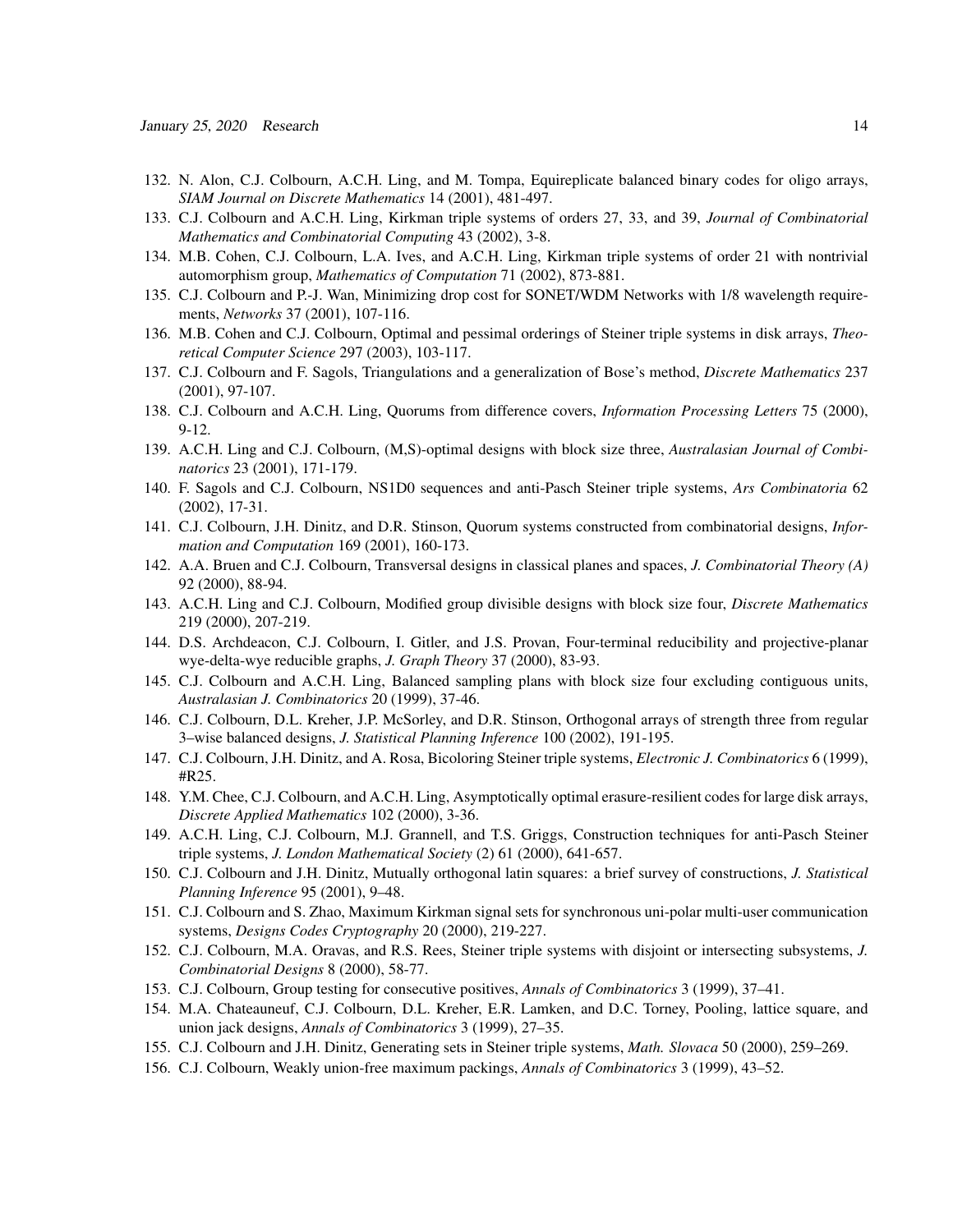- 157. C.J. Colbourn and A.C.H. Ling, Kirkman school project designs, *Discrete Mathematics* 203 (1999), 49–60.
- 158. L. Riccio and C.J. Colbourn, Sharper bounds in adaptive group testing, *Taiwanese J. Mathematics* 4 (2000), 669-673.
- 159. M.A. Chateauneuf, C.J. Colbourn, and D.L. Kreher, Covering arrays of strength three, *Designs Codes Cryptography* 16 (1999), 235–242.
- 160. C.J. Colbourn, A Steiner 2–design with an automorphism fixing exactly r + 2 points, *J. Combinatorial Designs* 7 (1999), 375–380.
- 161. C.J. Colbourn, Minimum weights of point codes of Steiner triple systems, *J. Statistical Planning Inference* 95 (2001), 161–166.
- 162. M.K. Chari and C.J. Colbourn, Reliability polynomials: A survey, *J. Combinatorics, Information and System Sciences* 22 (1997), 177-193.
- 163. C.J. Colbourn and A.C.H. Ling, A class of partial triple systems with applications in survey sampling, *Communications in Statistics: Theory and Methods* 27 (1998), 1009–1018.
- 164. C.J. Colbourn and A.C.H. Ling, Point code minimum Steiner triple systems, *Designs Codes Cryptography* 14 (1998), 141–146.
- 165. C.J. Colbourn and J.H. Dinitz, Complete arcs in Steiner triple systems, *J. Combinatorial Theory (A)* 80 (1997), 320–333.
- 166. Y.M. Chee, C.J. Colbourn, and A.C.H. Ling, Weakly union-free twofold triple systems, *Annals of Combinatorics* 1 (1997), 215–225.
- 167. C.J. Colbourn and G. Xue, A linear time algorithm for computing the most reliable source on a series-parallel graph with unreliable edges, *Theoretical Computer Science* 209 (1998), 331–345.
- 168. R.P. Gallant and C.J. Colbourn, On uncollapsing three factor orthogonal main effect plans, *Utilitas Math.* 54 (1998), 75–83.
- 169. Z. Jiang and C.J. Colbourn, Completing the spectrum of rotational Mendelsohn triple systems, *Discrete Mathematics* 183 (1998), 153–160.
- 170. R.P. Gallant and C.J. Colbourn, Asymptotic existence of tight orthogonal main effect plans, *Canadian Math. Bull.* 41 (1998), 33–40.
- 171. C.J. Colbourn, L. Haddad, and V. Linek, Balanced Steiner triple systems, *J. Combinatorial Theory (A)* 78 (1997), 292–302.
- 172. H.J. Strayer and C.J. Colbourn, Bounding flow performance in probabilistic weighted networks, *IEEE Trans. Reliability* R-46 (1997), 3–10.
- 173. Y.M. Chee and C.J. Colbourn, Constructions for difference triangle sets, *IEEE Trans. Information Theory* IT-43 (1997), 1346–1349.
- 174. C.J. Colbourn and P.B. Gibbons, Uniform orthogonal group divisible designs with block size three, *New Zealand J. Math.* 27 (1998), 15–33.
- 175. J.X. Yin, A.C.H. Ling, C.J. Colbourn, and R.J.R. Abel, The existence of uniform 5–GDDs, *J. Combinatorial Designs* 5 (1997), 275–299.
- 176. C.J. Colbourn and A.C.H. Ling Pairwise balanced designs with block sizes 8, 9 and 10, *J. Combinatorial Theory (A)* 77 (1997), 228–245.
- 177. F.E. Bennett, C.J. Colbourn, and R.C. Mullin, Quintessential pairwise balanced designs, *J. Statistical Planning Inference* 72 (1998), 15–66.
- 178. A.C.H. Ling, X.J. Zhu, C.J. Colbourn, and R.C. Mullin, Pairwise balanced designs with consecutive block sizes, *Designs Codes Cryptography* 10 (1997), 203–222.
- 179. R.J.R. Abel, C.J. Colbourn, J.X. Yin, and H. Zhang, Existence of incomplete transversal designs with block size five and any index λ, *Designs Codes Cryptography* 10 (1997), 275–307.
- 180. A.C.H. Ling and C.J. Colbourn, Deleting lines in projective planes, *Ars Combinatoria* 50 (1998), 129–138.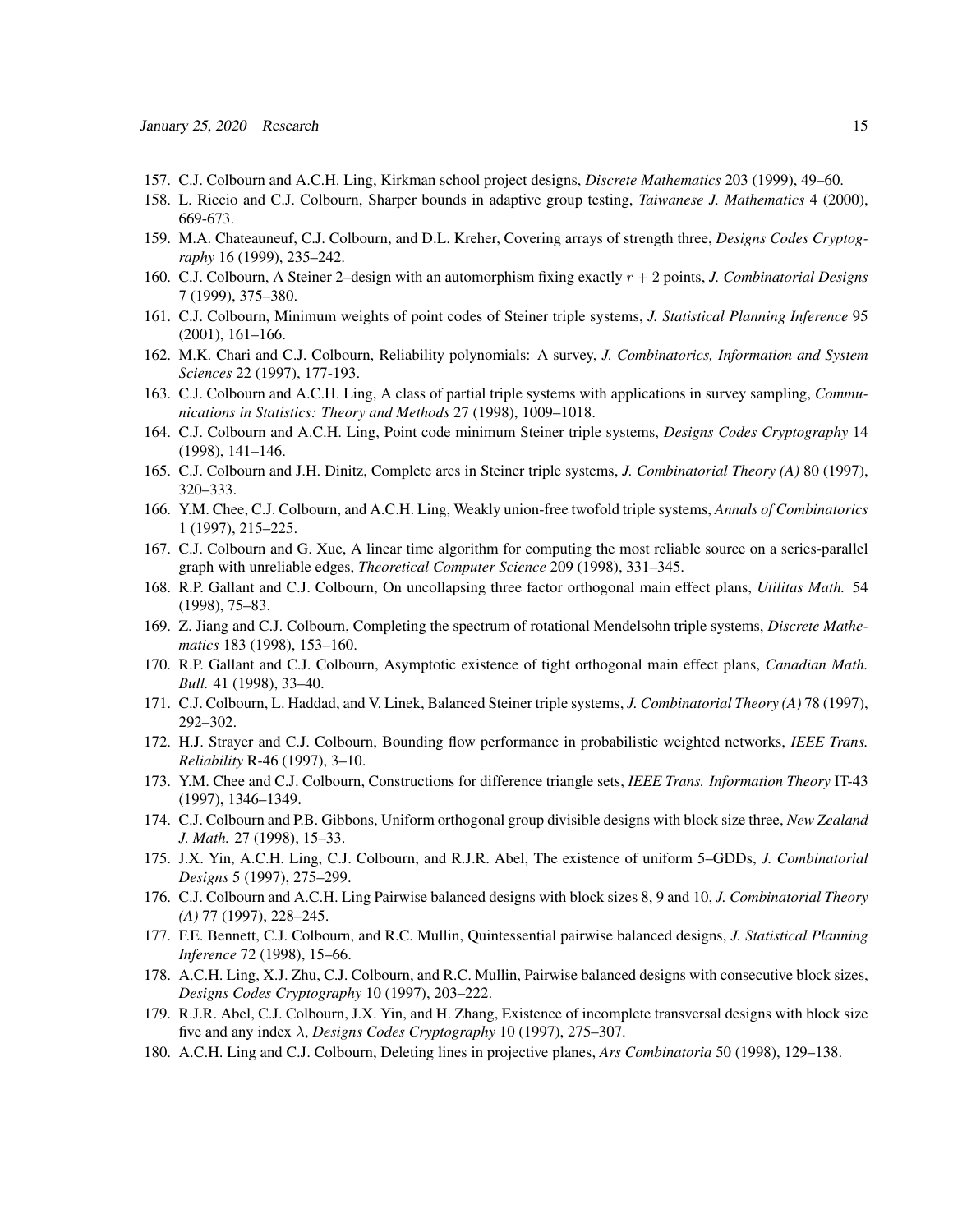- 181. R.P. Gallant and C.J. Colbourn, Tight 4–factor orthogonal main effect plans, *Discrete Mathematics* 184 (1998), 101–110.
- 182. V.R. Syrotiuk, C.J. Colbourn, and J. Pachl, Wang tilings and distributed verification on anonymous torus networks, *Theory of Computing Systems* 30 (1997), 145–163.
- 183. C.J. Colbourn and Z. Jiang, The spectrum for rotational Steiner triple systems, *J. Combinatorial Designs* 4 (1996), 205–217.
- 184. C.J. Colbourn, D.R. Stinson, and L. Zhu, More frames with block size four, *J. Combin. Math. Combin. Computing* 23 (1997), 3–20.
- 185. Y.M. Chee, C.J. Colbourn, R.P. Gallant, and A.C.H. Ling, On a problem of Hartman and Heinrich concerning pairwise balanced designs with holes, *J. Combin. Math. Combin. Computing* 23 (1997), 121–128.
- 186. C.J. Colbourn, J.H. Dinitz, and D.R. Stinson, More thwarts in transversal designs, *Finite Fields and their Applications* 2 (1996), 293–303.
- 187. C.J. Colbourn and A. Rosa, Orthogonal resolutions of triple systems, *Australasian J. Combinatorics* 12 (1995), 259–269.
- 188. J.I. Brown, C.J. Colbourn, and D.G. Wagner, Cohen-Macaulay rings in network reliability, *SIAM J. Discrete Mathematics* 9 (1996), 377–392.
- 189. F.E. Bennett, C.J. Colbourn, and L. Zhu, Existence of certain types of three HMOLS, *Discrete Mathematics* 160 (1996), 49–65.
- 190. C.J. Colbourn and D.L. Kreher, Concerning difference matrices, *Designs Codes Cryptography* 9 (1996), 61–70.
- 191. C.J. Colbourn, Transversal designs with block size eight and nine, *European J. Combinatorics* 17 (1996), 1–14.
- 192. C.J. Colbourn and J.X. Yin, On directed incomplete transversal designs with block size five, *Ars Combinatoria* 50 (1998), 215–224.
- 193. C.J. Colbourn, W.J. Myrvold, and E. Neufeld, Two algorithms for unranking arborescences, *J. Algorithms* 20 (1996), 268–281.
- 194. C.J. Colbourn and L. Zhu, Existence of six incomplete MOLS, *Australasian J. Combinatorics* 12 (1995), 175– 191.
- 195. C.J. Colbourn, J.X. Yin, and L. Zhu, Six MOLS of order 76, *J. Combin. Math. Combin. Computing* 19 (1995), 207–208.
- 196. C.J. Colbourn, L. Haddad, and V. Linek, Equitable embeddings of Steiner triple systems, *J. Combinatorial Theory (A)* 73 (1996), 229–247.
- 197. J.I. Brown and C.J. Colbourn, Non-Stanley bounds for network reliability, *J. Algebraic Combinatorics* 5 (1996), 13–36.
- 198. C.J. Colbourn, J.S. Provan, and D. Vertigan, A new approach to solving three combinatorial enumeration problems on planar graphs, *Discrete Applied Mathematics* 60 (1995), 119–129.
- 199. C.J. Colbourn and G. Nonay, A golf design of order 11, *J. Statistical Planning Inference* 58 (1997), 29–31.
- 200. C.J. Colbourn, J.H. Dinitz, and M. Wojtas, Thwarts in transversal designs, *Designs Codes Cryptography* 5 (1995), 189–197.
- 201. C.J. Colbourn, Some direct constructions for incomplete transversal designs, *J. Statistical Planning Inference* 56 (1996), 93–104.
- 202. C.J. Colbourn, E. Mendelsohn, A. Rosa, and J. Širáň, The spectrum of anti-mitre Steiner triple systems, *Graphs and Combinatorics* 10 (1994), 215–224.
- 203. D.D. Harms and C.J. Colbourn, Evaluating performability: most probable states and bounds, *Telecommunications Systems* 2 (1994), 275–300.
- 204. C.J. Colbourn, C.A. Cusack, and D.L. Kreher, Partial Steiner triple systems with equal-sized holes, *J. Combinatorial Theory (A)* 70 (1995), 56–65.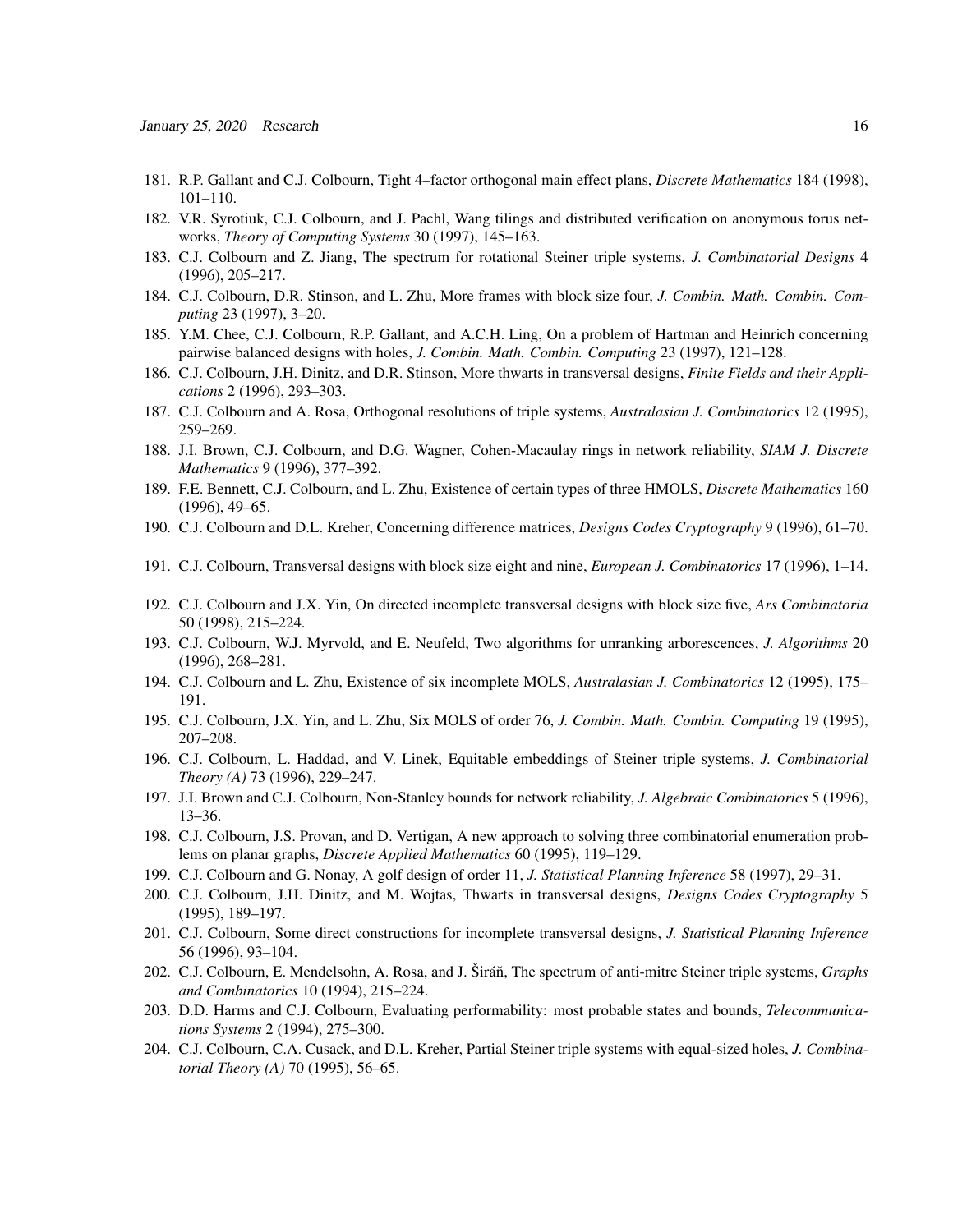- 205. C.J. Colbourn, J.S. Provan, and D. Vertigan, The complexity of computing the Tutte polynomial on transversal matroids, *Combinatorica* 15 (1995), 1–10.
- 206. H.J. Strayer and C.J. Colbourn, Consecutive cuts and paths, and bounds on k-terminal reliability, *Networks* 25 (1995), 165–175.
- 207. C.J. Colbourn, Four MOLS of order 26, *J. Combin. Math. Combin. Computing* 17 (1995), 147–148.
- 208. M. Kraetzl and C.J. Colbourn, Threshold channel graphs, *Combinatorics, Probability and Computing* 2 (1993), 337–349.
- 209. C.J. Colbourn, Small group divisible designs with block size three, *J. Combin. Math. Combin. Computing* 14 (1993), 153–171.
- 210. P.L. Check and C.J. Colbourn, A note concerning difference families with block size four, *Discrete Mathematics* 133 (1994), 285–289.
- 211. C.J. Colbourn, P.B. Gibbons, R.A. Mathon, R.C. Mullin, and A. Rosa, The spectrum of orthogonal Steiner triple systems, *Canadian J. Mathematics* 46 (1994), 239–252.
- 212. C.J. Colbourn, J.S. Devitt, D.D. Harms, and M. Kraetzl, Assessing reliability of multistage interconnection networks, *IEEE Trans. Computers* C-42 (1993), 1207–1221.
- 213. C.J. Colbourn, D.D. Harms, and W.J. Myrvold, Reliability polynomials can cross twice, *J. Franklin Institute* 330 (1993), 629–633.
- 214. S.A. Vanstone, D.R. Stinson, P.J. Schellenberg, A. Rosa, R. Rees, C.J. Colbourn, M.J. Carter, and J.A. Carter, Hanani triple systems, *Israel J. Mathematics* 83 (1993), 305–319.
- 215. C.J. Colbourn, L.D. Nel, T.B. Boffey, and D.F. Yates, Network reliability and the probabilistic estimation of damage from fire spread, *Annals Oper. Res.* 50 (1994), 173–185.
- 216. D.D. Harms and C.J. Colbourn, Renormalization of two-terminal network reliability, *Networks* 23 (1993), 289– 298.
- 217. J.I. Brown, C.J. Colbourn and J.S. Devitt, Network transformations and bounding network reliability, *Networks* 23 (1993), 1–17.
- 218. C.J. Colbourn, E. Mendelsohn, C.E. Praeger and V.D. Tonchev, Concerning multiplier automorphisms of cyclic Steiner triple systems, *Designs Codes Cryptography* 2 (1992), 237–251.
- 219. C.J. Colbourn, D.R. Stinson and L. Teirlinck, A parallelization of Miller's  $n^{\log n}$  isomorphism technique, *Information Processing Letters* 42 (1992), 223–228.
- 220. J.I. Brown and C.J. Colbourn, Roots of the reliability polynomial, *SIAM J. Discrete Mathematics* 5 (1992), 571–585.
- 221. C.J. Colbourn, A. Rosa and S. Znám, The spectrum of maximal partial Steiner triple systems, *Designs Codes Cryptography* 3 (1993), 209–219.
- 222. E.S. Elmallah and C.J. Colbourn, Series-parallel subgraphs of planar graphs, *Networks* 22 (1992), 607–614.
- 223. C.J. Colbourn, S.S. Magliveras and D.R. Stinson, Steiner triple systems of order 19 with nontrivial automorphism group, *Mathematics of Computation* 59 (1992), 283–295.
- 224. C.J. Colbourn and C.C. Lindner, Support sizes of triple systems, *J. Combinatorial Theory (A)* 61 (1992), 193– 210.
- 225. M. Kraetzl and C.J. Colbourn, Transformations on channel graphs, *IEEE Trans. Communications* 41 (1993), 664–666.
- 226. C.J. Colbourn and K.E. Heinrich, Conflict-free access to parallel memories, *J. Parallel Distributed Computing* 14 (1992), 193–200.
- 227. C.J. Colbourn and A. Rosa, Leaves, excesses and neighbourhoods in triple systems, *Australasian J. Combinatorics* 4 (1991), 143–178.
- 228. C.J. Colbourn and R.J. Simpson, A note on bounds on the minimum area of convex lattice polygons, *Bull. Australian Mathematical Society* 45 (1992), 237–240.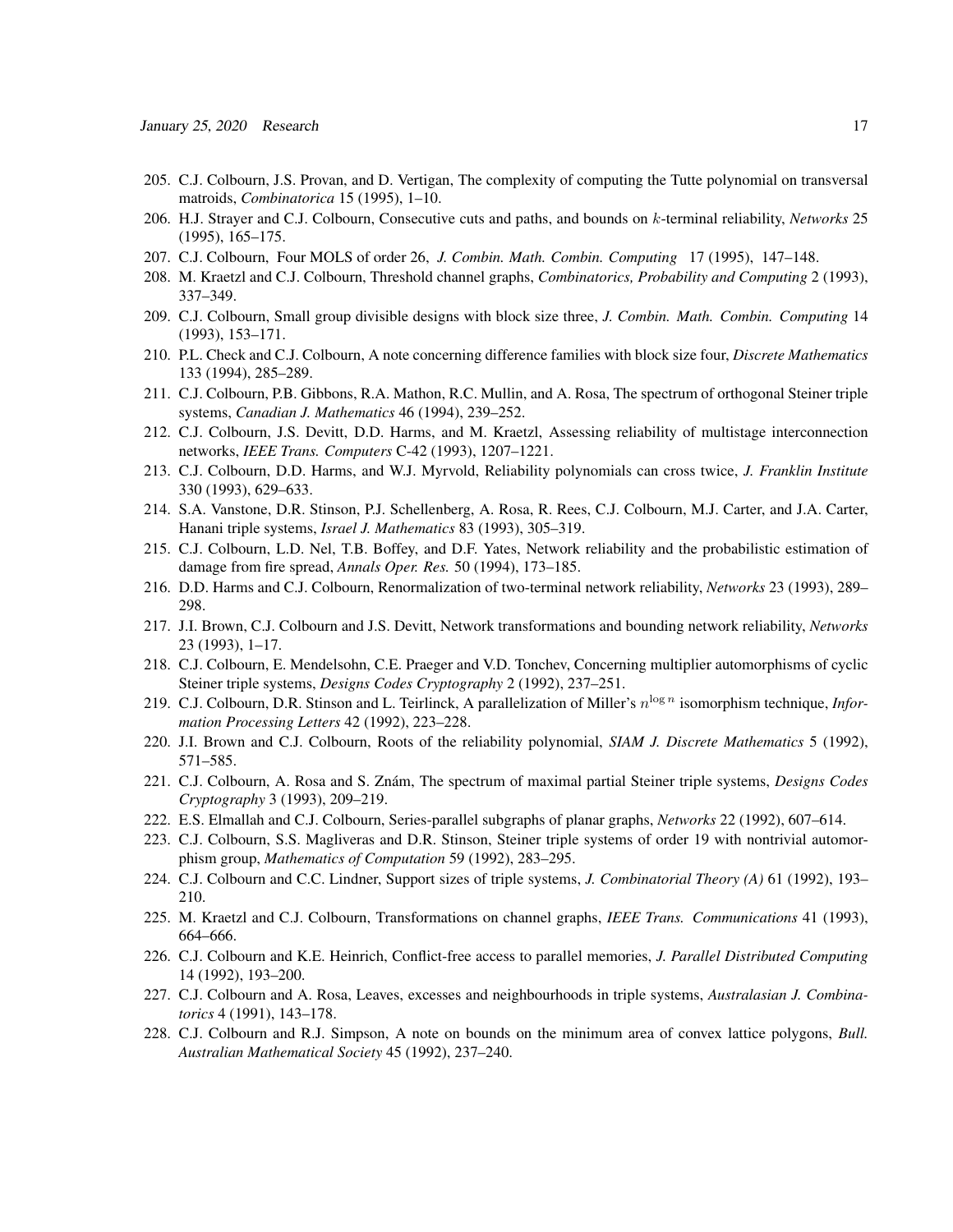- 229. D.C. Bigelow and C.J. Colbourn, Faithful enclosing of triple systems: doubling the index, *Acta Math. Univ. Comen.* 60 (1991), 133–151.
- 230. C.J. Colbourn and G.F. Royle, Support sizes of (v,4,2), designs, *Le Matematiche* 65 (1990), 39–59.
- 231. C.J. Colbourn, D.G. Hoffman and C.A. Rodger, Directed star decompositions of the complete directed graph, *J. Graph Theory* 16 (1992), 517–528.
- 232. C.J. Colbourn and M.V. Lomonosov, Renewal networks: connectivity and reachability on a time interval, *Probability in the Engineering and Information Sciences* 5 (1991), 361–368.
- 233. C.J. Colbourn, S.S. Magliveras, and R.A. Mathon, Transitive Steiner and Kirkman triple systems of order 27, *Mathematics of Computation* 58 (1992), 441–450 and S23–S27.
- 234. C.J. Colbourn, R.A. Mathon, and N. Shalaby, The fine structure of threefold triple systems:  $v \equiv 5 \pmod{6}$ , *Australasian J. Combinatorics* 3 (1991), 75–92.
- 235. C.J. Colbourn, A. Satyanarayana, C.L. Suffel, and K. Sutner, Computing residual node connectedness for restricted classes of graphs, *Discrete Applied Mathematics* 44 (1992), 221–232.
- 236. J.I. Brown and C.J. Colbourn, On the log concavity of reliability and matroidal sequences, *Advances in Applied Mathematics* 15 (1994), 114–127.
- 237. C.J. Colbourn, Combinatorial aspects of network reliability, *Annals of Operations Research* 33 (1991), 3–15.
- 238. C.J. Colbourn and E.S. Elmallah, Reliable assignments of processors to tasks and factoring on matroids, *Discrete Mathematics* 114 (1993), 115–129.
- 239. C.J. Colbourn, D.G. Hoffman, and R. Rees, A new class of group divisible designs with block size three, *J. Combinatorial Theory (A)* 45 (1992), 73–89.
- 240. C.J. Colbourn, D.G. Hoffman, K.T. Phelps, V. Rödl, and P.M. Winkler, The number of t-wise balanced designs, *Combinatorica* 11 (1991), 207–218.
- 241. Y.M. Chee, C.J. Colbourn, S.C. Furino, and D.L. Kreher, Large sets of disjoint t-designs, *Australasian J. Combinatorics* 2 (1990), 111–119.
- 242. C.J. Colbourn, Automorphisms of directed triple systems, *Bull. Australian Mathematical Society* 43 (1991), 257–264.
- 243. C.J. Colbourn, A. Rosa, and D.R. Stinson, Pairwise balanced designs with block sizes three and four, *Canadian J. Mathematics* 43 (1991), 673–704.
- 244. C.J. Colbourn, C.C. Lindner, and C.A. Rodger, Neighbor designs and m-wheel systems, *J. Statistical Planning Inference* 27 (1991), 335–340.
- 245. C.J. Colbourn and A. Hartman, Intersections and supports of quadruple systems, *Discrete Mathematics* 97 (1991), 119–137.
- 246. Y.M. Chee, C.J. Colbourn, and D.L. Kreher, Simple t-designs with  $v \le 30$ , *Ars Combinatoria* 29 (1990), 193– 258.
- 247. D.L. Kreher, Y.M. Chee, D. de Caen, C.J. Colbourn, and E.S. Kramer, Some new simple t-designs, *J. Combin. Math. Combin. Computing* 7 (1990), 53–90.
- 248. C.J. Colbourn, A note on bounding k-terminal reliability, *Algorithmica* 7 (1992), 303–307.
- 249. H.M.F. AboElFotoh and C.J. Colbourn, Efficient algorithms for computing the reliability of permutation and interval graphs, *Networks* 20 (1990), 883–898.
- 250. C.J. Colbourn, D.G. Hoffman, and C.C. Lindner, Intersections of S(2,4,v), designs, *Ars Combinatoria* 33 (1992), 97–111.
- 251. C.J. Colbourn, D.G. Hoffman, and C.A. Rodger, Directed star decompositions of complete directed multigraphs, *Discrete Mathematics* 97 (1991), 139–148.
- 252. C.J. Colbourn, J.H. Dinitz, and D.R. Stinson, Spanning sets and scattering sets in Steiner triple systems, *J. Combinatorial Theory (A)* 57 (1991), 46–59.
- 253. C.J. Colbourn and E.S. Mahmoodian, Support sizes of sixfold triple systems, *Discrete Mathematics* 115 (1993), 103–131.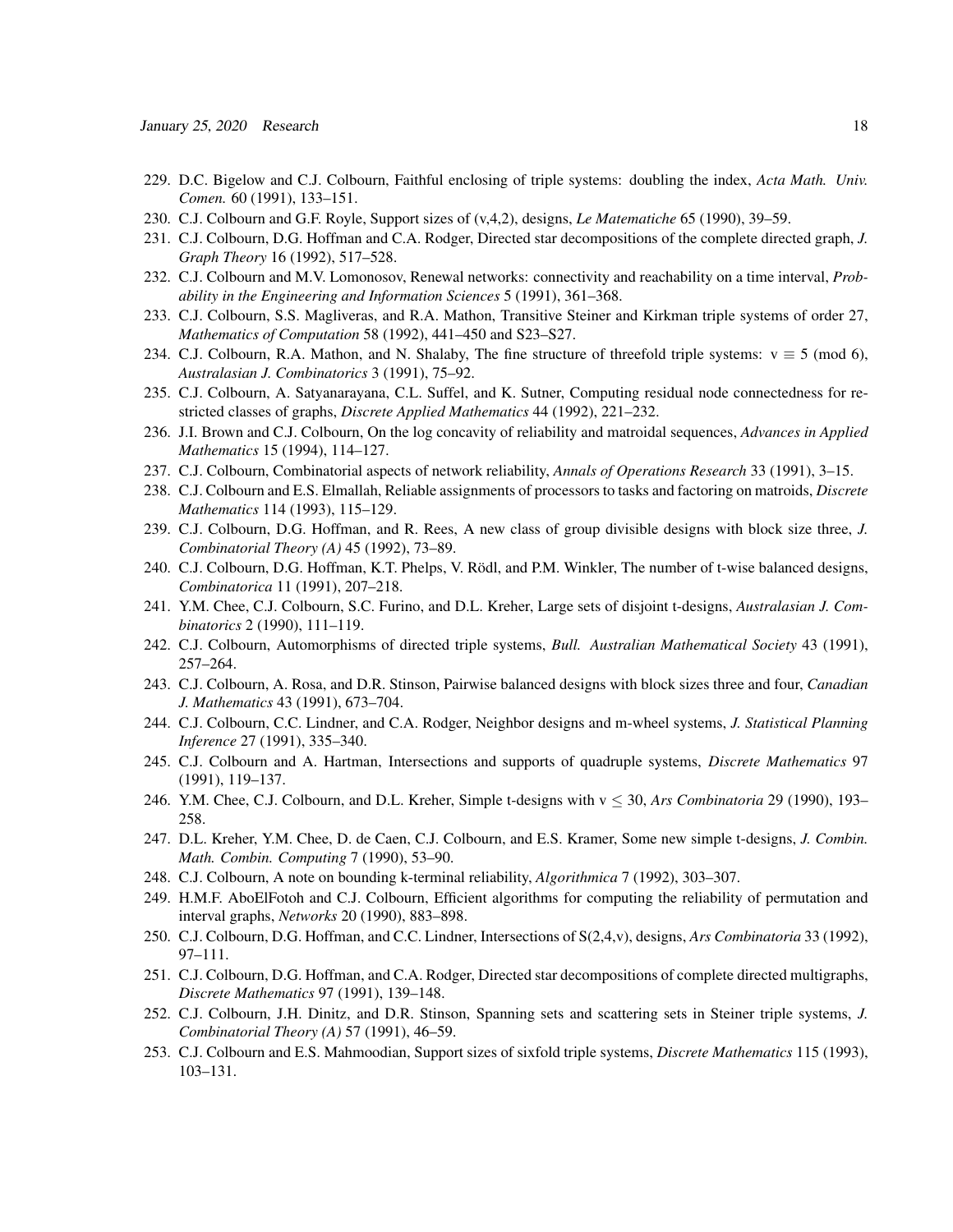- 254. C.J. Colbourn, K.T. Phelps, M.J. de Resmini, and A. Rosa, Partitioning Steiner triple systems into complete arcs, *Discrete Mathematics* 89 (1991), 149–160.
- 255. C.J. Colbourn, Concerning 3–factorizations of  $3K_{n,n}$ , *Ars Combinatoria* 30 (1990), 257–274.
- 256. H.M.F. Abo El Fotoh and C.J. Colbourn, Series-parallel bounds for the two-terminal reliability problem, *ORSA J. Computing* 1 (1989), 201–222.
- 257. L.D. Nel and C.J. Colbourn, Combining Monte Carlo estimates and bounds for network reliability, *Networks* 20 (1990), 277–298.
- 258. L.D. Nel and C.J. Colbourn, Locating a broadcast facility in an unreliable network, *INFOR* 28 (1990), 363–379.
- 259. C.J. Colbourn, R.A. Mathon, A. Rosa, and N. Shalaby, The fine structure of threefold triple systems:  $v = 1,3$ (mod 6), *Discrete Mathematics* 92 (1991), 49–64.
- 260. H.M.F. Abo El Fotoh and C.J. Colbourn, Computing the two-terminal reliability for radio broadcast networks, *IEEE Trans. Reliability* R-38 (1989), 538–555.
- 261. C.J. Colbourn and A. Rosa, Repeated edges in 2–factorizations, *J. Graph Theory* 14 (1990), 5–24.
- 262. C.J. Colbourn and S. Milici, Support sizes of triple systems with small index, *J. Combin. Math. Combin. Computing* 6 (1989), 155–161.
- 263. C.J. Colbourn and P.C. van Oorschot, Applications of combinatorial designs in computer science, *ACM Computing Surveys* 21 (1989), 223–250.
- 264. C.J. Colbourn, Repeated edges in 3–factorizations, *J. Combin. Math. Combin. Computing* 4 (1988), 133–154.
- 265. C.J. Colbourn and V. Rödl, Percentages in pairwise balanced designs, *Discrete Mathematics* 77 (1989), 57–63.
- 266. C.J. Colbourn and E.S. Mahmoodian, The spectrum of support sizes for threefold triple systems, *Discrete Mathematics* 83 (1990), 9–19.
- 267. T.B. Brecht and C.J. Colbourn, Multiplicative improvements in network reliability bounds, *Networks* 19 (1989), 521–530.
- 268. C.J. Colbourn, Analysis and synthesis problems for network resilience, *Mathematical Computer Modelling* 17 (1993), 43–48.
- 269. G.L. Chia, C.J. Colbourn, and W.J. Myrvold, Graphs determined by their reliability polynomial, *Ars Combinatoria* 26A (1988), 249–251.
- 270. C.J. Colbourn, R.P.J. Day, and L.D. Nel, Unranking and ranking spanning trees of a graph, *J. Algorithms* 10 (1989), 271–286.
- 271. E.S. El Mallah and C.J. Colbourn, On two dual classes of planar graphs, *Discrete Mathematics* 80 (1990), 21–40.
- 272. C.J. Colbourn, Simple neighbourhoods in triple systems, *J. Combinatorial Theory (A)* 52 (1989), 10–19.
- 273. C.J. Colbourn and L.K. Stewart, Permutation graphs: connected domination and Steiner trees, *Discrete Mathematics* 86 (1990), 179–189.
- 274. C.J. Colbourn, W.R. Pulleyblank, and A. Rosa, Hybrid triple systems and cubic feedback sets, *Graphs and Combinatorics* 5 (1989), 15–28.
- 275. J.I. Brown and C.J. Colbourn, A set system polynomial with reliability and colouring applications, *SIAM J. Discrete Mathematics* 1 (1988), 151–157.
- 276. C.J. Colbourn and W.R. Pulleyblank, Matroid Steiner problems, the Tutte polynomial, and network reliability, *J. Combinatorial Theory (B)* 41 (1989), 20–31.
- 277. J.J. Harms and C.J. Colbourn, Probabilistic single processor scheduling, *Discrete Applied Mathematics* 27 (1990), 101–112.
- 278. C.J. Colbourn and D.R. Stinson, Edge-coloured designs with block size four, *Aequationes Mathematicae* 36 (1988), 230–245.
- 279. B.N. Clark, C.J. Colbourn, and D.S. Johnson, Unit disk graphs, *Discrete Mathematics* 86 (1990), 165–177.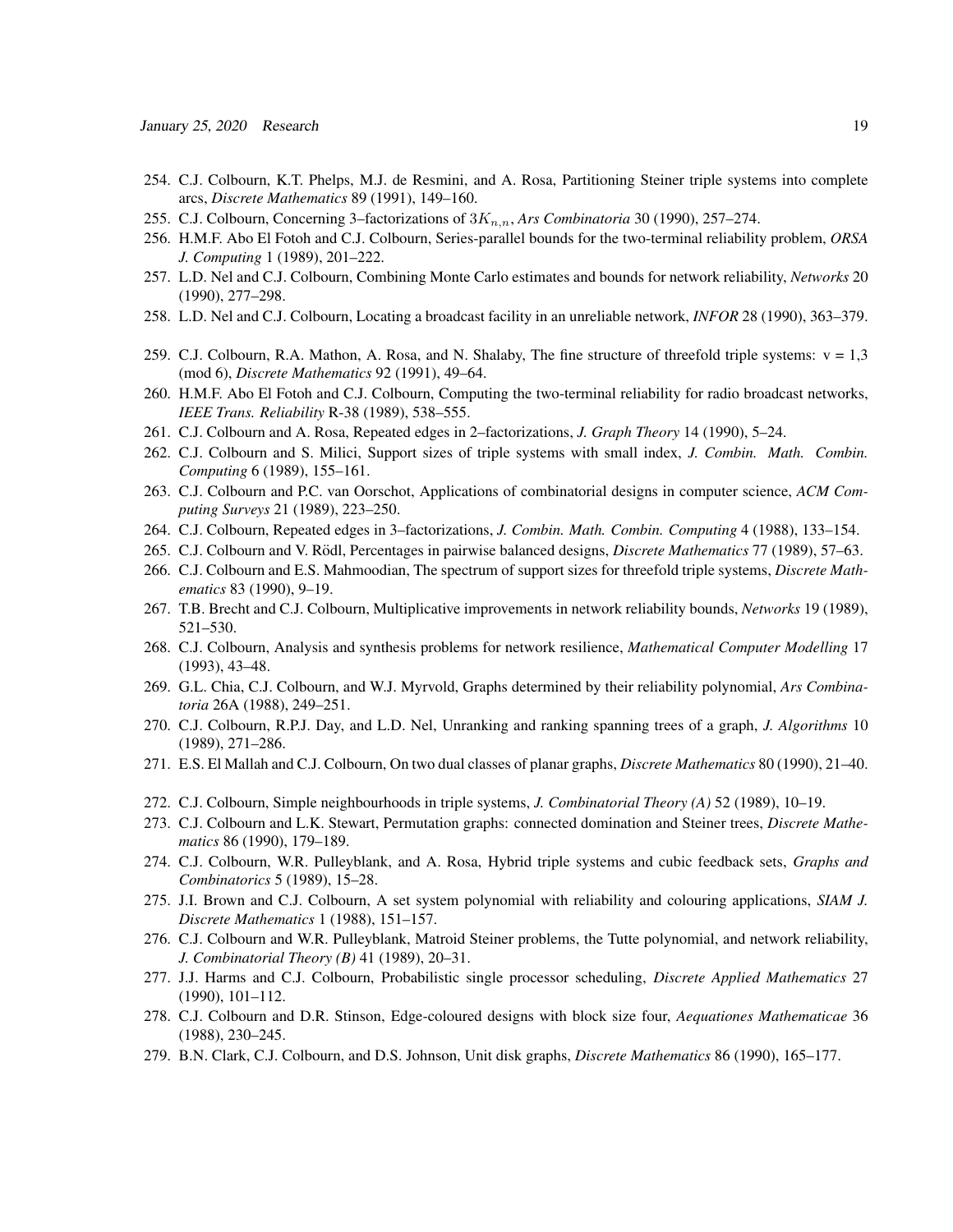- 280. E.S. El Mallah and C.J. Colbourn, The complexity of some edge-deletion problems, *IEEE Trans. Circuits and Systems* CAS-35 (1988), 354–362.
- 281. C.J. Colbourn and R.A. Mathon, Leave graphs of small maximal partial triple systems, *J. Combin. Math. Combin. Computing* 2 (1987), 13–28.
- 282. C.J. Colbourn, Edge-packings of graphs and network reliability, *Discrete Mathematics* 72 (1988), 49–61.
- 283. C.J. Colbourn, Leaves, excesses and neighbourhoods, *Acta Universitatis Carolinae (Mathematica et Physica)* 28 (1987), 41–47.
- 284. T.B. Brecht and C.J. Colbourn, Lower bounds for two-terminal network reliability, *Discrete Applied Mathematics* 21 (1988), 185–198.
- 285. C.J. Colbourn and A. Rosa, Quadratic excesses of coverings by triples, *Ars Combinatoria* 24 (1987), 23–30.
- 286. C.J. Colbourn, E. Mendelsohn, and A. Rosa, Extending the concept of decomposability for triple systems, *Annals of Discrete Mathematics* 37 (1988), 107–116.
- 287. C.J. Colbourn and J.J. Harms, Partitions into indecomposable triple systems, *Annals of Discrete Mathematics* 34 (1987), 107–118.
- 288. C.J. Colbourn and B.D. McKay, Cubic neighbourhoods in triple systems, *Annals of Discrete Mathematics* 34 (1987), 119–136.
- 289. C.J. Colbourn, D. Curran, and S.A. Vanstone, Recursive constructions for Kirkman squares with block size three, *Utilitas Mathematica* 32 (1987), 169–174.
- 290. C.J. Colbourn and D.D. Harms, Bounding all-terminal reliability in computer networks, *Networks* 18 (1988), 1–12.
- 291. C.J. Colbourn, Network resilience, *SIAM J. Algebraic and Discrete Methods* 8 (1987), 404–409.
- 292. A. Ramanathan and C.J. Colbourn, Counting almost minimum cutsets with reliability applications, *Mathematical Programming* 39 (1987), 253–261.
- 293. C.J. Colbourn and A. Rosa, Quadratic leaves of maximal partial triple systems, *Graphs and Combinatorics* 2 (1986), 317–337.
- 294. C.J. Colbourn, D. Jungnickel, and A. Rosa, The strong chromatic number of partial triple systems, *Discrete Applied Mathematics* 20 (1988), 31–38.
- 295. C.J. Colbourn, Orienting triple systems is NP-complete, *Ars Combinatoria* 22 (1986), 155–163.
- 296. A. Ramanathan and C.J. Colbourn, Bounds for all-terminal reliability by arc-packing, *Ars Combinatoria* 23A (1987), 229–236.
- 297. C.J. Colbourn, Realizing small leaves of partial triple systems, *Ars Combinatoria* 23A (1987), 91–94.
- 298. C.J. Colbourn and A. Rosa, Element neighbourhoods in twofold triple systems, *J. Geometry* 30 (1987), 36–41.
- 299. T.B. Brecht and C.J. Colbourn, Improving reliability bounds in computer networks, *Networks* 16 (1986), 369– 380.
- 300. A. Ramesh, M.O. Ball, and C.J. Colbourn, Bounds for all-terminal reliability in planar networks, *Annals of Discrete Mathematics* 33 (1987), 261–273.
- 301. B.N. Clark, E.M. Neufeld, and C.J. Colbourn, Maximizing the mean number of communicating vertex pairs in series-parallel networks, *IEEE Trans. Reliability* R-35 (1986), 247–251.
- 302. C.J. Colbourn and R.C. Hamm, Embedding and enclosing partial triple systems with λ=3, *Ars Combinatoria* 21 (1986), 111–117.
- 303. C.J. Colbourn and A. Rosa, Maximal partial triple systems of order v ≤ 11, *Ars Combinatoria* 20 (1985), 5–28.
- 304. C.J. Colbourn, W.L. Kocay, and D.R. Stinson, Some NP-complete problems for hypergraph degree sequences, *Discrete Applied Mathematics* 14 (1986), 239–254.
- 305. C.J. Colbourn, The reliability polynomial, *Ars Combinatoria* 21A (1986), 31–58.
- 306. C.J. Colbourn, R.C. Hamm, C.C. Lindner, and C.A. Rodger, Embedding partial graph designs, block designs, and triple systems with λ > 1, *Canadian Mathematical Bulletin* 29 (1986), 385–391.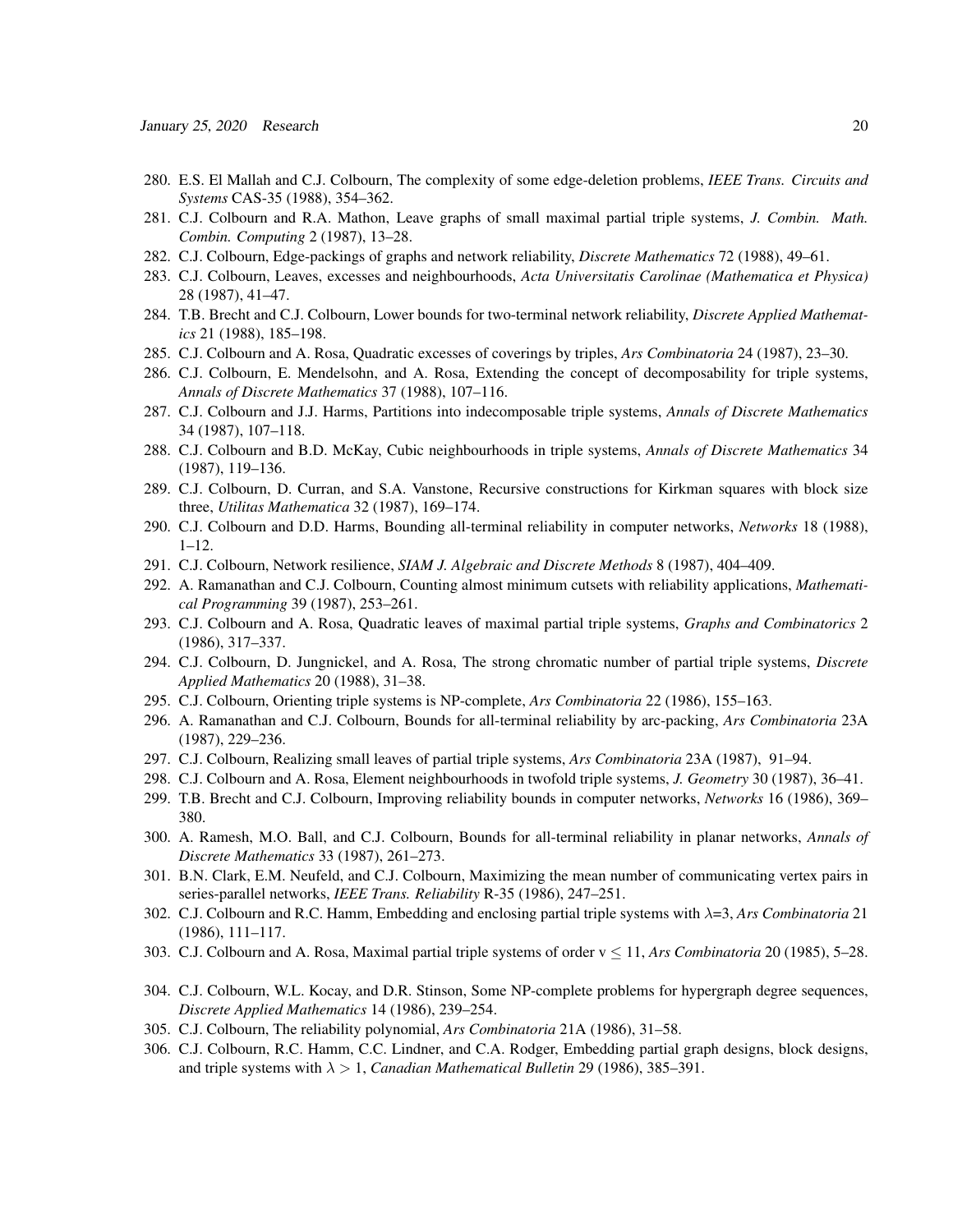- 307. C.J. Colbourn, J.M. Keil, and L.K. Stewart, Finding minimum dominating cycles in permutation graphs, *Operations Research Letters* 4 (1985), 13–17.
- 308. D.D. Harms and C.J. Colbourn, The Leggett bounds for network reliability, *IEEE Trans. Circuits and Systems* CAS-32 (1985), 609–611.
- 309. R.D. Cameron, C.J. Colbourn, R.C. Read, and N.C. Wormald, Cataloguing the graphs on 10 vertices, *J. Graph Theory* 9 (1985), 551–562.
- 310. C.J. Colbourn and W.R. Pulleyblank, Minimizing setups in ordered sets of fixed width, *Order* 1 (1985), 225–229.
- 311. C.J. Colbourn and L.K. Stewart, Dominating cycles in series-parallel graphs, *Ars Combinatoria* 19A (1985), 107–112.
- 312. E.S. El Mallah and C.J. Colbourn, Optimum communication spanning trees in series-parallel graphs, *SIAM J. Computing* 14 (1985), 915–925.
- 313. C.J. Colbourn, M.J. Colbourn, and A. Rosa, Indecomposable 1–factorizations of the complete multigraph, *J. Australian Mathematical Society (A)* 39 (1985), 334–343.
- 314. E.M. Neufeld and C.J. Colbourn, Lucas sequences in subgraph counts of series-parallel and related graphs, *Fibonacci Quarterly* 23 (1985), 330–337.
- 315. C.J. Colbourn, K.E. Manson, and W.D. Wallis, Frames for twofold triple systems, *Ars Combinatoria* 17 (1984), 69–78.
- 316. E.M. Neufeld and C.J. Colbourn, The most reliable series-parallel networks, *Networks* 15 (1985), 27–32.
- 317. C.J. Colbourn, M.J. Colbourn, and D.R. Stinson, The computational complexity of finding subdesigns in combinatorial designs, *Annals of Discrete Mathematics* 26 (1985), 59–66.
- 318. J.B. Peachey, R.B. Bunt, and C.J. Colbourn, Some empirical observations on program behaviour with applications to program restructuring, *IEEE Trans. Software Engineering* SE-11 (1985), 188–193.
- 319. C.J. Colbourn and A. Rosa, Indecomposable triple systems with λ=4, *Studia Sci. Math. Hung.* 20 (1985), 139–144.
- 320. M.J. Colbourn and C.J. Colbourn, Recursive constructions for cyclic block designs, *J. Statistical Planning Inference* 10 (1984), 97–103.
- 321. C.J. Colbourn, K.T. Phelps, and V. Rödl, Block sizes in pairwise balanced designs, *Canadian Mathematical Bulletin* 27 (1984), 375–380.
- 322. C.J. Colbourn, R.C. Hamm, and C.A. Rodger, Small embeddings of partial directed triple systems and of triple systems with even λ, *J. Combinatorial Theory (A)* 37 (1984), 363–369.
- 323. C.J. Colbourn and M.J. Colbourn, Nested triple systems, *Ars Combinatoria* 16 (1983), 27–34.
- 324. J.J. Harms and C.J. Colbourn, Partitions into directed triple systems, *Ars Combinatoria* 16 (1983), 21–25.
- 325. C.J. Colbourn and A.I. Weiss, A census of regular 3–polystroma arising from honeycombs, *Discrete Mathematics* 50 (1984), 29–36.
- 326. J.J. Harms and C.J. Colbourn, An optimal algorithm for directing triple systems using Eulerian circuits, *Annals of Discrete Mathematics* 27 (1985), 433–438.
- 327. C.J. Colbourn, The complexity of completing partial Latin squares, *Discrete Applied Mathematics* 8 (1984),  $25 - 30.$
- 328. C.J. Colbourn and M.J. Colbourn, The computational complexity of decomposing block designs, *Annals of Discrete Mathematics* 27 (1985), 345–350.
- 329. J.A. Wald and C.J. Colbourn, Steiner trees in probabilistic networks, *Microelectronics and Reliability* 23 (1983), 837–840.
- 330. C.J. Colbourn and J.J. Harms, Directing triple systems, *Ars Combinatoria* 15 (1983), 261–266.
- 331. J.A. Wald and C.J. Colbourn, Steiner trees, partial 2–trees, and minimum IFI networks, *Networks* 13 (1983), 159–167.
- 332. C.J. Colbourn, Distinct cyclic Steiner triple systems, *Utilitas Mathematica* 22 (1982), 103–126.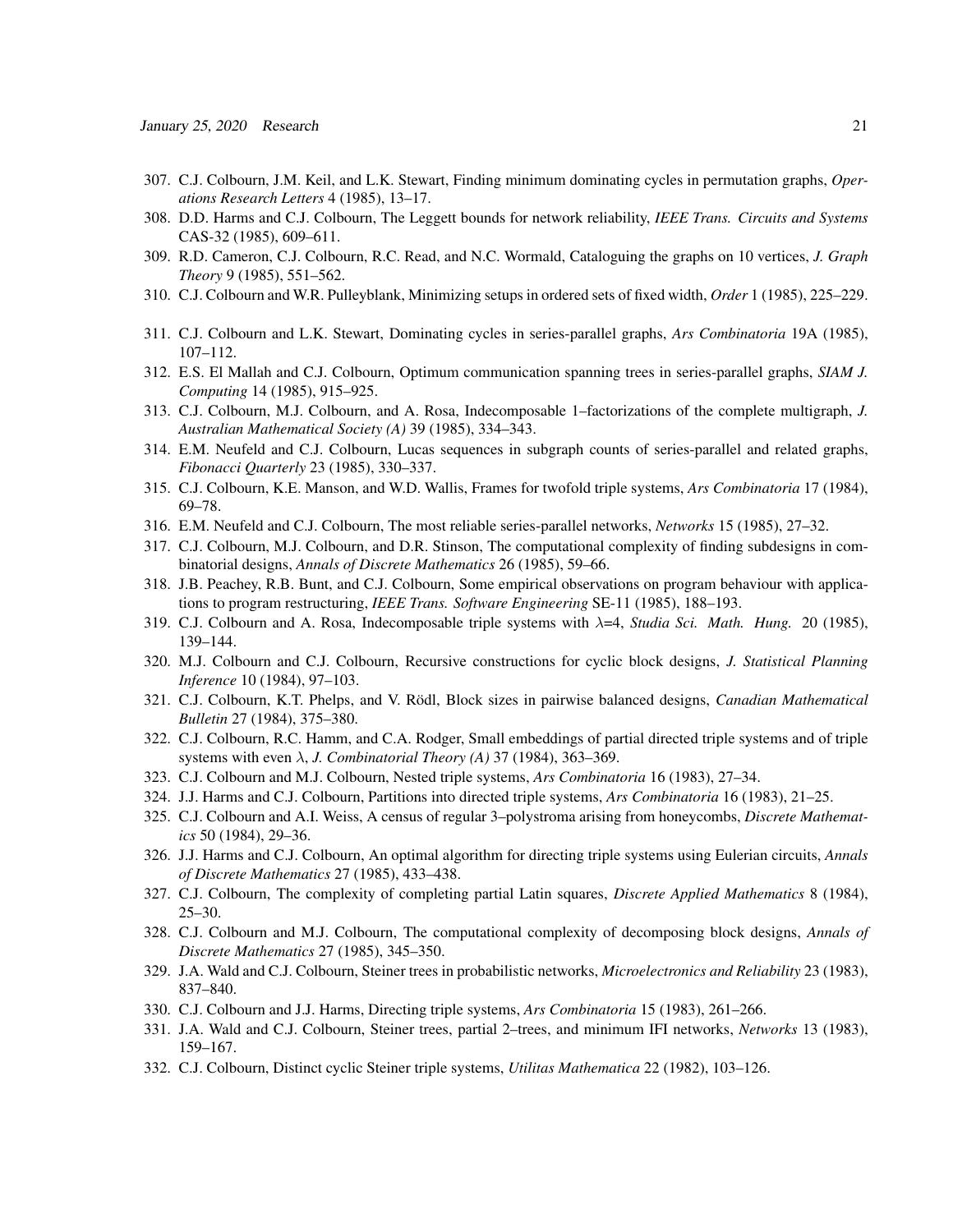- 333. C.J. Colbourn, M.J. Colbourn, and A. Rosa, Completing small partial triple systems, *Discrete Mathematics* 45 (1983), 165–179.
- 334. C.J. Colbourn and M.J. Colbourn, Every twofold triple system can be directed, *J. Combinatorial Theory (A)* 34 (1983), 375–378.
- 335. C.J. Colbourn, Hamiltonian decompositions of complete graphs, *Ars Combinatoria* 14 (1982), 261–269.
- 336. C.J. Colbourn, Embedding partial Steiner triple systems is NP-complete, *J Combinatorial Theory (A)* 35 (1983), 100–105.
- 337. C.J. Colbourn and M.J. Colbourn, Greedy colourings of Steiner triple systems, *Annals of Discrete Mathematics* 18 (1983), 201–208.
- 338. M.J. Colbourn, C.J. Colbourn, and W.L. Rosenbaum, Trains: an invariant for Steiner triple systems, *Ars Combinatoria* 13 (1982), 149–165.
- 339. C.J. Colbourn, Computing the chromatic index of Steiner triple systems, *The Computer Journal* 25 (1982), 338–339.
- 340. C.J. Colbourn and M.J. Colbourn, The chromatic index of cyclic Steiner 2–designs, *International J. Mathematics and Mathematical Sciences* 5 (1982), 823–825.
- 341. C.J. Colbourn, M.J. Colbourn, K.T. Phelps, and V. Rödl, Coloring block designs is NP-complete, SIAM J. *Algebraic and Discrete Methods* 3 (1982), 305–307.
- 342. C.J. Colbourn and M.J. Colbourn, Deciding Hadamard equivalence of Hadamard matrices, *BIT* 21 (1981), 374– 376.
- 343. C.J. Colbourn, M.J. Colbourn, K.T. Phelps, and V. Rödl, Colouring Steiner quadruple systems, *Discrete Applied Mathematics* 4 (1982), 103–111.
- 344. C.J. Colbourn, Farey series and maximal outerplanar graphs, *SIAM J. Algebraic and Discrete Methods* 3 (1982), 187–189.
- 345. M.J. Colbourn and C.J. Colbourn, The analysis of directed triple systems by refinement, *Annals of Discrete Mathematics* 15 (1982), 99–105.
- 346. C.J. Colbourn, On drawings of complete graphs, *J. Combinatorics, Information, and System Sciences* 6 (1981), 169–172.
- 347. C.J. Colbourn and E. Mendelsohn, Kotzig factorizations: existence and computational results, *Annals of Discrete Mathematics* 12 (1982), 65–78.
- 348. C.J. Colbourn and M.J. Colbourn, Disjoint cyclic Mendelsohn triple systems, *Ars Combinatoria* 11 (1981), 3–8.
- 349. M.J. Colbourn and C.J. Colbourn, Concerning the complexity of deciding isomorphism of block designs, *Discrete Applied Mathematics* 3 (1981), 155–162.
- 350. M.J. Colbourn and C.J. Colbourn, Cyclic block designs with block size 3, *European J. Combinatorics* 2 (1981), 21–26.
- 351. M.J. Colbourn and C.J. Colbourn, The complexity of combinatorial isomorphism problems, *Annals of Discrete Mathematics* 8 (1980), 113–116.
- 352. C.J. Colbourn and K.S. Booth, Linear time automorphism algorithms for trees, interval graphs, and planar graphs, *SIAM J. Computing* 10 (1981), 203–225.
- 353. C.J. Colbourn, On testing isomorphism of permutation graphs, *Networks* 11 (1981), 13–21.
- 354. C.J. Colbourn and D.G. Corneil, On deciding switching equivalence of graphs, *Discrete Applied Mathematics* 2 (1980), 181–184.
- 355. C.J. Colbourn and M.J. Colbourn, A recursive construction for infinite families of cyclic SQS, *Ars Combinatoria* 10 (1980), 95–102.
- 356. C.J. Colbourn and K.T. Phelps, Three new Steiner quadruple systems, *Utilitas Mathematica* 18 (1980), 35–40.
- 357. C.J. Colbourn and B.D. McKay, A correction to Colbourn's paper on the complexity of matrix symmetrizability, *Information Processing Letters* 11,2 (1980), 96–97.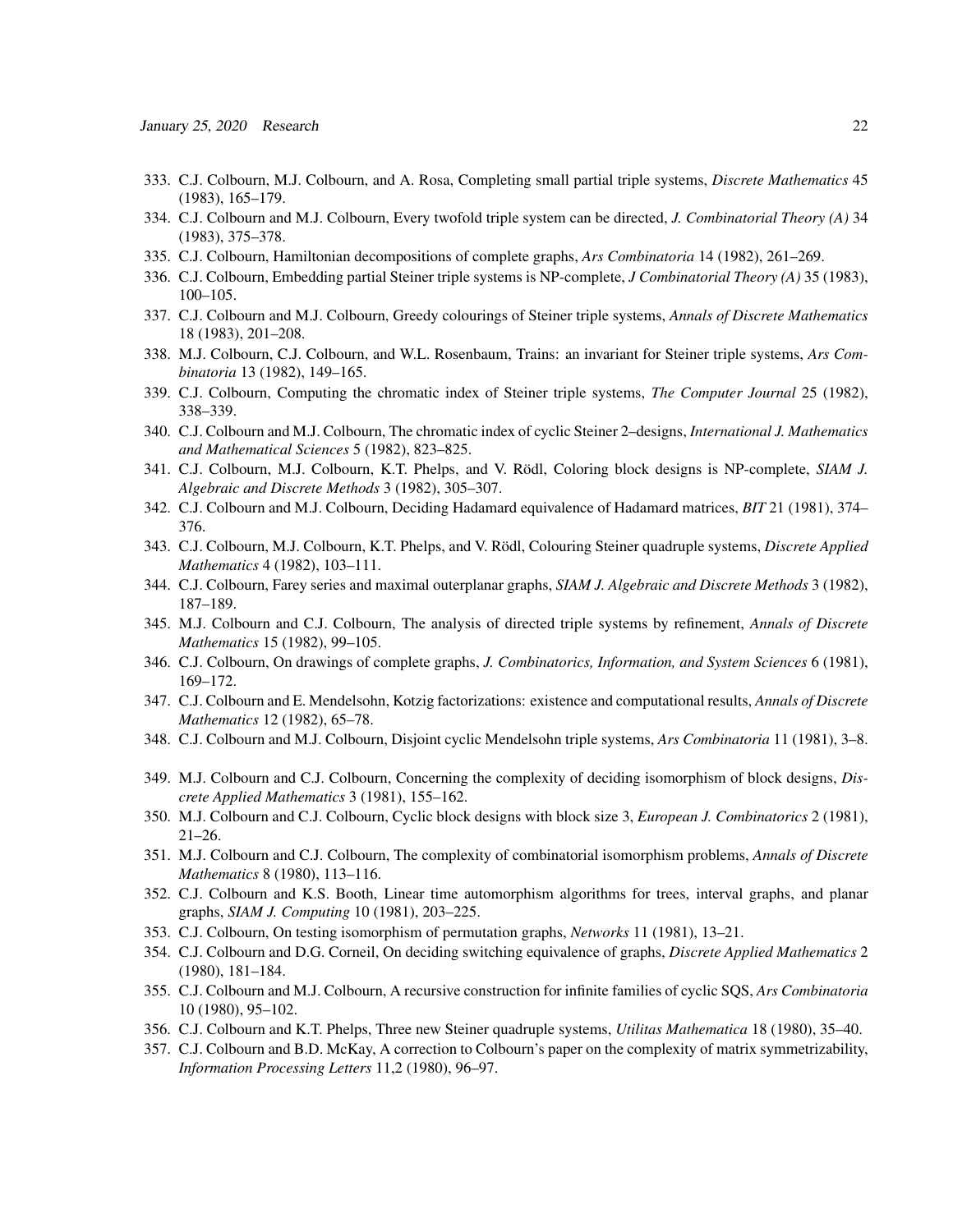- 358. C.J. Colbourn and M.J. Colbourn, Combinatorial isomorphism problems involving 1–factorizations, *Ars Combinatoria* 9 (1980), 191–200.
- 359. M.J. Colbourn and C.J. Colbourn, Cyclic Steiner systems having multiplier automorphisms, *Utilitas Mathematica* 17 (1980), 127–149.
- 360. M.J. Colbourn and C.J. Colbourn, On cyclic block designs, *Mathematical Reports of the Academy of Science* 2 (1980), 95–98.
- 361. C.J. Colbourn, The complexity of symmetrizing matrices, *Information Processing Letters* 9 (1979), 108–109.
- 362. C.J. Colbourn and R.C. Read, Orderly algorithms for generating restricted classes of graphs, *International J. Computer Mathematics (A)* 7 (1979), 167–172.
- 363. C.J. Colbourn and R.C. Read, Orderly algorithms for graph generation, *J. Graph Theory* 3 (1979), 187–195.

Papers submitted to refereed journals, currently in the refereeing process, are not listed here.

#### Refereed Conference Papers

- 1. Ryan E. Dougherty, Erin Lanus, Charles J. Colbourn, and Stephanie Forrest, Genetic Algorithms for Affine Transformations to Existential t-Restrictions, *Proceedings of GECCO 2019*, to appear.
- 2. Charles J. Colbourn and Violet R. Syrotiuk, Detecting Arrays for Main Effects, *Lecture Notes in Computer Science* 11545 (2019), 112-123..
- 3. Erin Lanus, Charles J. Colbourn, and Douglas C. Montgomery, Partitioned Search with Column Resampling for Locating Array Construction, *Proc. International Workshop on Combinatorial Testing*, Xi'an, China, May 2019, to appear.
- 4. Stephen Seidel, Charles J. Colbourn, and Violet R. Syrotiuk, Robustness of Recovery in Locating Array-based Screening Experiments, *. Proc. SpringSim 2019*, to appear.
- 5. Matthew J. Mellott, Charles J. Colbourn, Violet R. Syrotiuk, Ilenia Tinnirello, Testbed Evaluation of Optimized REACT over Multi-hop Paths. *Lecture Notes in Computer Science* 10866 (2018),134-145.
- 6. S.A. Seidel, M.T. Mehari, C.J. Colbourn, E. De Poorter, I. Moerman, and V.R. Syrotiuk, Analysis of large-scale experimental data from wireless networks. *INFOCOM Workshops 2018*, 535-540.
- 7. S.A. Seidel, K. Sarkar, C.J. Colbourn, and V.R. Syrotiuk, Separating Interaction Effects Using Locating and Detecting Arrays, *Lecture Notes in Computer Science* 10979 (2018), 349-360.
- 8. C.J. Colbourn, R.E. Dougherty, T.F. Lidbetter, and J. Shallit, Counting Subwords and Regular Languages, *Lecture Notes in Computer Science* 11088 (2018), 231-242.
- 9. K. Sarkar, C.J. Colbourn, A. De Bonis, and U. Vaccaro, Partial covering arrays: Algorithms and Asymptotics, *Lecture Notes in Computer Science* 9843 (2016), 437-448.
- 10. C.J. Colbourn and V.R. Syrotiuk, Coverage, Location, Detection, and Measurement, *2016 IEEE Ninth International Conference on Software Testing, Verification and Validation Workshops (ICSTW)*, 2016, IEEE Press, 19-25.
- 11. Randy Compton, Michael T. Mehari, C.J. Colbourn, Eli De Poorter, and V.R. Syrotiuk, Screening Interacting Factors in a Wireless Network Testbed Using Locating Arrays, *Proc. 2016 IEEE INFOCOM International Workshop on Computer and Networking Experimental Research Using Testbeds*, 2016, IEEE Press, 650-655.
- 12. P.C. Murray and C.J. Colbourn, Sequence covering arrays and linear extensions, *Lecture Notes in Computer Science* 8986 (2015), 274-285.
- 13. C. Nie, J. Jiang, H. Wu, H. Leung, and C.J. Colbourn, Empirically Identifying the Best Greedy Algorithm for Covering Array Generation, *Proc. The 2nd International Workshop on Combinatorial Testing (IWCT 2013), Luxembourg*, IEEE Press, 2013, pp. 239-248.
- 14. W.-T. Tsai, Q. Li, C.J. Colbourn, and X. Bai, Adaptive Combinatorial Testing with Reasoning for Testing Tenant Applications in Multi-Tenancy SaaS Systems, in *Proc. IEEE International Conference on Cloud Engineering (IC2E). March 2013. San Francisco, CA, USA*, 183-192.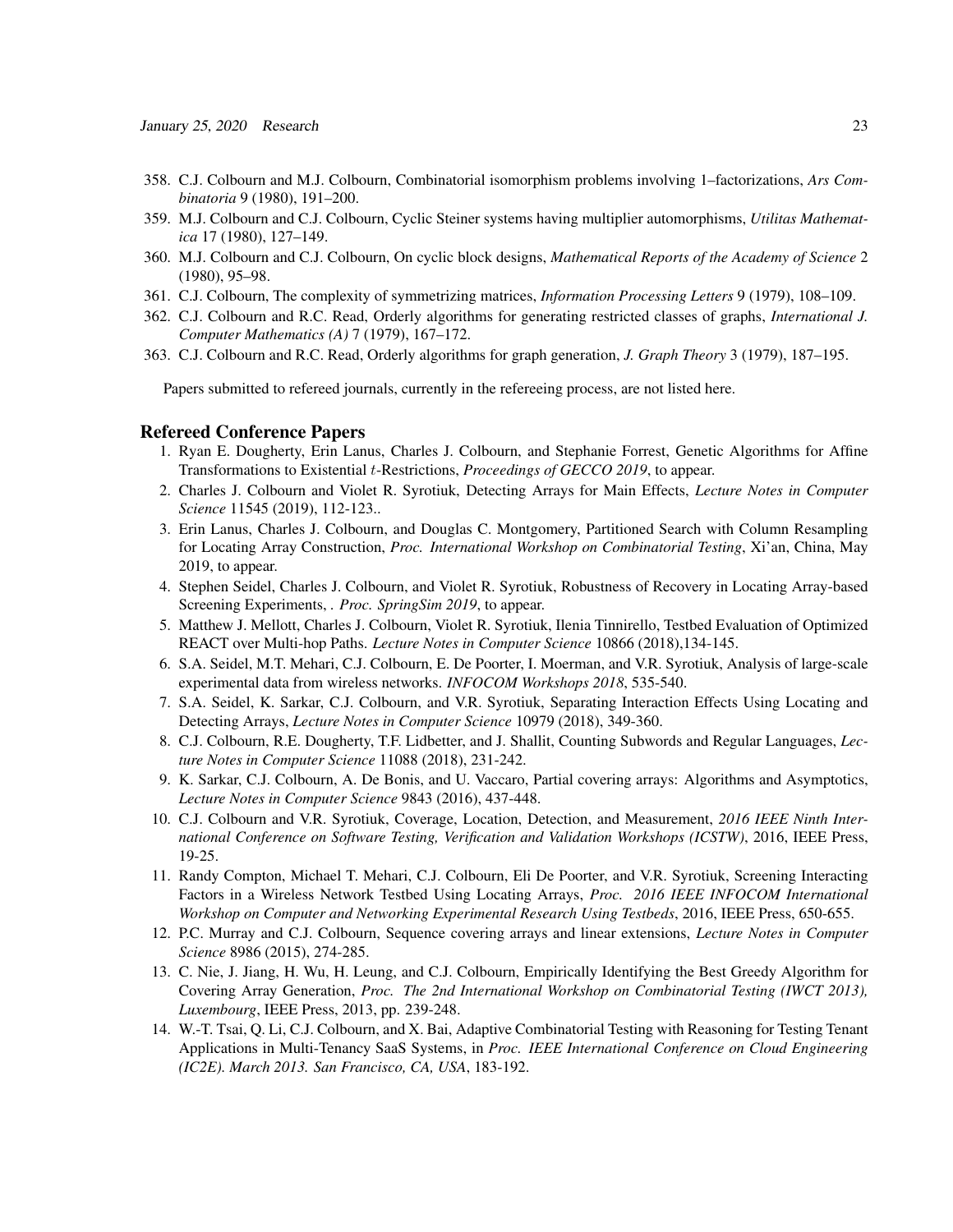- 15. W.-T. Tsai, C.J. Colbourn, J. Luo, G. Qi, Q. Li, and X. Bai, Test algebra for combinatorial testing, *Proc. 8th International Workshop Automation of Software Test (AST13)*, IEEE Press, 2013, 19-25.
- 16. J. Lutz, C.J. Colbourn, and V.R. Syrotiuk, Variable weight sequences for adaptive scheduled access in MANETs, *Lecture Notes in Computer Science* 7280 (2012), 53-64.
- 17. C.J. Colbourn and P. Nayeri, Randomized post-optimization for t-restrictions, *Lecture Notes in Computer Science* 7777 (2013), 597–608.
- 18. C.J. Colbourn, Efficient Conditional Expectation Algorithms for Constructing Hash Families, *Proceedings of the International Workshop on Combinatorial Algorithms, Victoria, Canada*, *Lecture Notes in Computer Science* 7056 (2011), 144–155.
- 19. R.C. Bryce, C.J. Colbourn, and D.R. Kuhn, Interaction Faults Adaptively using Distance-Based Strategies, Proceedings of the 18th IEEE International Conference and Workshops on Engineering of Computer-Based Systems (ECBS11), Las Vegas NV, April 2011, pp. 4–15.
- 20. J. Lutz, C. J. Colbourn, and V. R. Syrotiuk, Apples and Oranges: Comparing Schedule- and Contention-based Medium Access Control, *Proceedings of the 13th ACM International Conference on Modeling, Analysis and Simulation of Wireless and Mobile Systems (MSWiM'10)*, Bodrum, Turkey, October 17-21, 2010, pp. 319-326.
- 21. C.J. Colbourn, D. Horsley, and V.R. Syrotiuk, Frameproof codes and compressive sensing, *Proceedings of the Forty-Eighth Allerton Conference on Communications, Control, and Computing*, Allerton, Illinois, October 2010, pp. 985–990.
- 22. T.R. Farley and C.J. Colbourn, Multiterminal Measures for Network Reliability and Resilience, *Proc. Design of Reliable Computer Networks (DRCN2009)*, October 2009, pp. 107–114.
- 23. P. Nayeri, C.J. Colbourn, and G. Konjevod, Randomized Postoptimization of Covering Arrays, *Proc. Int. Workshop on Combinatorial Algorithms (IWOCA2009)*, Hradec nad Moravici, Czech Republic, July 2009. *Lecture Notes in Computer Science* 5874 (2009), 408–419.
- 24. C.J. Colbourn and G. Kéri, Binary Covering Arrays and Existentially Closed Graphs, Proc. Int. Workshop *Coding and Cryptology*, Zhangjiajie, China, June 2009. *Lecture Notes in Computer Science* 5557 (2009), 22- 33.
- 25. R.C. Bryce and C.J. Colbourn, One-test-at-a-time heuristic search for interaction test suites, *Proc. Genetic and Evolutionary Computation Conference (GECCO-2007)*, London, England, July 2007, pp. 1082-1089.
- 26. M.P. McGarry, M. Reisslein, C.J. Colbourn, and M. Maier, Just-in-Time Online Scheduling for WDM EPONs, Proceedings of the International Conference on Communications (ICC 2007), Glasgow, UK, June 2007, pp. 2174–2179.
- 27. Y.M. Chee, C.J. Colbourn, and A.C.H. Ling, Optimal memoryless encoding for low power off-chip data buses, Proceedings Inter. Conf. Computer-Aided Design (ICCAD2006), San Jose CA, November 2006, pp. 369–374.
- 28. C. J. Colbourn, K. N. Johnson, V. R. Syrotiuk, M. Kraetzl, and K.-P. Hui, System Lifetime: A Global Problem and Local Solutions, Proceedings of the Fifth Annual Mediterranean Ad Hoc Networking Workshop (MedHoc-Net'06), Lipari, Italy, June 2006, pp. 208-215.
- 29. C. J. Colbourn, M. Cui, V. R. Syrotiuk, and E. L. Lloyd, A Carrier Sense Multiple Access Protocol with Power Backoff (CSMA/PB), Proceedings of the Fifth Annual Mediterranean Ad Hoc Networking Workshop (Med-HocNet'06), Lipari, Italy, June 2006, pp. 76-83.
- 30. P.J. Dukes, C.J. Colbourn, and V.R. Syrotiuk, Topology-transparent schedules for energy-limited ad hoc networks, *Proc. IEEE International Workshop on Foundations and Algorithms for Wireless Networks (FAWN)*, Pisa, Italy, March 2006, pp. 85-90.
- 31. D.S. Hoskins, C.J. Colbourn, and D.C. Montgomery, Software Performance Testing Using Covering Arrays, *Fifth International Workshop on Software and Performance (WOSP 2005)*, Palma de Mallorca, Illes Balears, SPAIN, July 2005, pp. 131–137.
- 32. R.C. Bryce, C.J. Colbourn, and M.B. Cohen, A Framework of Greedy Methods for Constructing Interaction Test Suites, *Proc. 27th International Conference on Software Engineering (ICSE2005)*, St. Louis MO, May 2005, pp. 146-155.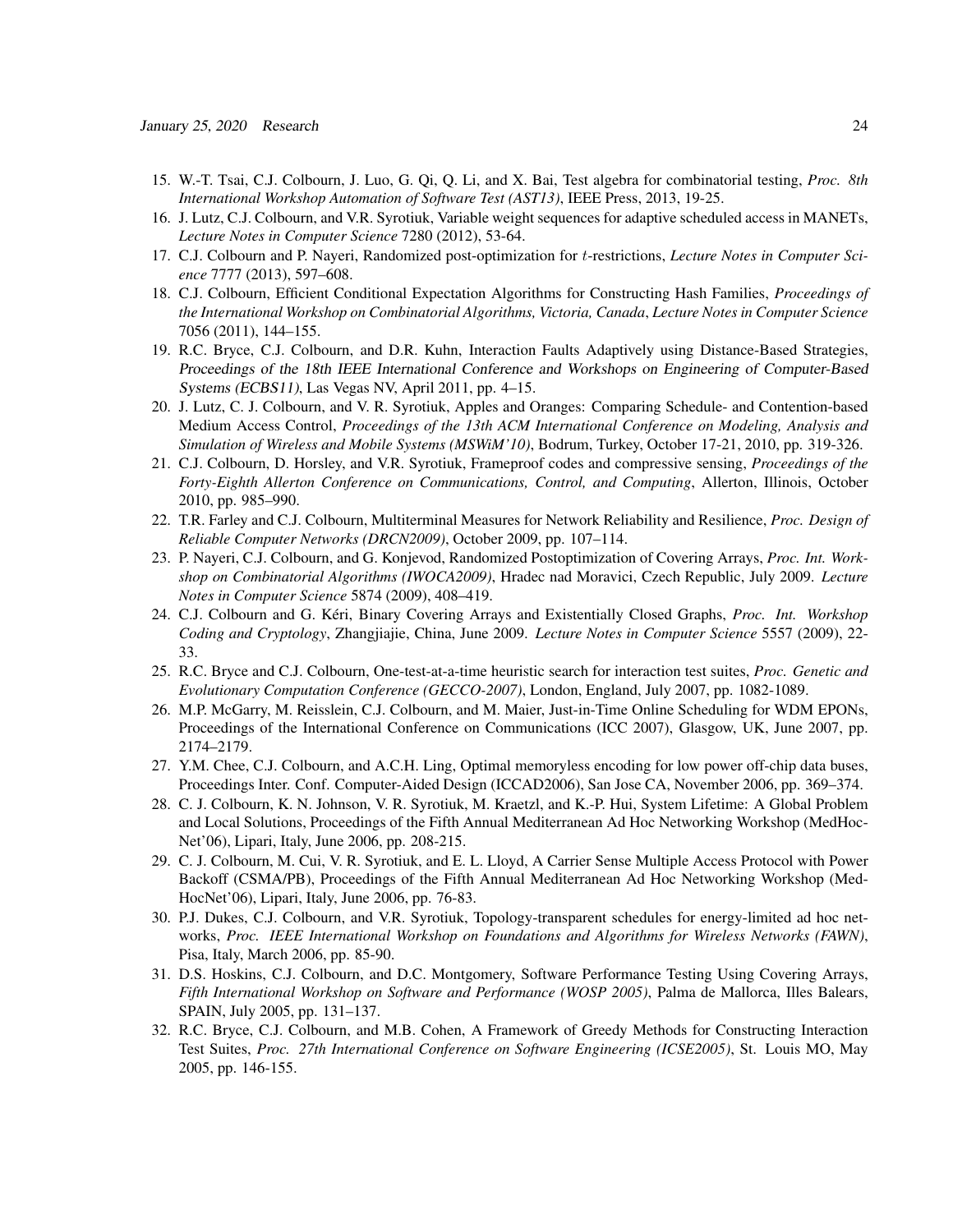- 33. R.C. Bryce and C.J. Colbourn, Test Prioritization for Pairwise Coverage, *Proc. Workshop on Advances in Model-Based Software Testing (A-MOST)*, St. Louis MO, May 2005, pp. 1–7.
- 34. C.J. Colbourn, Y. Chen, and W.-T. Tsai, Progressive Ranking and Composition of Web Services Using Covering Arrays, *Tenth IEEE International Workshop on Object-oriented Real-time Dependable Systems (WORDS2005)*, Sedona AZ, February 2005, pp. 179-186.
- 35. D. Hoskins, R.C. Turban and C.J. Colbourn, Experimental Designs in Software Engineering: D-Optimal Designs and Covering Arrays, *Proc. SIGSOFT 2004/FSE-12 Workshop on Interdisciplinary Software Engineering Research (WISER 2004)*, November 2004, Newport Beach CA, pp. 55–66.
- 36. M.M. Coahran and C.J. Colbourn, Maximum and average access cost in double erasure RAID disk arrays, *Proc. 35th Southeastern Conference on Combinatorics, Graph Theory, and Computing*, Boca Raton FL, 2004, *Congressus Numerantium* 167 (2004), 209–219.
- 37. C.J. Colbourn and V.R. Syrotiuk, Scheduled Persistence for Medium Access Control in Sensor Networks, *Proc. First IEEE International Conference on Mobile Ad-hoc and Sensor Systems (MASS2004)*, Fort Lauderdale FL, October 2004, pp. 264–273.
- 38. M. Cui, V.R. Syrotiuk, and C.J. Colbourn, Securing dynamic spectrum use, *Proc. Vehicular Technology Conference (VTC2004)*, Los Angeles CA, September 2004, pp. 1153-1157.
- 39. W. Chu, C.J. Colbourn, and V.R. Syrotiuk, Topology Transparent Scheduling, Synchronization and Maximum Delay, *Proceedings of the 18th International Parallel and Distributed Processing Symposium (IPDPS2004)*, Santa Fe, New Mexico, April, 2004, pp. 223-228.
- 40. C.J. Colbourn, M.B. Cohen, and R.C. Turban, A Deterministic Density Algorithm for Pairwise Interaction Coverage, *Proceedings of the International Conference on Software Engineering (SE 2004)*, Innsbruck, Austria, February 2004, pp. 345-352.
- 41. M.B. Cohen, C.J. Colbourn, and A.C.H. Ling, Augmenting simulated annealing to build interaction test suites, *Proc. IEEE Int Symp Software Reliability Eng (ISSRE 2003)*, Denver CO, November 2003, pp. 394–405.
- 42. V.R. Syrotiuk, C.J. Colbourn, and A.C.H. Ling, Topology-Transparent Scheduling for MANETs using Orthogonal Arrays, *Proceedings Conf. Principles of Mobile Computing (DIALM-POMC2003)*, San Diego CA, September 2003, 43-49.
- 43. C.J. Colbourn, V.R. Syrotiuk, and A.C.H. Ling, Steiner Systems for Topology-Transparent Access Control in MANETs, *Proceedings of AdHocNow03, Second International Conference on AD-HOC Networks and Wireless*, Montreal CA, October 2003, *Lecture Notes in Computer Science* 2865 (2003), 247-258.
- 44. M.B. Cohen, C.J. Colbourn, J.S. Collofello, P.B. Gibbons, and W.B. Mugridge, Variable Strength Interaction Testing of Components, *Proc. 27th Annual International Computer Software and Applications Conference (COMPSAC 2003)*, Dallas TX, November 2003, pp. 413-418.
- 45. V.R. Syrotiuk and C.J. Colbourn, Adaptive bandwidth utilization via frequency hopping and erasure coding, *Proc. International Conference on Computer, Communication and Control Technologies: CCCT '03*, Orlando FL, July 2003, pp. V.62-V.66.
- 46. C.J. Colbourn and M.K. Gupta, On quaternary MacDonald codes, *Proc. Intern. Conf. Information Technology: Coding and Computing (ITCC03)*, Las Vegas NV, April 2003, pp. 212-215.
- 47. V.R. Syrotiuk and C.J. Colbourn, Routing in mobile aerial networks, *Proc. Conf. Modeling Optimization in Wireless, Mobile, and Ad Hoc Networks (WiOPT03)*, Sophia-Antipolis, France, March 2003, pp. 293-301.
- 48. M.B. Cohen, C.J. Colbourn, P.B. Gibbons, and W.B. Mugridge, Constructing test suites for interaction testing, *Proc. International Conf. Software Engineering (ICSE)*, Portland OR, 2003, pp. 38-48.
- 49. C.J. Colbourn, Multiple access communications using combinatorial designs, *Lecture Notes in Computer Science* 2292 (2002), 1-29.
- 50. M.B. Cohen, C.J. Colbourn and D. Froncek, Cluttered orderings for the complete graph, *COCOON 2001*, *Lecture Notes in Computer Science* 2108 (2001), 420-431.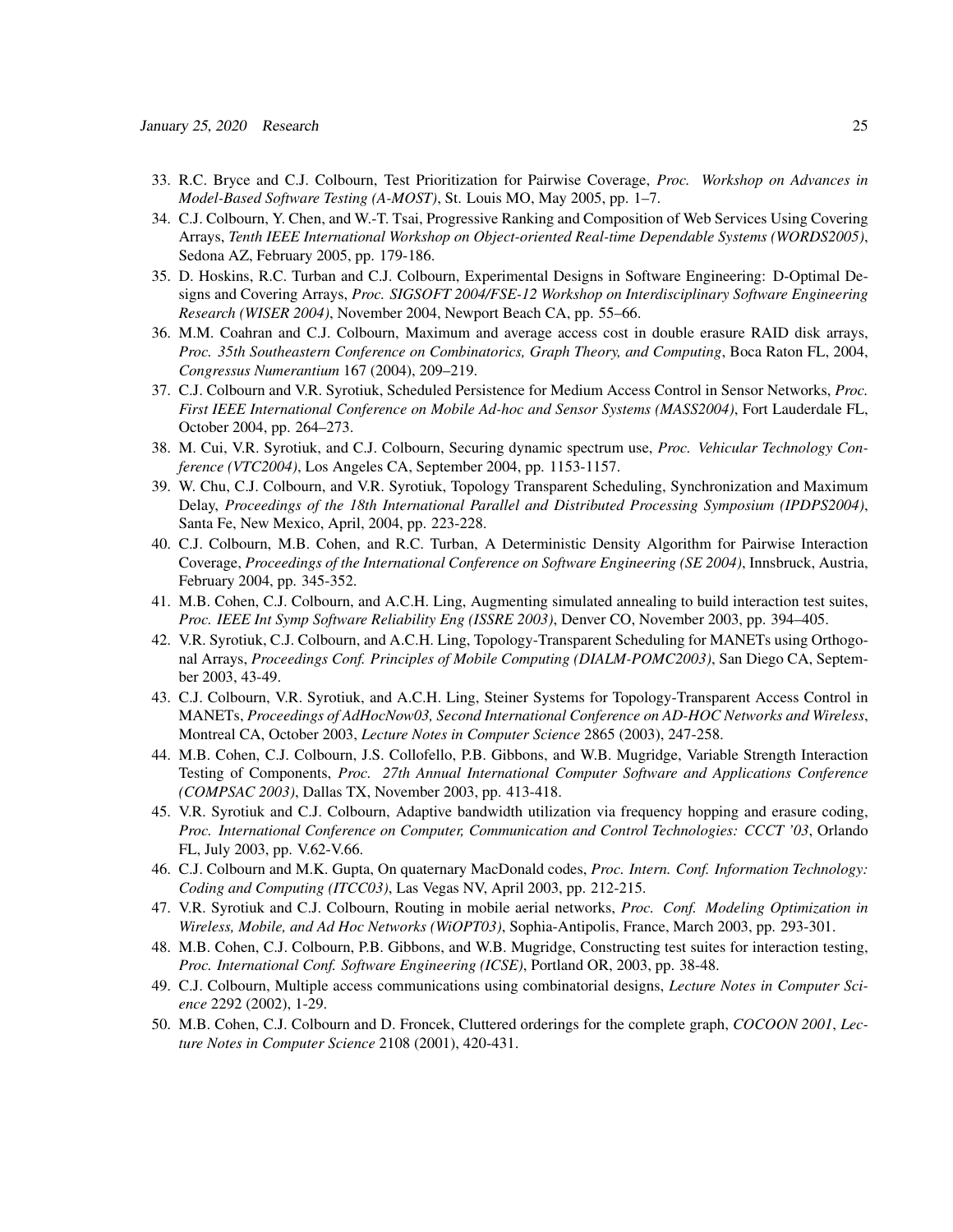- 51. M.B. Cohen and C.J. Colbourn, Ordering disks for double erasure codes, *Proc. Symp. Parallel Algorithms and Architectures*, Crete, July 2001, pp. 229-236.
- 52. D.R. de la Torre, C.J. Colbourn, and A.C.H. Ling, An application of permutation arrays to block ciphers, Proceedings Thirty-first Southeastern Conference on Combinatorics, Graph Theory, and Computing, *Congressus Numerantium* 145 (2000), 5-7.
- 53. M.B. Cohen and C.J. Colbourn, Steiner triple systems as multiple erasure correcting codes in disk arrays, *Proceedings of IPCCC 2000 (19th IEEE International Conference on Performance, Computing and Communications)*, 2000, pp. 288-294.
- 54. M.B. Cohen and C.J. Colbourn, Optimal and pessimal orderings of Steiner triple systems in disk arrays, LATIN 2000 (Punta del Este, Uruguay), *Lecture Notes in Computer Science* 1776 (2000), 95-104.
- 55. H.J. Strayer, K.C. Wellsch, C.J. Colbourn, and F. Glover, Planarization, dualization, and all-terminal reliability, *Proceedings of the Eighth International Conference on Graph Theory, Combinatorics, Algorithms and Applications* (Y. Alavi, D.R. Lick, and A. Schwenk; editors) Volume II, New Issues Press, Kalamazoo MI, 1999, pp. 873-882.
- 56. C.H.A. Ling and C.J. Colbourn, Concerning the generating set of  $Z_{\ge n}$ , *Congressus Numerantium* 114 (1996), 65-72.
- 57. V.R. Syrotiuk, C.J. Colbourn, D.A. Klarner, and J. Pachl, Characterizing Wang tilings using finite automata, *Proc. Third International Workshop on Polyominoes and Tilings*, Toulouse, France, 1994, pp. 11-30.
- 58. D.L. Erickson and C.J. Colbourn, Combinatorics and the conflict-free access problem, Proc. 24th Southeastern Conf. Combin., Graph Theory Computing, *Congr. Numer.* 94 (1993), 115-121.
- 59. C.J. Colbourn, Some open problems for reliability polynomials, Proc. 24th Southeastern Conf. Combin., Graph Theory Computing, *Congr. Numer.* 93 (1993), 187-202.
- 60. M. Kraetzl, C.J. Colbourn, and J.S. Devitt, Bounding Techniques for the Reliability of Multistage Interconnection Networks, Proceedings of IEEE Singapore International Conference on Networks and International Conference on Information Engineering '93, 1993, pp. 766-770.
- 61. V.R. Syrotiuk, C.J. Colbourn, and J. Pachl, Wang Tilings and Distributed Orientation on Anonymous Torus Networks (Extended Abstract), *Lecture Notes in Computer Science* 725 (1993), pp. 264-278.
- 62. C.J. Colbourn and D.D. Harms, Evaluating performability: most probable states and bounds, *Proc. Telecommunications Systems Conf.*, Nashville, 1993, pp. 91-103.
- 63. D.L. Erickson and C.J. Colbourn, Conflict-free access for collections of templates, Proc. Sixth SIAM Conf. Parallel Processing for Scientific Computing, 1993, volume II, pp. 949-952.
- 64. H.J. Strayer and C.J. Colbourn, Bounding network reliability via surface duality, *Proc. Sixth Latin American Conference on Operations Research*, Mexico City, 1992.
- 65. C.J. Colbourn, M. Elbert, E. Litvak, and T. Weyant, Performability analysis of large-scale packet-switching networks, International Conference on Communications (SUPERCOMM/ICC) 1992, Chicago, pp. 416-419.
- 66. D.L. Erickson and C.J. Colbourn, Conflict-free access to rectangular subarrays, *Congr. Numer.* 90 (1992), 239-253.
- 67. C.J. Colbourn, J.S. Devitt, D.D. Harms, and M. Kraetzl, Renormalization for channel graphs, *Actas XI Congreso de Metodologias en Ingenieria de Sistemas*, Santiago, Chile, 1991, pp. 171-174.
- 68. C.J. Colbourn and L.D. Nel, Using and abusing bounds for network reliability, Proceedings of the IEEE Telecommunications Conference (Globecom90), IEEE Press, pp. 663-667.
- 69. C.J. Colbourn and A. Rosa, Support sizes of λ-factorizations, *Combinatorics88, Proc. Int. Conf. on Incidence Geometries and Combinatorial Structures*, volume I, 1991, pp. 249-265.
- 70. E.S. Elmallah and C.J. Colbourn, Partitioning the edges of a planar graph into two partial k-trees, Proc. Nineteenth Southeastern Conference on Combinatorics, Graph Theory and Computing, 1988, Congressus Numerantium 66 (1988) 69-80.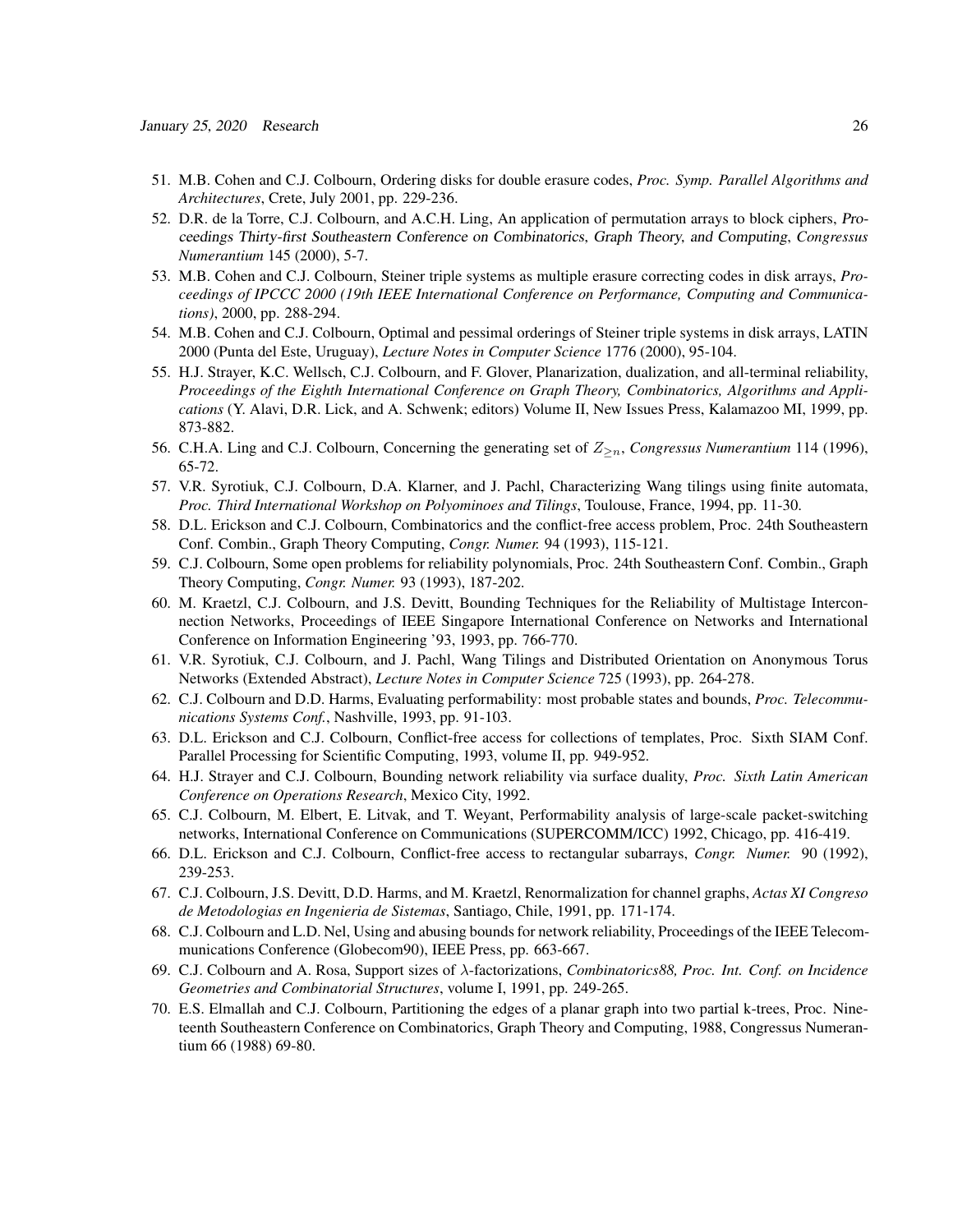- 71. C.J. Colbourn, B.M. Debroni, and W.J. Myrvold, Estimating the coefficients of the reliability polynomial, Proc. Seventeenth Manitoba Conference on Numerical Mathematics and Computing, 1987, Congressus Numerantium 62 (1988) 217-223.
- 72. E.S. El Mallah and C.J. Colbourn, Edge deletion problems: properties defined by weakly connected forbidden subgraphs, Proc. Eighteenth Southeastern Conference on Combinatorics, Graph Theory, and Computing, 1987, Congressus Numerantium 61 (1988) 275-285.
- 73. J.I. Brown and C.J. Colbourn, A combinatorial study of the reliability polynomial, Proc. Sixteenth Manitoba Conference on Numerical Mathematics and Computing, October 1986, pp. 71-89.
- 74. C.J. Colbourn, P.J. Slater, and L.K. Stewart, Locating dominating sets in series-parallel networks, Proc. Sixteenth Manitoba Conference on Numerical Mathematics and Computing, October 1986, pp. 135-162.
- 75. J.J. Harms, C.J. Colbourn, and A.V. Ivanov, A census of (9,3,3) designs without repeated blocks, Proc. Sixteenth Manitoba Conference on Numerical Mathematics and Computing, October 1986, pp. 147-170.
- 76. E.S. El Mallah and C.J. Colbourn, Partial k-tree algorithms, Proceedings of the Indiana Conference on Graph Theory and Applications, Congressus Numerantium 64 (1988) 105-119.
- 77. T.B. Brecht and C.J. Colbourn, Improving bounds on network reliability: some examples, Proceedings of the Fifteenth Manitoba Conference on Numerical Mathematics and Computing, Winnipeg, Manitoba, October 1985, pp. 93-102.
- 78. C.J. Colbourn, Exact algorithms for network reliability, Proceedings of the Fifteenth Manitoba Conference on Numerical Mathematics and Computing, October 1985, pp. 7-57.
- 79. E.H. Carrasco and C.J. Colbourn, Reliability bounds for networks with statistical dependence, Proceedings of INFOCOM86, Miami, March 1986, pp. 290-292. (reprinted in Advances in Distributed System Reliability (S. Rai, D.P. Agrawal, eds.), IEEE Press, 1990, pp. 157-159.)
- 80. C.J. Colbourn, Network reliability: new bounds from old, Proceedings of IEEE Electronicom85, October 1985, pp. 124-126.
- 81. E.S. El Mallah and C.J. Colbourn, Reliability of ∆-Y reducible networks, Proceedings of the Sixteenth Southeastern Conference on Combinatorics, Graph Theory, and Computing, February 1985, pp. 49-54.
- 82. B.N. Clark, C.J. Colbourn, and P. Erdös, A conjecture on dominating cycles, Proceedings of the Sixteenth Southeastern Conference on Combinatorics, Graph Theory, and Computing, February 1985, pp. 189-198.
- 83. C.J. Colbourn, R.C. Hamm, and A. Rosa, Embedding, immersing, and enclosing, Proceedings of the Sixteenth Southeastern Conference on Combinatorics, Graph Theory, and Computing, February 1985, pp. 229-238.
- 84. E.S. El Mallah and C.J. Colbourn, Optimum communication spanning trees in chordal graphs, Proceedings of the Fifteenth Southeastern Conference on Combinatorics, Graph Theory, and Computing, March 1984, pp. 301-316.
- 85. C.J. Colbourn and A. Proskurowski, Concurrent transmissions in broadcast networks, ICALP-84, June 1984, Lecture Notes in Computer Science 172 (1984) 128-136.
- 86. E.M. Neufeld and C.J. Colbourn, The Construction of Reliable Series-Parallel Networks, Proceedings of the Second West Coast Conference on Computing in Graph Theory, June 1983, pp. 21-26.
- 87. C.J. Colbourn, M.J. Colbourn, and D.R. Stinson, The computational complexity of recognizing critical sets, Proceedings of the First Southeast Asian Conference on Graph Theory, May 1983, Lecture Notes in Mathematics 1073 (1984) 248-253.
- 88. C.J. Colbourn and M.J. Colbourn, Directing graph designs, Proc. Fourteenth Southeastern Conference on Combinatorics, Graph Theory, and Computing, February 1983, pp. 225-230.
- 89. J.J. Harms and C.J. Colbourn, An efficient algorithm for directing triple systems, Proceedings of the Fourteenth Southeastern Conference on Combinatorics, Graph Theory, and Computing, February 1983, pp. 455-462.
- 90. J.B. Peachey, R.B. Bunt, and C.J. Colbourn, Towards an intrinsic measure of program locality, Proceedings of the Sixteenth Annual Hawaii International Conference on System Sciences, January 1983, pp. 128-137.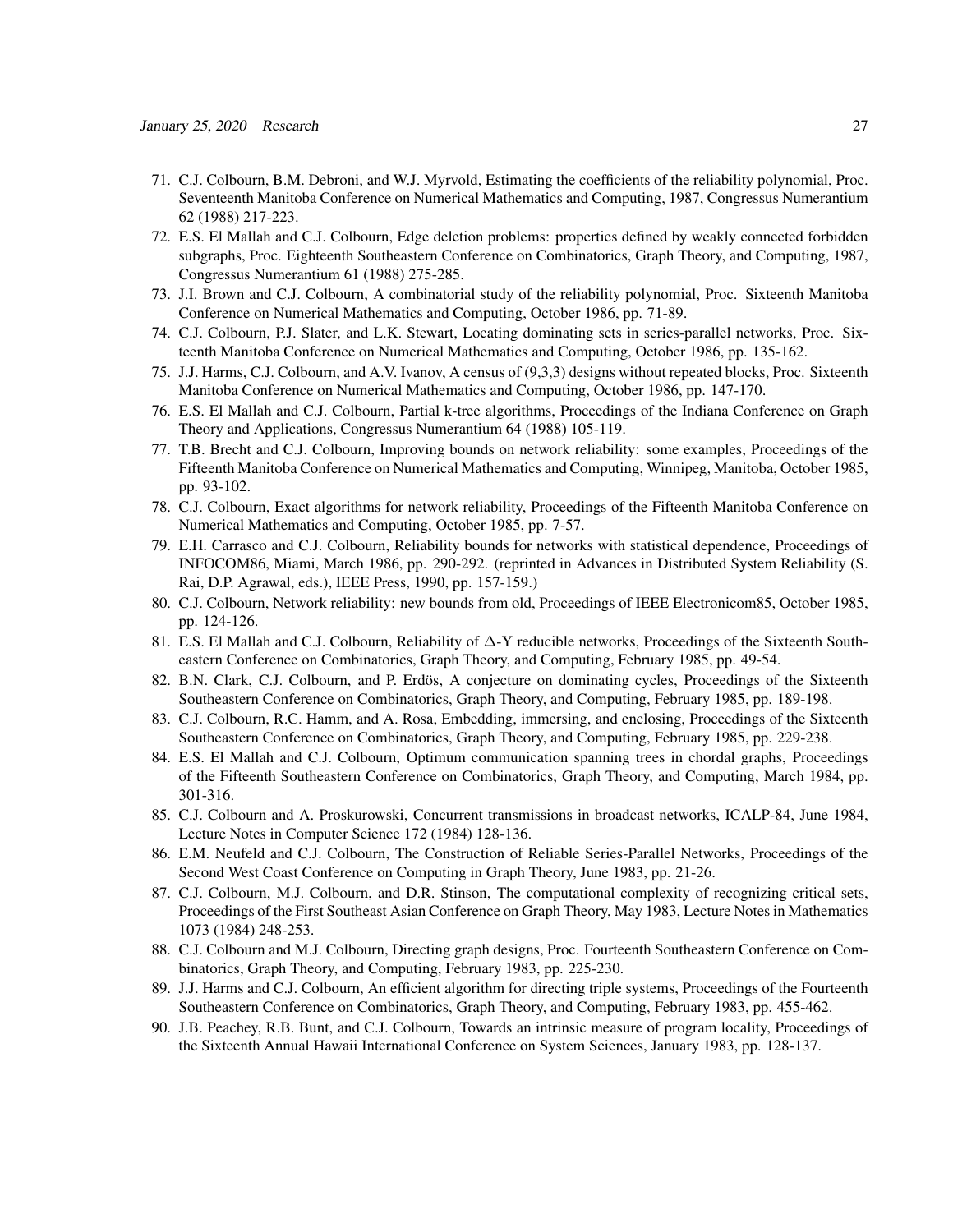- 91. J.A. Wald and C.J. Colbourn, Computing reliability for a generalization of series-parallel networks, Proceedings of the Twentieth Allerton Conference on Communication, Control, and Computing, October 1982, pp. 25-26.
- 92. C.J. Colbourn, M.J. Colbourn, J.J. Harms, and A. Rosa, A complete census of (10,3,2) block designs and of Mendelsohn triple systems of order ten. III. (10,3,2) block designs without repeated blocks, Proceedings of the Twelfth Manitoba Conference on Numerical Mathematics and Computing, October 1982, pp. 211-234.
- 93. C.J. Colbourn and M.J. Colbourn, Decomposition of block designs: computational issues, Proceedings of the Tenth Australian Conference on Combinatorial Mathematics, Lecture Notes in Mathematics 1036 (1983) 141- 146.
- 94. J.B. Peachey, R.B. Bunt, and C.J. Colbourn, Bradford-Zipf phenomena in computer systems, Proceedings of CIPS Session 82, May 1982, pp. 155-161.
- 95. C.J. Colbourn and M.J. Colbourn, A recursive construction for 1-rotational Steiner 2-designs, Proceedings of the Thirteenth Southeastern Conference on Combinatorics, Graph Theory, and Computing, February 1982, pp. 163-167.
- 96. J.A. Wald and C.J. Colbourn, Steiner trees in outerplanar graphs, Proceedings of the Thirteenth Southeastern Conference on Combinatorics, Graph Theory, and Computing, February 1982, pp. 15-22. (reprinted in *Advances in Discrete Mathematics and Computer Science* 5).
- 97. C.J. Colbourn and S.A. Vanstone, Doubly resolvable twofold triple systems, Proceedings of the Eleventh Manitoba Conference on Numerical Mathematics and Computing, October 1981, pp. 219-223.
- 98. C.J. Colbourn, Some NP-complete problems on graph decompositions, Proceedings of the Nineteenth Allerton Conference on Communication, Control, and Computing, October 1981, pp. 741-745.
- 99. C.J. Colbourn, Disjoint cyclic Steiner triple systems, Proceedings of the Twelfth Southeastern Conference on Combinatorics, Graph Theory and Computing, March 1981, pp. 205-212.
- 100. M.J. Colbourn and C.J. Colbourn, Some small directed triple systems, Proceedings of the Tenth Manitoba Conference on Numerical Mathematics and Computing, Winnipeg, October 1980, pp. 247-255.
- 101. C.J. Colbourn, M.J. Colbourn, and J.B. MacAulay, A clustering algorithm for locating scientific research fronts, Proceedings of the Tenth Manitoba Conference on Numerical Mathematics and Computing, Winnipeg, October 1980, pp. 235-246.
- 102. C.J. Colbourn, Isomorphism complete problems on matrices, Proc. West Coast Conference on Combinatorics, Graph Theory, and Computing, Arcata CA, September 1979, pp. 101-107.
- 103. C.J. Colbourn and M.J. Colbourn, The complexity of combinatorial isomorphism problems II, Proceedings of the Ninth Manitoba Conference on Numerical Mathematics and Computing, Winnipeg, October 1979, pp. 167- 172.
- 104. C.J. Colbourn, M.J. Colbourn, and K.T. Phelps, Combinatorial algorithms for generating cyclic Steiner quadruple systems, Proceedings of the Conference on Discrete Mathematical Analysis and Combinatorial Computation, Fredericton, May 1980, pp. 25-39.
- 105. C.J. Colbourn, Refinement techniques for graph isomorphism, Proceedings of the Tenth Southeastern Conference on Combinatorics, Graph Theory, and Computing, Boca Raton FLA, April 1979, pp. 281-288.
- 106. C.J. Colbourn and M.J. Colbourn, Isomorphism problems involving self-complementary graphs and tournaments, Proceedings of the Eighth Manitoba Conference on Numerical Mathematics and Computing, Winnipeg, October 1978, pp. 153-164.

#### Books

- 1. C.J. Colbourn and J.H. Dinitz (editors), *Handbook of Combinatorial Designs, Second Edition*, Chapman and Hall/CRC Press, Boca Raton FL, 2006.
- 2. C.J. Colbourn and A. Rosa, *Triple Systems*, Oxford University Press, Oxford, 1999. ISBN 0 19 853576 7.
- 3. C.J. Colbourn and J.H. Dinitz (editors), *CRC Handbook of Combinatorial Designs*, CRC Press, Boca Raton FL, 1996 (ISBN 0 8493 8498 8).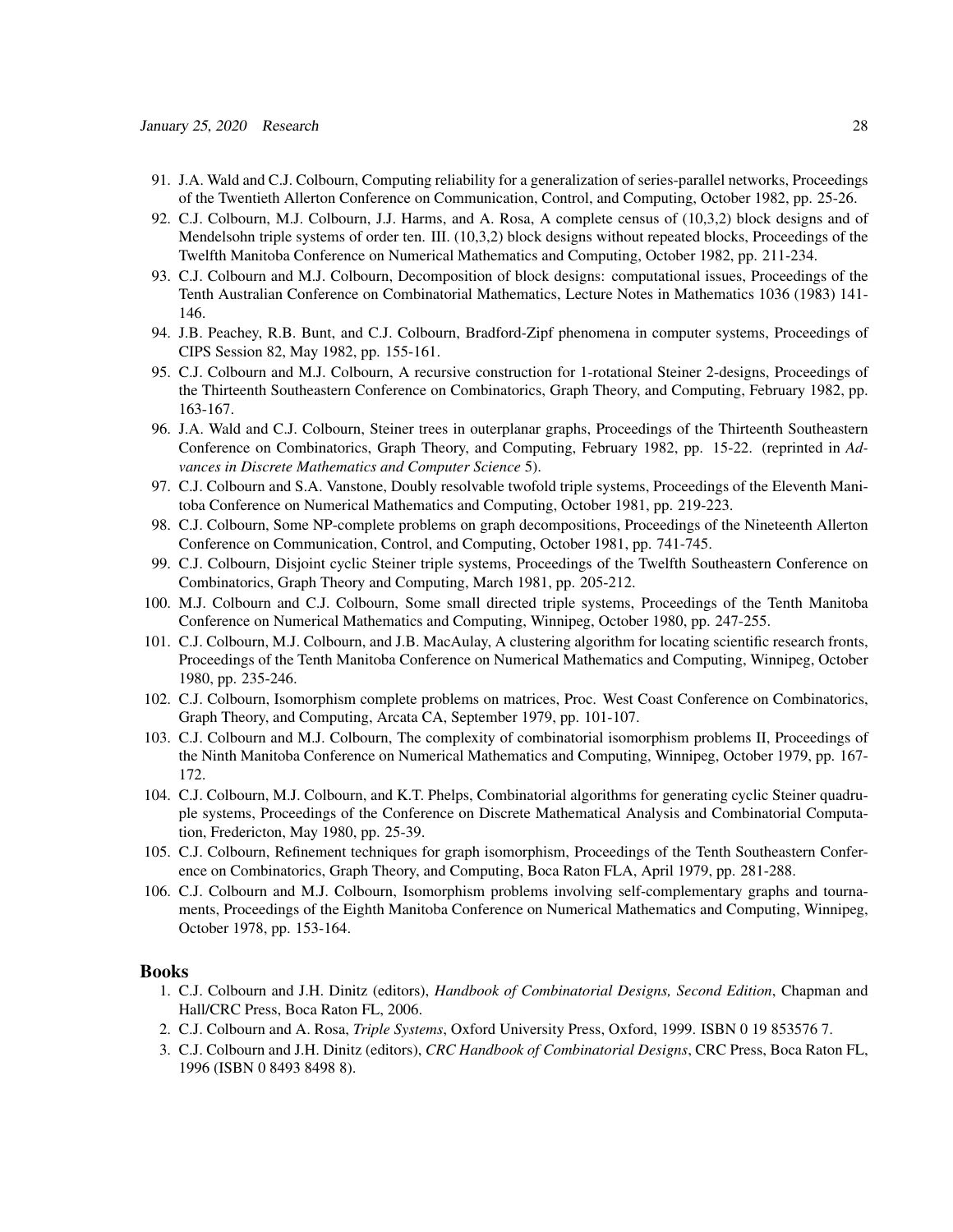- 4. D.D. Harms, M. Kraetzl, C.J. Colbourn, and J.S. Devitt, *Network Reliability: Experiments with a Symbolic Algebra Environment*, CRC Press, Boca Raton FL, 1995.
- 5. C.J. Colbourn and E.S. Mahmoodian (editors), *Combinatorics Advances*, Kluwer Academic Press, 1995.
- 6. C.J. Colbourn, D. Jungnickel and A. Rosa (editors), *Designs and Graphs*, special volume of *Discrete Mathematics*, 97 (1991); also *Topics in Discrete Mathematics* 4 (1991).
- 7. C.J. Colbourn, *The Combinatorics of Network Reliability*, Oxford University Press, 1987.
- 8. C.J. Colbourn and R.A. Mathon (editors), *Combinatorial Design Theory*, Annals of Discrete Mathematics, North-Holland, volume 34, 1987.
- 9. C.J. Colbourn and M.J. Colbourn (editors), *Algorithms in Combinatorial Design Theory*, Annals of Discrete Mathematics, volume 26, North-Holland, 1985.

I have also edited special volumes of *Discrete Applied Mathematics* (1999), *Discrete Mathematics* (2000), the *Journal of Statistical Planning and Inference* (2000), and others.

#### Chapters in Books (refereed)

- 1. C.J. Colbourn, Covering arrays and hash families, Information Security, Coding Theory, and Related Combinatorics (D. Crnkovič and V. Tonchev, eds.), NATO Science for Peace and Security Series, IOS Press, 2011, pp. 99–135.
- 2. C.J. Colbourn, Boolean aspects of network reliability, Boolean Models and Methods in Mathematics, Computer Science, and Engineering (Y. Crama and P. L. Hammer, editors), Cambridge University Press, 2010, pp. 723– 759.
- 3. C.J. Colbourn and D.R. Shier, Computational issues in network reliability, Encyclopedia of Statistics for Quality and Reliability, F. Ruggeri, R.S. Kennet, F.W. Faltin (editors), Wiley, 2008.
- 4. Y.M. Chee and C.J. Colbourn, Scalable Optimal Test Patterns for Crosstalk-Induced Faults on Deep Submicron Global Interconnects, Coding and Cryptology, Y. Li, S. Ling, H. Niederreiter, H.X. Wang, C.P. Xing, S.Y. Yang (editors), World Scientific, pp. 80-91.
- 5. C.J. Colbourn, Constructing Perfect Hash Families using a Greedy Algorithm, Coding and Cryptology, Y. Li, S. Ling, H. Niederreiter, H.X. Wang, C.P. Xing, S.Y. Yang (editors), World Scientific, pp. 109-118.
- 6. chapters in the *Handbook of Combinatorial Designs, Second Edition* (C.J. Colbourn and J.H. Dinitz, editors), CRC Press, 2006: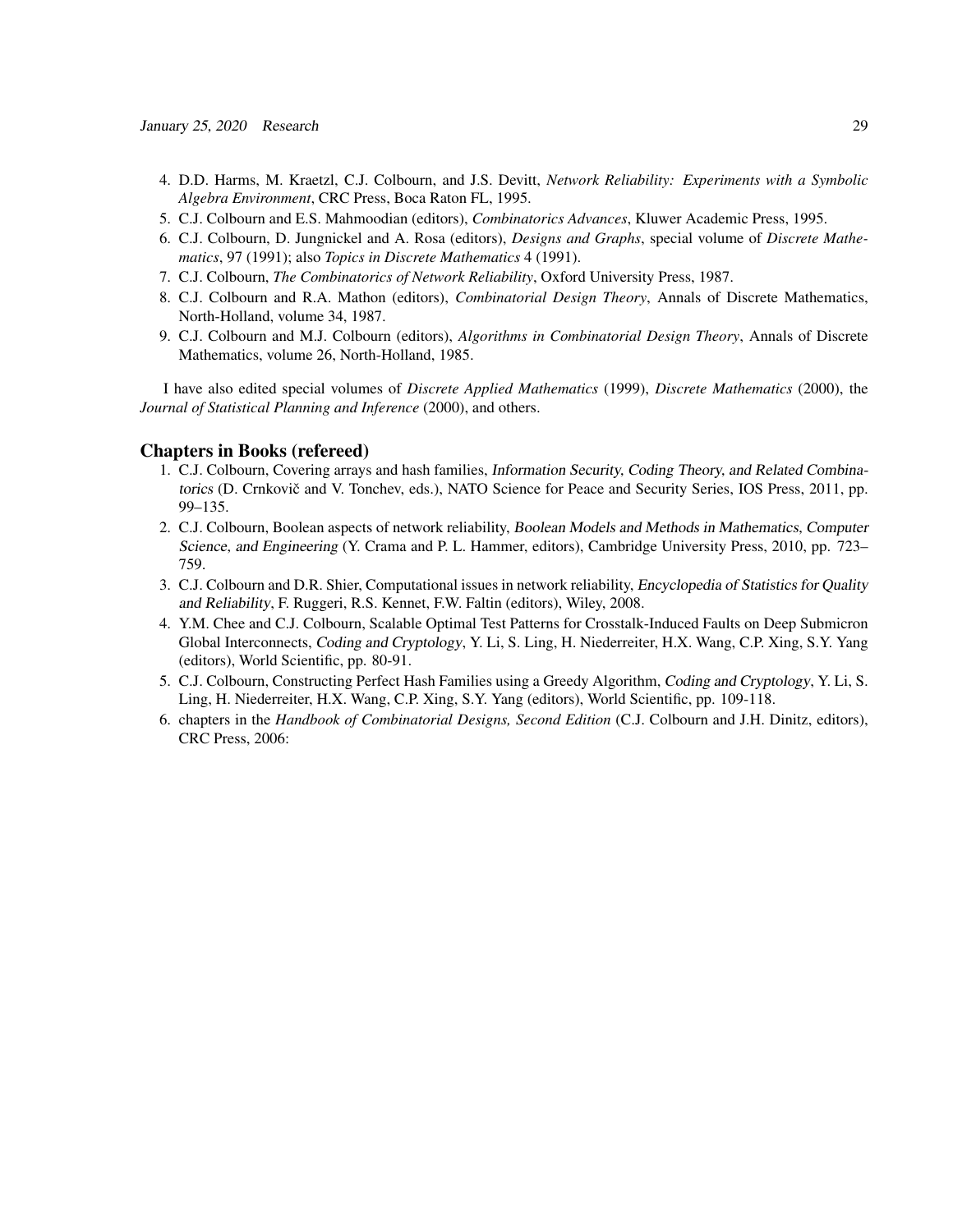| Sect  | Title                              | Authors                                       | Pages     |
|-------|------------------------------------|-----------------------------------------------|-----------|
| I.1   | Opening the Door                   | C.J. Colbourn                                 | $3-10$    |
| I.2   | Design Theory: Antiquity to 1950   | Ian Anderson, C.J. Colbourn, J.H. Dinitz,     | $11 - 22$ |
|       |                                    | T.S. Griggs                                   |           |
| II.2  | <b>Triple Systems</b>              | C.J. Colbourn                                 | 58-70     |
| II.5  | <b>Steiner Systems</b>             | C.J. Colbourn, Rudolf Mathon                  | 101-109   |
| III.1 | Latin Squares                      | C.J. Colbourn, J.H. Dinitz, I.M. Wanless      | 135-152   |
| III.3 | Mutually Orthogonal Latin Squares  | R. Julian R. Abel, C.J. Colbourn, J.H. Dinitz | 160-192   |
|       | (MOLS)                             |                                               |           |
| III.4 | Incomplete MOLS                    | R. Julian R. Abel, C.J. Colbourn, J.H. Dinitz | 193-210   |
| III.6 | Orthogonal Arrays of Index More    | Malcolm Greig, C.J. Colbourn                  | 219-223   |
|       | Than One                           |                                               |           |
| III.7 | Orthogonal Arrays of Strength More | C.J. Colbourn                                 | 224-228   |
|       | Than Two                           |                                               |           |
| VI.10 | Covering Arrays                    | C.J. Colbourn                                 | 361-365   |
| VI.17 | Difference Matrices                | C.J. Colbourn                                 | 410-417   |
| VI.43 | <b>Perfect Hash Families</b>       | Robert A. Walker II, C.J. Colbourn            | 565-568   |
| VI.56 | Superimposed Codes and Combina-    | C.J. Colbourn, Frank K. Hwang                 | 628-632   |
|       | torial Group Testing               |                                               |           |
| VI.65 | Youden Squares and Generalized     | Donald A. Preece, C.J. Colbourn               | 668-674   |
|       | Youden Designs                     |                                               |           |

- 7. C.J. Colbourn and G. Xue, Grade of service Steiner trees in series-parallel networks, *Advances in Steiner Trees* (D.Z. Du, J.M. Smith, J.H. Rubinstein; eds.) Kluwer Academic Press, 2000, pp. 163–174.
- 8. chapters in the *CRC Handbook of Discrete and Combinatorial Mathematics* (K. Rosen *et al.*, editors), CRC Press, 2000:

| Sect | Authors                        | Title                                   | Pages   |
|------|--------------------------------|-----------------------------------------|---------|
|      | 8.1 C.J. Colbourn, J.H. Dinitz | Block designs                           | 754-770 |
|      | 8.2 C.J. Colbourn, J.H. Dinitz | Symmetric designs and finite geometries | 770-778 |
|      | 8.3 C.J. Colbourn, J.H. Dinitz | Latin squares and orthogonal arrays     | 778-786 |

- 9. C.J. Colbourn, Reliability issues in telecommunications network planning, in: *Telecommunications Network Planning* (B. Sansó, ed.) Kluwer Academic Press, 1999, pp. 135-146.
- 10. C.J. Colbourn, J.H. Dinitz and D.R. Stinson, Applications of combinatorial designs to communications, cryptography, and networking, *Surveys in Combinatorics 1999* (J.D. Lamb and D.A. Preece, eds.), Cambridge University Press, pp. 37-100.
- 11. A.C.H. Ling and C.J. Colbourn, Rosa triple systems, in: *Geometry, Combinatorial Designs and Related Structures* (J.W.P. Hirschfeld, S.S. Magliveras, M.J. de Resmini; editors) Cambridge University Press, 1997, pp. 149-159.
- 12. C.J. Colbourn and J.H. Dinitz, N(n) and ν(n): similarities and differences, in *Combinatorics, Complexity and Logic* (D.S. Bridges, et al, eds.), Springer, 1996, pp. 35-46.
- 13. chapters in the *CRC Handbook of Combinatorial Designs* (C.J. Colbourn and J.H. Dinitz, editors), CRC Press, 1996: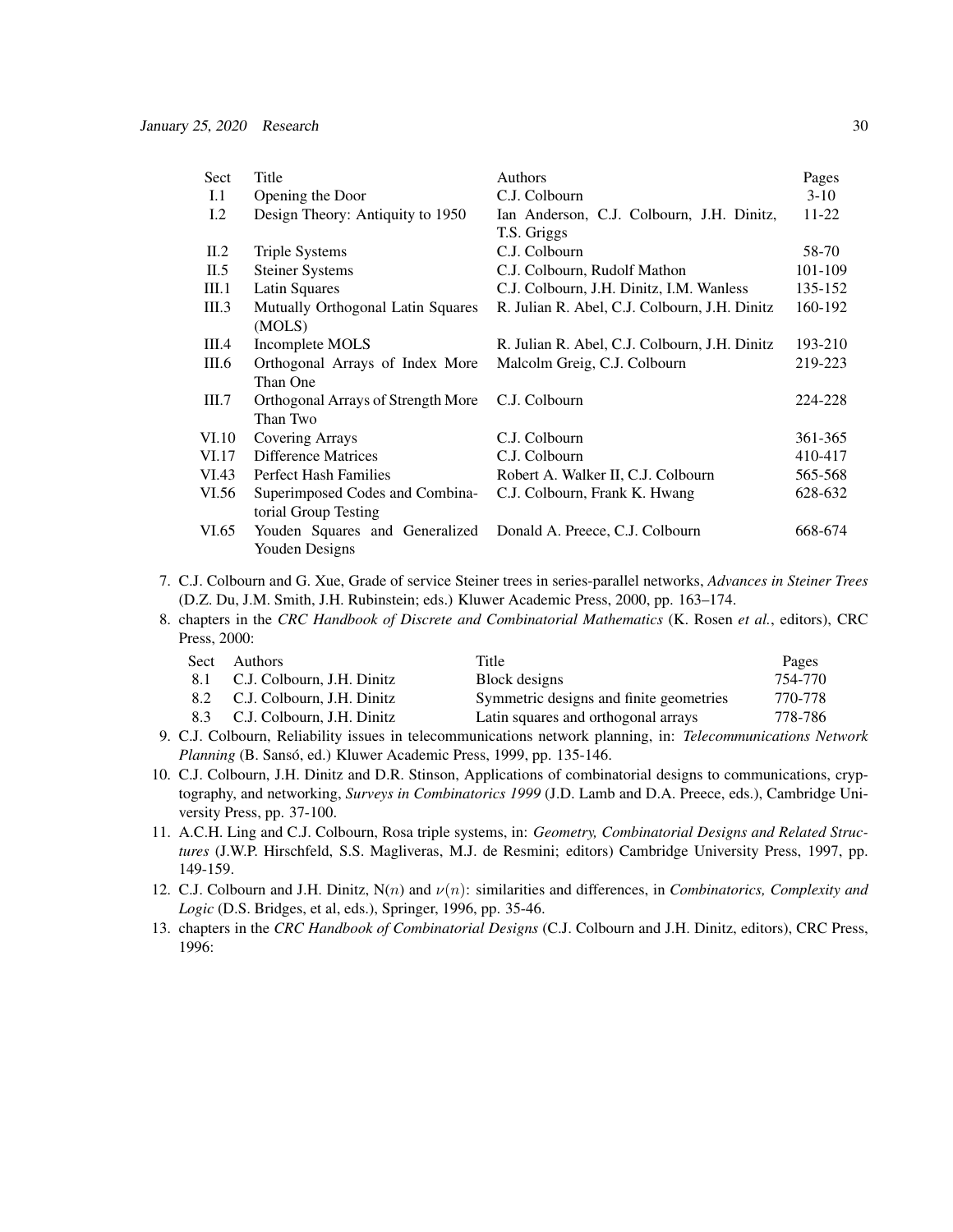| <b>Authors</b>                  | Title                                       | Pages                                            |
|---------------------------------|---------------------------------------------|--------------------------------------------------|
| C.J. Colbourn, R. Mathon        | Steiner systems                             | 66-75                                            |
| C.J. Colbourn, J.H. Dinitz      | Latin squares                               | 97-110                                           |
| R.J.R. Abel, A.E. Brouwer, C.J. | Mutually orthogonal latin squares (MOLS)    | 111-142                                          |
| Colbourn, J.H. Dinitz           |                                             |                                                  |
|                                 |                                             | 142-172                                          |
| <b>Dinitz</b>                   |                                             |                                                  |
| C.J. Colbourn                   | Orthogonal arrays of index more than one    | 172-178                                          |
| J. Bierbrauer, C.J. Colbourn    | Orthogonal arrays of strength more than two | 179-182                                          |
| C.J. Colbourn, W. de Launey     | Difference matrices                         | 287-297                                          |
| C.J. Colbourn                   | Difference triangle sets                    | 312-317                                          |
| C.J. Colbourn                   | $(t,m,s)$ -nets in base b                   | 478-480                                          |
| C.J. Colbourn                   | Youden designs, generalized                 | 508-514                                          |
| C.J. Colbourn                   | Computer science: selected applications     | 543-549                                          |
| C.J. Colbourn                   | Group testing                               | 564-565                                          |
| C.J. Colbourn                   | Winning the lottery                         | 578-584                                          |
|                                 |                                             | R.J.R. Abel, C.J. Colbourn, J.H. Incomplete MOLS |

- 14. C.J. Colbourn and J.H. Dinitz, Making the MOLS table, in: *Computational and Constructive Design Theory* (W.D.Wallis, ed.) Kluwer Academic Press, 1996, pp. 67-134.
- 15. C.J. Colbourn, Construction techniques for mutually orthogonal latin squares, in: *Combinatorics Advances* (C.J. Colbourn and E.S. Mahmoodian, eds.) Kluwer Academic Press, 1995, 27-48.
- 16. C.J. Colbourn and L. Zhu, The spectrum of r-orthogonal latin squares, in: *Combinatorics Advances* (C.J. Colbourn and E.S. Mahmoodian, eds.) Kluwer Academic Press, 1995, 49-75.
- 17. D.L. Erickson and C.J. Colbourn, Conflict-free access to rectangular subarrays of constant perimeter, *Interconnection Networks and Mapping and Scheduling Parallel Computations*, ACM/DIMACS, 1995, pp. 105-124.
- 18. M.O. Ball, C.J. Colbourn and J.S. Provan, Network reliability, Chapter 11 of *Handbook of Operations Research: Network Models*, Elsevier North-Holland, 1995, 673-762.
- 19. D.D. Harms, J.S. Devitt and C.J. Colbourn, Networks and reliability in MAPLE, *Computational Support for Discrete Mathematics* (N. Dean and G.E. Shannon, eds.) AMS/DIMACS, 1994, pp. 223-243.
- 20. D.C. Bigelow and C.J. Colbourn, Faithful enclosing of triple systems: a generalization of a theorem of Stern, in: *Graphs, Matrices and Designs* (R. Rees, editor) Dekker, 1992, pp. 31-42.
- 21. J.S. Devitt and C.J. Colbourn, On implementing an environment for investigating network reliability, in: *Computer Science and Operations Research: New Developments in their Interfaces*, Pergamon Press, 1992, pp. 159-173.
- 22. C.J. Colbourn and A. Rosa, Directed and Mendelsohn triple systems, *Contemporary Design Theory*, Chapter 4, 1992, pp. 97-136.
- 23. A. Rosa and C.J. Colbourn, Colorings of block designs, *Contemporary Design Theory*, Chapter 10, 1992, pp. 401-430.
- 24. C.J. Colbourn and E.I. Litvak, Bounding network parameters by approximating graphs, *Reliability of Computer and Communications Networks*, AMS/ACM, 1991, pp. 91-104.

#### Other publications (non-refereed)

- 1. C.J. Colbourn, Separations of Steiner triple systems: some questions, *Bulletin of the ICA* 6 (1992) 53-56.
- 2. C.J. Colbourn and J.S. Devitt, Notes on some computations for reliability polynomials, Mathematics and Statistics Technical Report 7-90, Curtin University of Technology, 1990.
- 3. C.J. Colbourn and A. Rosa, Bibliography on triple systems, Research Report 90-14, Department of Combinatorics and Optimization, University of Waterloo, 1990.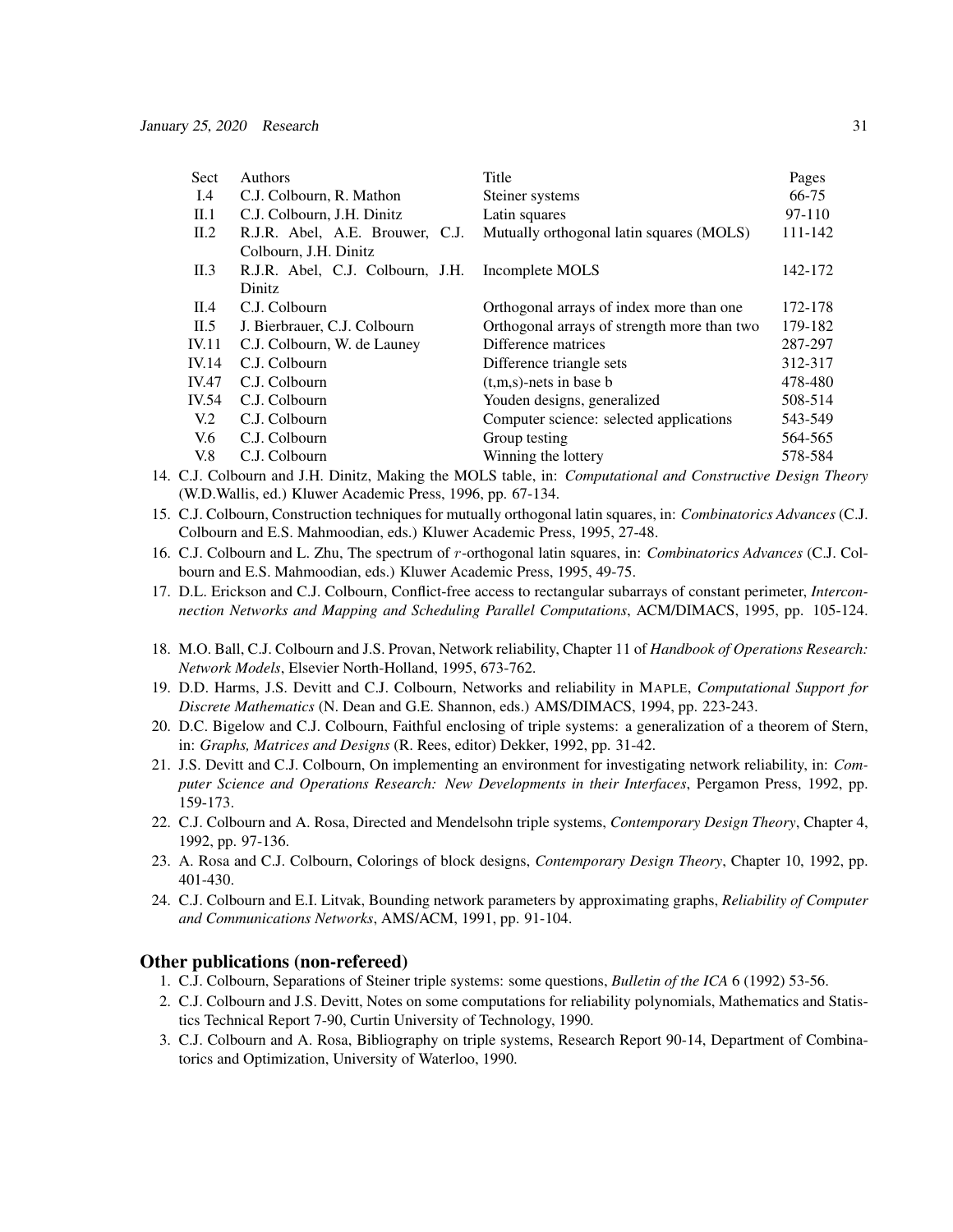- 4. C.J. Colbourn, Network reliability: numbers or insight?, Annals of Operations Research 33 (1991) 87-93.
- 5. C.J. Colbourn and A. Rosa, Maximal partial Steiner triple systems of order  $v \le 11$  and their embedding, immersion and enclosing, Preprint Series 1988/89 No. 1, McMaster University, 1988.
- 6. C.J. Colbourn, Directing and orienting triple systems, Proc. Research Institute in Mathematical Sciences, Kyoto University, Volume 607, 1987, pp. 33-38.
- 7. C.J. Colbourn and E. Mendelsohn, The rainbow highways of OZ, *J. Recreational Mathematics* 13 (1981) 246- 249.
- 8. K.S. Booth and C.J. Colbourn, Problems polynomially equivalent to graph isomorphism, Technical Report CS-77/04, Department of Computer Science, University of Waterloo, 1979.
- 9. C.J. Colbourn, A bibliography of the graph isomorphism problem, Technical Report 123/78, Department of Computer Science, University of Toronto, 1978.
- 10. M.J. Colbourn and C.J. Colbourn, Graph isomorphism and self-complementary graphs, ACM SIGACT News 10 (1978) 25-29.

### Invited Conference Presentations

- 1. C.J. Colbourn, "TBA", El Congreso Latinoamericano de Matematicos (CLAM) , Montevideo, Uruguay, July ´ 2020.
- 2. C.J. Colbourn, "TBA", Combinatorial Designs and Codes, Rijeka, Croatia, July 2020.
- 3. C.J. Colbourn, "TBA", Minisymposium on Design Theory, European Congress of Mathematics, Portorož, Slovenia, July 2020.
- 4. C.J. Colbourn, "Popularity and Steiner Systems", Tenth Shanghai Conference on Combinatorics (9SHCC), Shanghai, China, May 2020.
- 5. C.J. Colbourn, "Locating Interactions: Separation and Constraints", Conference on Combinatorics and its Applications, Singapore, July. 2018.
- 6. C.J. Colbourn, "Concerning covering perfect hash families from affine planes", Difference Sets Workshop Zhejiang University, Hangzhou, China, May 2018.
- 7. C.J. Colbourn, "Asymptotic and Constructive Bounds for Sequence Covering Arrays", Thirtieth Cumberland Conference, Huntingdon WV, May 2018.
- 8. C.J. Colbourn, "Asymptotic and Constructive Bounds for Hash Families", 5th International Combinatorics Conference (5ICC), Monash University, Australia, December 2017.
- 9. C.J. Colbourn, "Why Can't They Just Work Together?", University of Manitoba Faculty of Science Public Lecture Series, Winnipeg, Manitoba, Canada, November 2017.
- 10. C.J. Colbourn, "Asymptotic and Constructive Bounds for Covering Arrays", Real and Complex Hadamard Matrices and Applications, Budapest, Hungary, July 2017.
- 11. C.J. Colbourn, "Fervour with Measure: The Mathematics of Alex Rosa", RosaFest: Alex Rosa is 80, Mikulov, Czech Republic, June 2017.
- 12. C.J. Colbourn, "Computational and Recursive Constructions of Perfect Hash Families", Seventh International Conference on Algebraic Informatics (CAI2017), Kalamata, Greece, June 2017.
- 13. C.J. Colbourn, "Asymptotic Sizes of Covering Arrays", HyGraDe: Hypergraphs, Graphs, and Designs, Sant'Alessio Siculo, Italy, June 2017.
- 14. C.J. Colbourn, "Covering Perfect Hash Families", Ninth Shanghai Conference on Combinatorics (9SHCC), Shanghai, China, May 2017.
- 15. C.J. Colbourn, "Disjoint Spread Systems and Fault Location", National Conference on Combinatorial Designs 2016, Hangzhou, China, July 2016.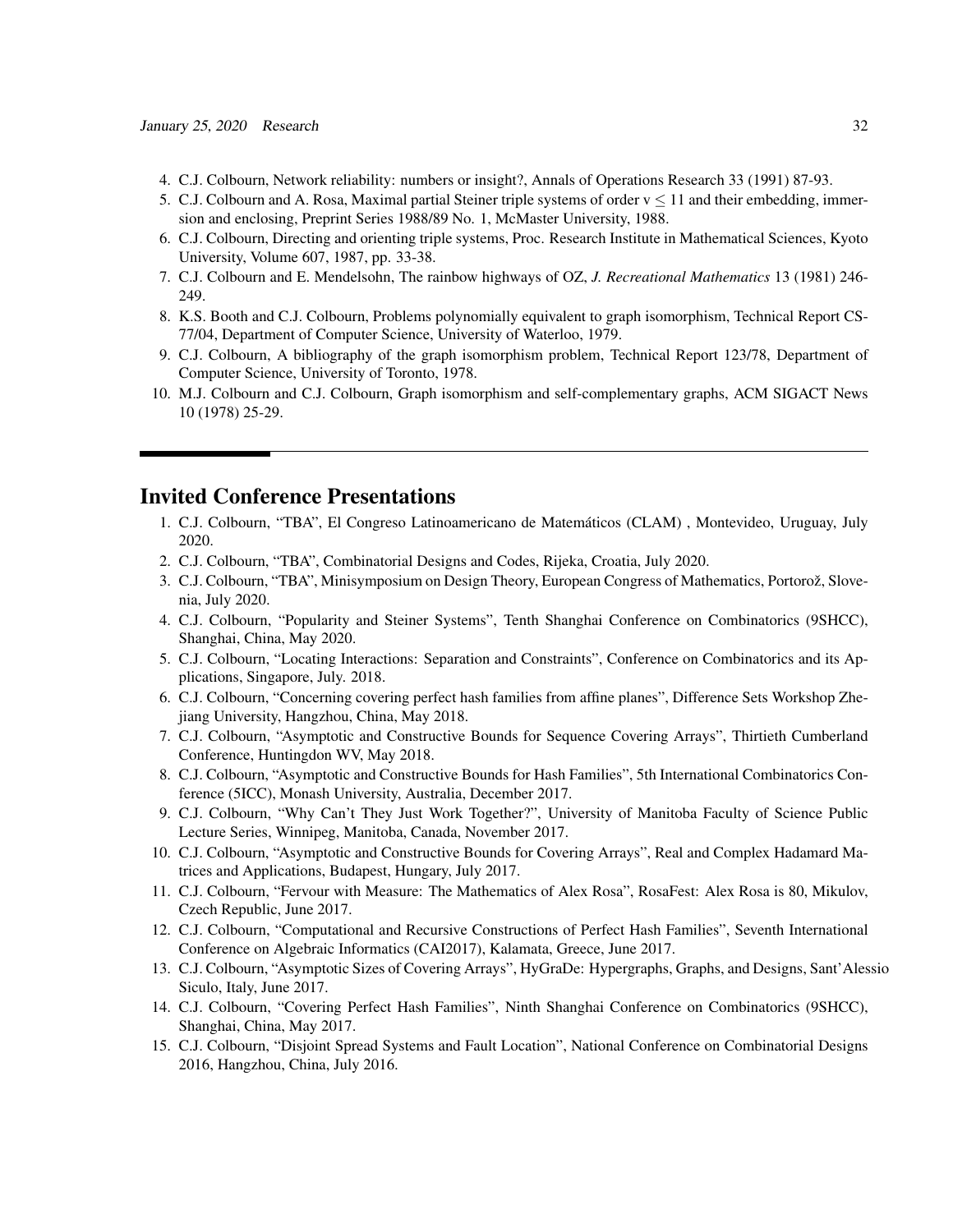- 16. C.J. Colbourn, "Covering arrays: Asymptotics and construction algorithms", Nordic Combinatorial Conference 2016, Levi, Kittila, Finland, June 13–15 2016. ¨
- 17. C.J. Colbourn, "Coverage, Location, Detection, and Measurement", Ottawa-Carleton Discrete Math Days 2016, Ottawa Canada, May 2016.
- 18. C.J. Colbourn, "Coverage, Location, Detection, and Measurement", 2016 IEEE International Workshop on Combinatorial Testing, Chicago IL, March 2016.
- 19. C.J. Colbourn, "Disjoint Spread Systems and Fault Location", Auburn Conference on Designs, Graphs, and Codes, Auburn AL, January 2016.
- 20. C.J. Colbourn, "The Construction of Locating Arrays", 29th Midwestern Conference on Combinatorics and Combinatorial Computing, Charleston SC, October 2015.
- 21. C.J. Colbourn, "Fault Location and Resolvable Set Systems", Algebraic Combinatorics and Applications (The first annual Kliakhandler Conference), Houghton MI, August 2015.
- 22. C.J. Colbourn, "Column Replacement of Covering Arrays", Design and Analysis of Experiments (DAE), Cary NC, March 2015.
- 23. C.J. Colbourn, "Suitable Permutations and Covering Arrays", 22nd Coast Combinatorics Conference, Kona HI, February 2015.
- 24. C.J. Colbourn, "Optimal Low-Power Coding for Error Correction and Crosstalk Avoidance in On-Chip Data Buses", Mathematics of Communications: Sequences, Codes and Designs, Banff, Canada, January 2015.
- 25. C.J. Colbourn, "Suitable Permutations and Covering Arrays", Atlanta Lectures Series in Combinatorics and Graph Theory, Atlanta GA, November 2014.
- 26. C.J. Colbourn, "Permutation Coverings", Workshop on Hadamard Matrices, Banff AB, July 2014.
- 27. C.J. Colbourn, "Hadamard Matrices and Covering Arrays", Algebraic Design Theory and Hadamard Matrices, Lethbridge AB, July 2014.
- 28. C.J. Colbourn, "Linear Extensions and Sequence Covering Arrays", 14th Haifa Workshop on Interdisciplinary Applications of Graph Theory, Combinatorics and Algorithms, Haifa, Israel, June 2014.
- 29. C.J. Colbourn, "Combinatorial Sequence Testing and Scrambling Permutations", Combinatorics 2014, Gaeta, Italy, June 2014.
- 30. C.J. Colbourn, "Permutation Covers", Workshop on Graphs and Algorithms, Toronto ON, May 2014.
- 31. C.J. Colbourn, "Steiner Loops and Moufang's Theorem", Tenth Graduate Student Combinatorics Conference, Auburn AL, April 2014.
- 32. C.J. Colbourn, "F-Vectors of Pure Complexes and Pure Multicomplexes of Rank Three", Forty-Fifth Southeastern Conference on Combinatorics, Graph Theory, and Computing, March 2014.
- 33. C.J. Colbourn, "Mutually Orthogonal Latin Squares: Packing and Covering Analogues", Third Mile High Conference on Nonassociative Mathematics, Denver Colorado, August 2013.
- 34. C.J. Colbourn, "Covering Arrays" (ten lecture short course), Beihang University, Beijing, China, June-July, 2013.
- 35. C.J. Colbourn, "F-Vectors of Pure Complexes and Pure Multicomplexes of Rank Three", East Coast Combinatorics Conferenbce, Corner Brook, Newfoundland, May 2013.
- 36. C.J. Colbourn, "Sequence covering arrays", Clemson MiniConference on Discrete Mathematics, Clemson SC, October 2012.
- 37. C.J. Colbourn, "Resolvable covering arrays and their applications", Fourth Workshop on Combinatorial Designs, Hangzhou, China, June 2012.
- 38. C.J. Colbourn, "Variable Weight Schedules for Adaptive Scheduled Access in MANETs", SETA2012, Waterloo, June 2012.
- 39. C.J. Colbourn, "Sublinear Time Recovery of Sparse Signals", Network Mapping and Measurement Conference, Arizona State University, March 2012.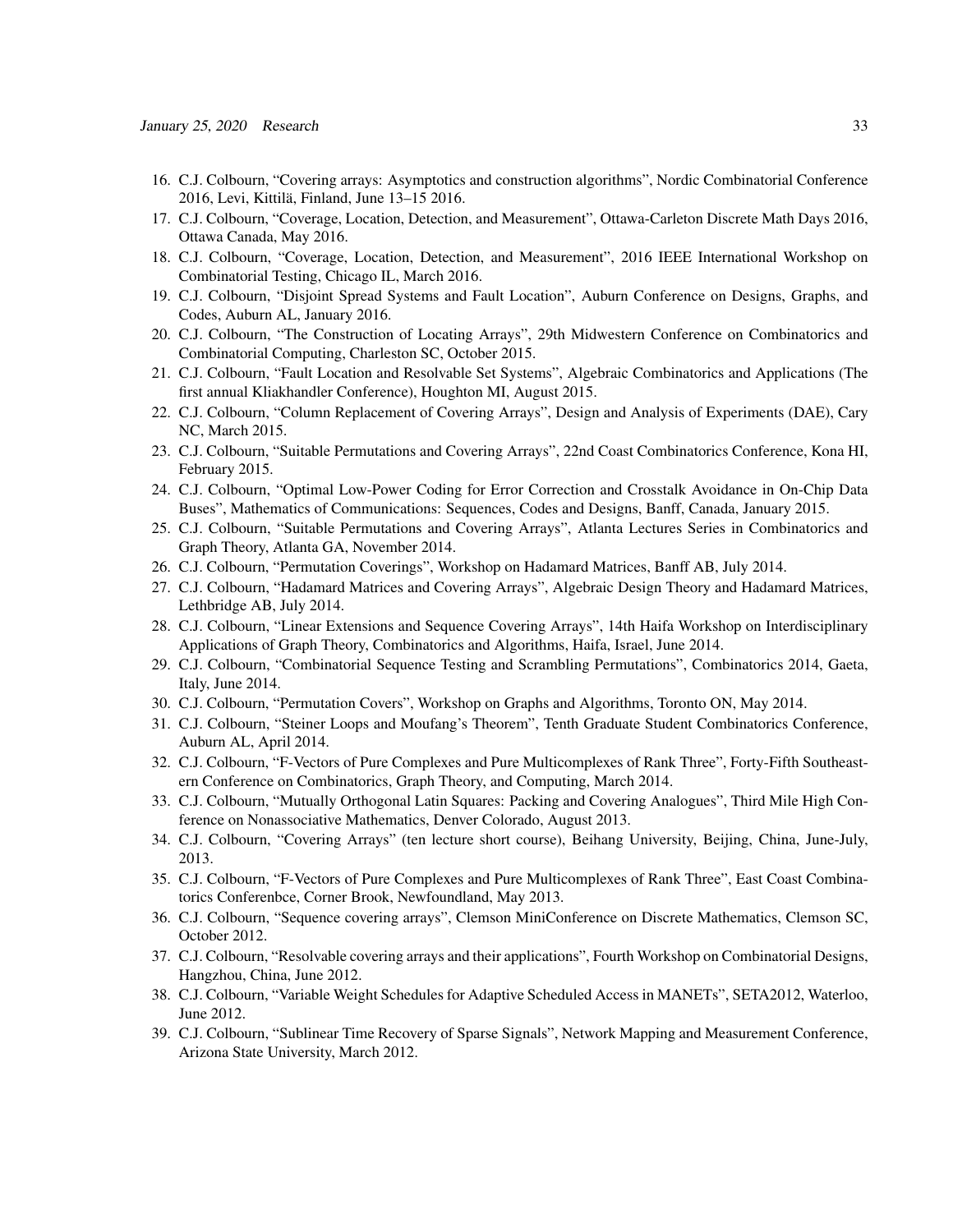- 40. C.J. Colbourn, "Strengthening hash families", Winter Meeting, Canadian Mathematical Society, Toronto, Ontario, December 2011.
- 41. C.J. Colbourn, "Combinatorial t-Restrictions", Second International Conference on Design Theory, Istanbul, Turkey, July 2011.
- 42. C.J. Colbourn, "Column replacement for covering arrays", Seventh Shanghai Conference on Combinatorics, Shanghai, China, June 2011.
- 43. C.J. Colbourn, "Measurement matrices for compressive sensing via column replacement", Workshop on Coding Theory, Singapore, May 2011.
- 44. C.J. Colbourn, "A handful of sparse testing problems", Workshop on Linear Algebra and Combinatorics, Banff International Research Station, Banff, Canada, January 2011.
- 45. C.J. Colbourn, "Combinatorial restriction problems" (keynote), Workshop on Combinatorial Search, ZiF, Bielefeld, Germany, October 2010.
- 46. C.J. Colbourn, "A handful of sparse testing problems", Network Mapping and Measurement Conference, McGill University, Montréal, Canada, August 2010.
- 47. C.J. Colbourn, "Applications of Designs: Covering Arrays, and Optical Grooming", 10 lecture short course, AMSI 2010 Australian Graduate Theme Program in Mathematical Sciences, Brisbane, Australia, July 2010.
- 48. C.J. Colbourn, "Hash Families and Covering Arrays", Combinatorics 2010, Verbania, Italy, July 2010.
- 49. C.J. Colbourn, "Perfect hash families and covering arrays", 3 lecture series, NATO Advanced Study Institute on Information Security and Related Combinatorics, Opatija, Croatia, June 2010.
- 50. C.J. Colbourn, "Interaction testing", Computer Science Research Day, University of Vermont, Burlington VT, December 2009.
- 51. C.J. Colbourn, "Grooming to minimize load", Workshop on Combinatorics in Memory of Lucia Gionfriddo, Catania, Italy, December 2009.
- 52. C.J. Colbourn, "Balanced grooming in optical networks", Combinatorial Configurations and Their Applications, Houghton MI, August 2009.
- 53. C.J. Colbourn, "Network reliability and resilience", Combinatorial Configurations and Their Applications, Houghton MI, August 2009.
- 54. C.J. Colbourn, "Finding an interaction fault", Dagstuhl Workshop on Search Theory, Dagstuhl, Germany, July 2009.
- 55. C.J. Colbourn, "Combinatorial Aspects of Compressive Sensing Matrices", Network Mapping and Measurement, College Park MD, June 2009.
- 56. C.J. Colbourn, "Binary covering arrays", International Workshop on Coding and Cryptology (IWCC2009), Zhangjiajie, China, June 2009.
- 57. C.J. Colbourn, "The Combinatorics at the Heart of the Problem", Inaugural Peter Gibbons Lecture, University of Auckland, Auckland, New Zealand, May 2009.
- 58. C.J. Colbourn, "Distributing hash families and covering arrays", Canadian Mathematics Society Winter Meeting, Ottawa, Canada, December 2008.
- 59. C.J. Colbourn, "Linear hash families", Combinatorial Design Theory Workshop, BIRS, Banff, Canada, November 2008.
- 60. C.J. Colbourn, "Covering arrays", Workshop on Combinatorial Designs, Nanyang Technological University, Singapore, June 2008.
- 61. C.J. Colbourn, "Graph decompositions and optical grooming", Sixth Shanghai Conference on Combinatorics and Coding, Shanghai, China, May 2008.
- 62. C.J. Colbourn, "Graph decompositions and optical grooming", Ottawa-Carleton Graph Theory Workshop, Fields Institute, Ottawa, Canada, May 2008.
- 63. C.J. Colbourn, "Locating and Detecting Arrays for Interaction Faults", Network Mapping and Measurement, College Park MD, June 2008.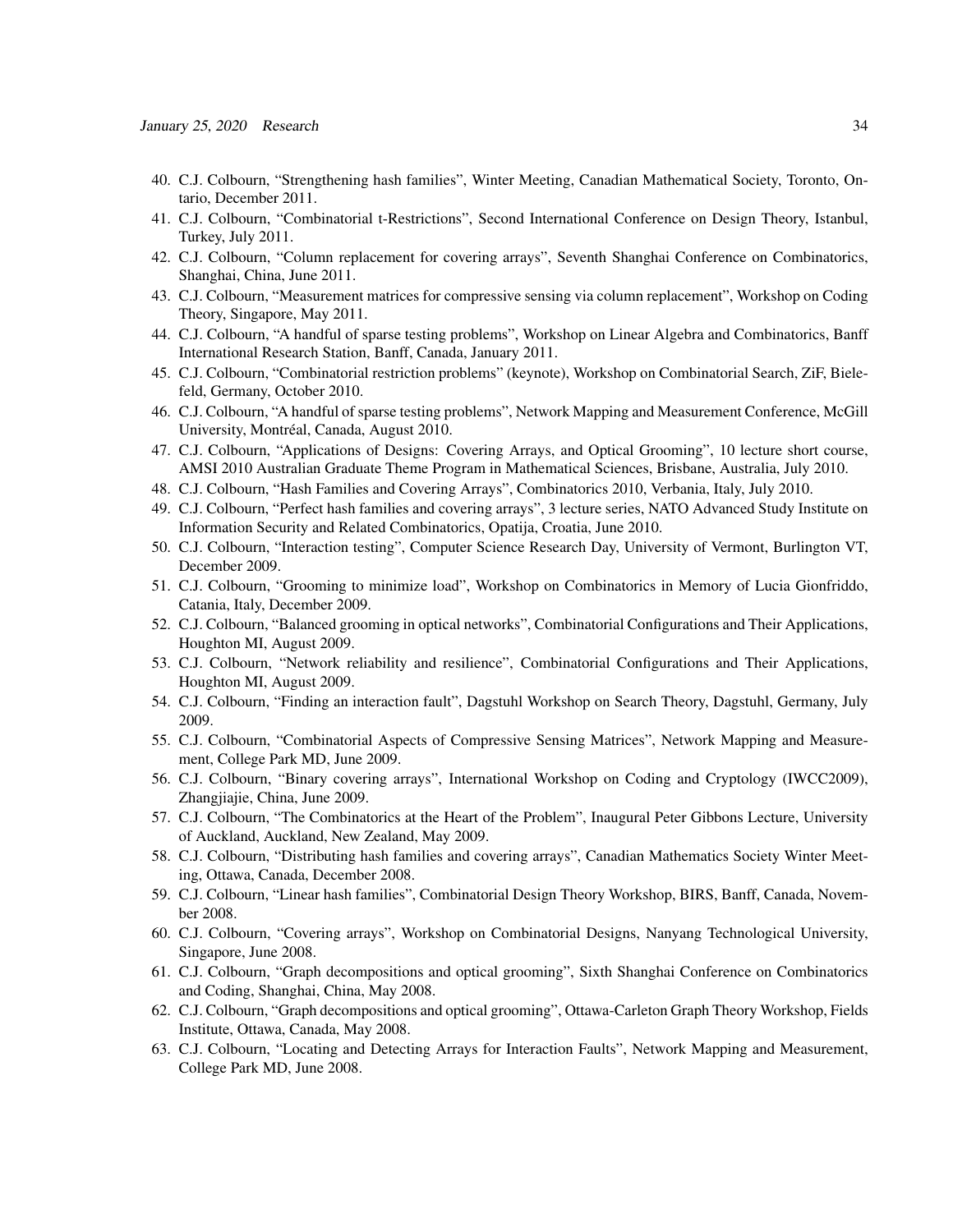- 64. C.J. Colbourn, "Locating Interaction Faults", Miniconference on Discrete Mathematics With An Emphasis on Search Theory, University of South Carolina, Columbia SC, October 2007.
- 65. C.J. Colbourn, "Combinatorial Aspects of Network Reliability", DRCN2007, the 6th International Workshop on Design and Reliable Communication Networks, La Rochelle, France, October 2007.
- 66. C.J. Colbourn, "Configurations in Steiner triple systems", Design Theory of Alex Rosa, Bratislava, Slovakia, July 2007.
- 67. C.J. Colbourn, "Grooming in Optical Networks", Workshop on Combinatorial Designs, Hangzhou, China, June 2007.
- 68. C.J. Colbourn, "A Density Algorithm for Perfect Hash Families", International Workshop on Coding and Cyrptography, Fujian, China, June 2007.
- 69. C.J. Colbourn, "Grooming in Optical Networks", Workshop on Combinatorial Designs, Kyoto, Japan, June 2007.
- 70. C.J. Colbourn, "Covering Arrays for Interaction Testing", Workshop on Combinatorics, Yokohama, Japan, June 2007.
- 71. C.J. Colbourn, Graph Decompositions and Grooming in Optical Networks, 5th Cracow Conference on Graph Theory, Ustron, Poland, September 2006.
- 72. C.J. Colbourn, Locating and Detecting Interaction Faults, Conference on Optimal Discrete Structures and Algorithms, Rostock, Germany, September 2006.
- 73. C.J. Colbourn, Perfect hash families, Dry and Discrete Workshop, Yulara, Australia, July 2006.
- 74. C.J. Colbourn, Screening to Locate Interaction Faults, Workshop on Combinatorial Algorithms, Kings Canyon, Australia, July 2006.
- 75. C.J. Colbourn, Graph Decompositions and Grooming in Optical Networks, 31st Australasian Conference on Combinatorial Mathematics and Computing, Alice Springs, Australia, July 2006.
- 76. C.J. Colbourn, "Screening to Locate Interactions", DIMACS Workshop on Combinatorial Group Testing, New Brunswick NJ, May 2006.
- 77. C.J. Colbourn, "Construction Techniques for Covering Arrays", Fields Institute Workshop on Covering Arrays, Ottawa, Canada, May 2006.
- 78. C.J. Colbourn, "Graph Decompositions and Grooming in Optical Networks", Colloque en l'honneur de Jean-Claude Bermond, Sophia-Antipolis, France, December 2005.
- 79. C.J. Colbourn, "Combinatorial Designs for Software Interaction Testing", International Conference on Statistics, Combinatorics, Mathematics and Applications, Auburn AL, December 2005 (Presidential Invited Plenary Lecture).
- 80. C.J. Colbourn, "Cover-free families and topology-transparent communication", CTS Conference on Combinatorics and Its Applications, Hsinchu, Taiwan, May 2005.
- 81. C.J. Colbourn, "Two-period optical grooming and graph decompositions", Fifth Shanghai Conference on Combinatorics, Shanghai, China, May 2005.
- 82. C.J. Colbourn, "Cover-free families and topology-transparent communication", ALOCOMA 2005, Bayreuth, Germany, April 2005.
- 83. C.J. Colbourn, "Software testing and covering arrays", 36th Southeastern Conference on Combinatorics, Graph Theory, and Computing, Boca Raton FL, March 2005.
- 84. C.J. Colbourn, "Covering Arrays and the Power of Apathy", 36th Southeastern Conference on Combinatorics, Graph Theory, and Computing, Boca Raton FL, March 2005.
- 85. C.J. Colbourn, "Covering arrays", ACCOTA 2004, San Miguel de Allende, Mexico, November 2004.
- 86. C.J. Colbourn, "Combinatorial aspects of covering arrays", Combinatorics 2004, Capomulini, Italy, September 2004.
- 87. C.J. Colbourn, "Grooming in optical networks", Workshop on Working Applications of Discrete Mathematics, University of Queensland, Brisbane, Australia, January 2004.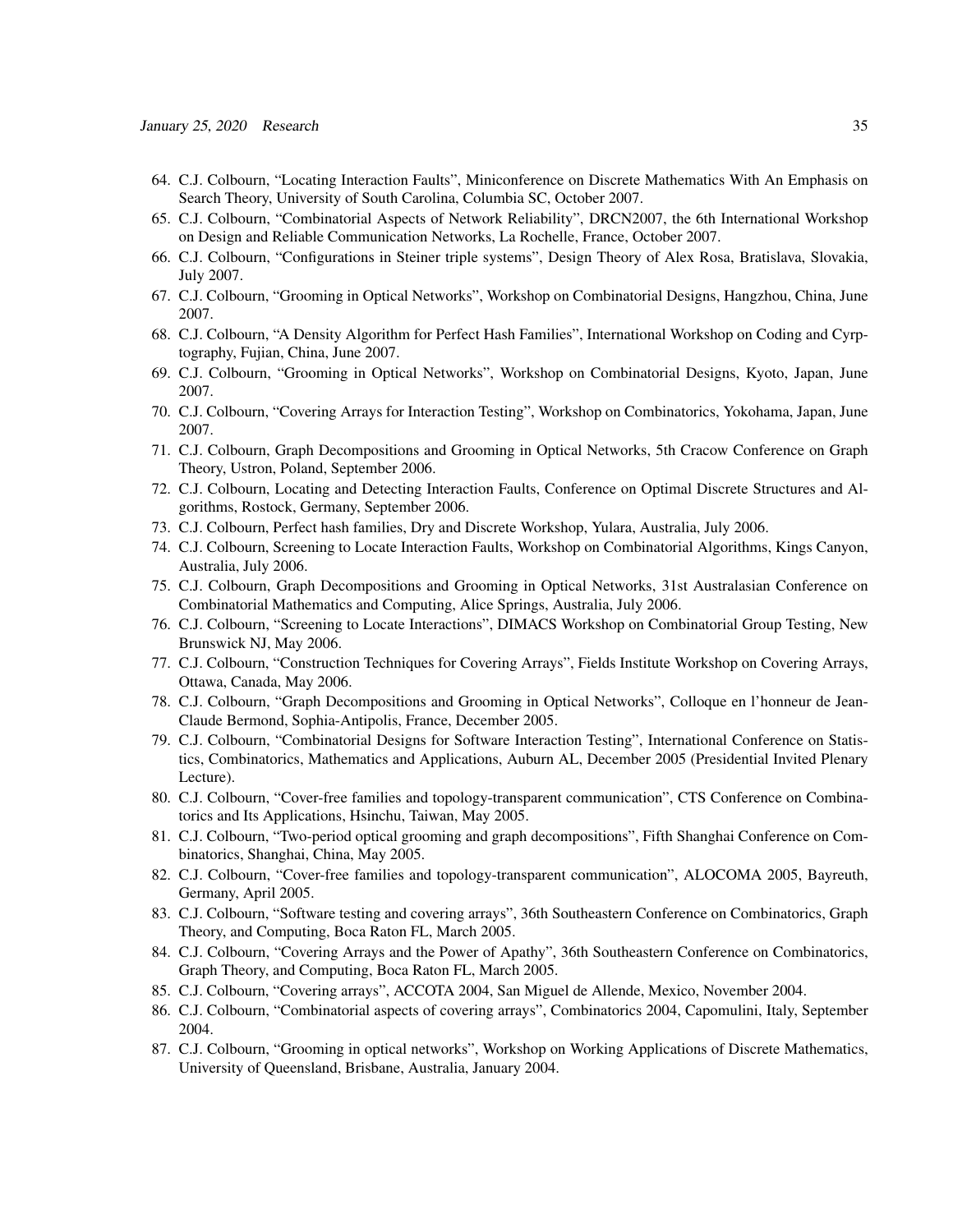- 88. C.J. Colbourn, "Combinatorial Techniques for Interaction Software Testing", Workshop on Working Applications of Discrete Mathematics, University of Queensland, Brisbane, Australia, January 2004.
- 89. C.J. Colbourn, "Software Interaction Testing and Covering Arrays", Thirty-First Miami University Conference on Mathematics, Oxford OH, October 2003.
- 90. C.J. Colbourn, "Topology-Transparent Communication in Mobile Ad Hoc Networks Using Orthogonal Arrays", Thirty-First Miami University Conference on Mathematics, Oxford OH, October 2003.
- 91. C.J. Colbourn, "Erasure Coding for RAID Disk Arrays", Andrew J. Buckingham Lecture, Thirty-First Miami University Conference on Mathematics, Oxford OH, October 2003.
- 92. C.J. Colbourn, "Life is like a box of smarties", Computer Science Alumni Reunion Conference, University of Saskatchewan, Saskatoon SK, September 2003.
- 93. C.J. Colbourn, "Permutation Codes for Powerline Communications", International Conference on Designs and Finite Geometries, Rhodes, Greece, June 2003.
- 94. C.J. Colbourn, "Software interaction testing", BIRS Workshop on Constraint Programming, Belief Revision, and Combinatorial Optimization, Banff, Alberta, Canada, May 2003.
- 95. C.J. Colbourn, "Cluttered Orderings of the Complete Graph", Clemson Miniconference on Discrete Mathematics, Clemson SC, October 2002.
- 96. C.J. Colbourn, "Testing for defectives using combinatorial designs", Workshop on Frontiers of Applied and Theoretical Combinatorics, Richmond VA, September 2002.
- 97. C.J. Colbourn, "Fully gated graphs", Shanghai Conference on Combinatorics, Shanghai, China, May 2002.
- 98. C.J. Colbourn, "Testing for consecutive defectives and ordering a binary code", COSSAC 2001, Ischia Island, Italy, September 2001.
- 99. C.J. Colbourn, "Graph decompositions and SONET networks", ACCOTA 2000, Merida, Yucatan, Mexico, ´ November 2000.
- 100. C.J. Colbourn, "Applications of combinatorial designs in communications and networking", Workshop on Emerging Applications of Combinatorial Designs, Berkeley CA, November 2000.
- 101. C.J. Colbourn, "Erasure codes and configurations in designs", Optimal Discrete Structures and Algorithms 2000, Rostock, Germany, September 2000.
- 102. C.J. Colbourn, "Multiple access communications and combinatorial designs", First Workshop on Theoretical Computer Science, Tehran, Iran, July 2000.
- 103. C.J. Colbourn, "Group testing and computational molecular biology", Combinatorics 2000, Gaeta, Italy, June 2000.
- 104. C.J. Colbourn, "Applications of combinatorial designs to communications, cryptography, and networking", British Combinatorial Conference, Canterbury, England, July 1999.
- 105. C.J. Colbourn, "Combinatorial embeddings in the classical designs", Second Pythagorean Conference on Geometry and Combinatorial Designs, Pythagorion, Samos, Greece, June 1999.
- 106. C.J. Colbourn, "A graph decomposition problem for SONET/WADM networks", Third Shanghai Conference on Designs, Codes, and Finite Geometries, Shanghai, China, May 1999.
- 107. C.J. Colbourn, "Combinatorial designs and cryptography" (series of three lectures), Workshop on Codes, Designs, and Cryptography, POSTECH, Pohang, South Korea, January 1999.
- 108. C.J. Colbourn, "Codes for MT-MFSK signalling, and configurations in designs", ACCOTA 98, Oaxaca, Mexico, December 1998.
- 109. C.J. Colbourn, "Cryptography and combinatorial designs" (five one hour lectures), Workshop on Coding Theory, Cryptography, and Computer Security, Lethbridge, Canada, August 1998.
- 110. C.J. Colbourn, "Weakly union-free designs and packings", Frontiers of Combinatorics, Los Alamos National Laboratory, New Mexico, July 1998.
- 111. C.J. Colbourn, "Group testing and weakly union-free designs", Combinatorists of New England (CONE) 27, Smith College, Northampton MA, December 1997.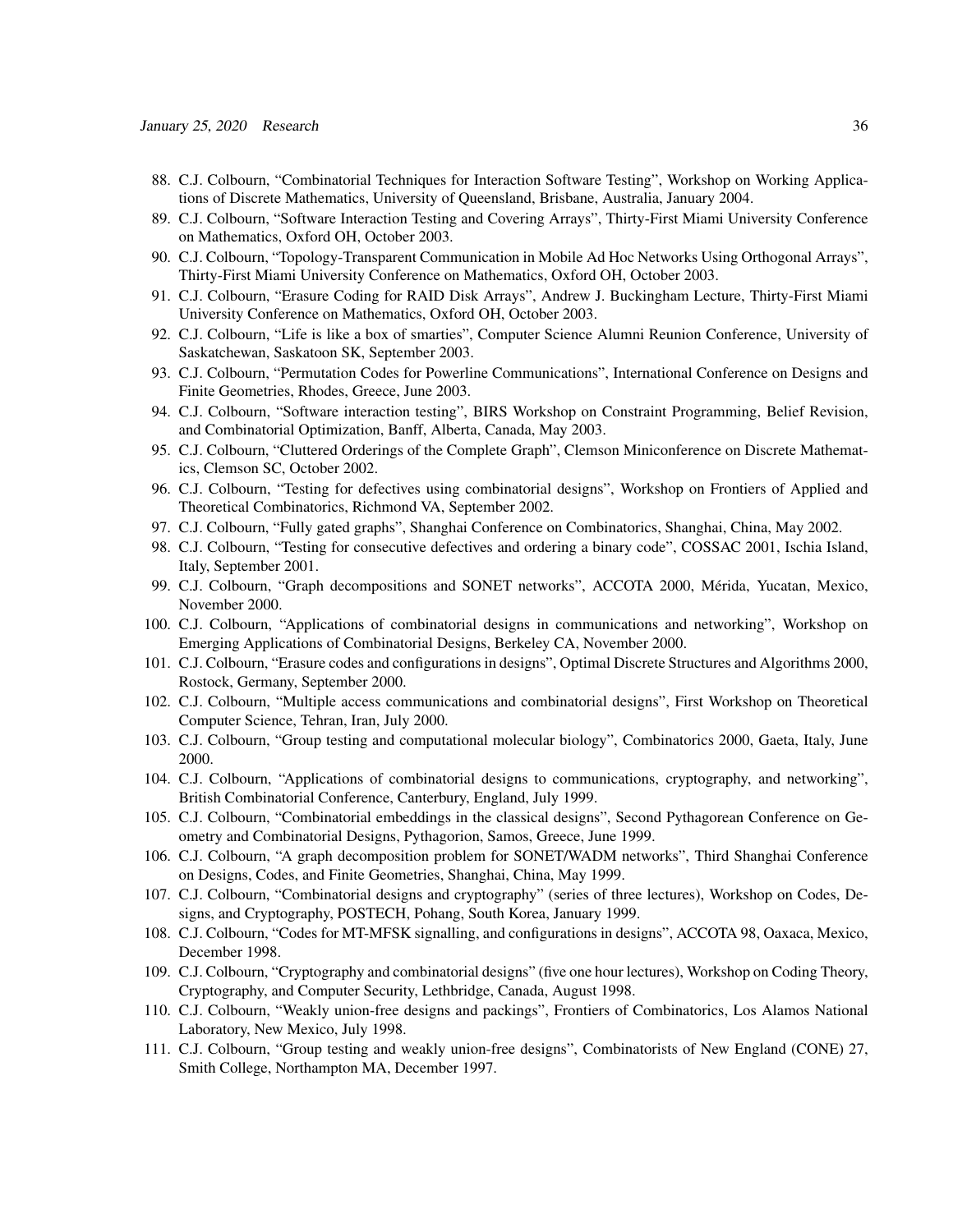- 112. C.J. Colbourn, "Applications of transversal designs in design theory", Workshop on Transversal Designs and Orthogonal Arrays, Kitchener, Ontario, April, 1997.
- 113. C.J. Colbourn, "Erasure codes", Combinatorial aspects of optimization, topology and algebra (ACOTA), Taxco, Mexico, Nov 1996.
- 114. C.J. Colbourn, "Network diagnosis", Second ALIO/EURO Workshop on Practical Combinatorial Optimization, Valparaiso, Chile, Nov 1996.
- 115. C.J. Colbourn, "Bounds on H-vectors", AMS Mathfest (Session on Algorithms on Graphs and Matroids), Burlington VT, August 1995.
- 116. C.J. Colbourn, "Pairwise balanced designs with block sizes five, seven and eight", R.C. Bose Memorial Conference on Statistical Design and Related Combinatorics, Fort Collins CO, June 1995.
- 117. C.J. Colbourn, "Transversal designs of higher index", Twentieth Australasian Conference on Combinatorial Mathematics and Combinatorial Computing, Auckland, NZ, December 1994.
- 118. C.J. Colbourn, "Performability of networks", II Seminario Internacional Diseño y Gestión Estratégica de las Redes, Viña del Mar, Chile, November 1994.
- 119. C.J. Colbourn, "Puncturing projective planes and making more MOLS", Twentyfourth Manitoba Conference on Combinatorial Mathematics and Computing, Winnipeg MB, October 1994.
- 120. C.J. Colbourn, "Making a difference (matrix)", Second Upper Michigan Conference on Designs and Finite Geometries, Houghton MI, August 1994.
- 121. C.J. Colbourn, "Constructing the MOLS table", Sixth Vermont Summer Workshop on Combinatorics, Burlington VT, June 1994.
- 122. C.J. Colbourn, "Constructions of mutually orthogonal latin squares", Session on Combinatorics, Canadian Mathematical Society Summer Meeting, Edmonton, June 1994.
- 123. C.J. Colbourn, "Construction techniques for mutually orthogonal latin squares", Twenty-fifth Annual Iranian Mathematics Conference, Tehran, Iran, March 1994.
- 124. C.J. Colbourn, "Orthogonal group divisible designs", Shanghai Conference on Designs, Codes and Finite Geometries, Shanghai, China, May 1993.
- 125. C.J. Colbourn, "Reliability polynomials", Twenty-fourth Southeastern Conference on Combinatorics, Graph Theory and Computing, Boca Raton FL, February 1993.
- 126. C.J. Colbourn, "Edge-partitioning multigraphs into triangles", Twenty-fourth Southeastern Conference on Combinatorics, Graph Theory and Computing, Boca Raton FL, February 1993.
- 127. C.J. Colbourn, "Enclosing triple systems and latin squares", Kombinatorik, Mathematisches Institut Oberwolfach, November 1992.
- 128. C.J. Colbourn, "Intersections and support sizes of triple systems", Sixth Midwest Conference on Combinatorics, Cryptography and Computing, Lincoln NE, November 1991.
- 129. C.J. Colbourn, "Subgraph counting bounds for network reliability", TIMS XXX SOBRAPO XXIII, Rio de Janeiro, Brazil, July 1991.
- 130. C.J. Colbourn, "The combinatorics of network reliability", XIV Taller de Ingenieria de Sistemas, Santiago, Chile, July 1991.
- 131. C.J. Colbourn, "Conflict-free latin squares", Fourth Auburn Design Theory Conference, Auburn, Alabama, March 1991.
- 132. C.J. Colbourn, "Faithful enclosings of triple systems", AMS Special Session on Combinatorial Design Theory, San Francisco CA, January 1991.
- 133. C.J. Colbourn, "Leaves and neighbourhoods in triple systems", Sixteenth Australasian Conference on Combinatorial Mathematics and Computing, Palmerston North, New Zealand, December 1990.
- 134. C.J. Colbourn, "Intersections and supports of designs", Combinatorial Potlatch, Seattle, December 1989.
- 135. C.J. Colbourn, "Bounding network reliability by approximating graphs", DIMACS Workshop on Network Relliability, New Brunswick NJ, December 1989.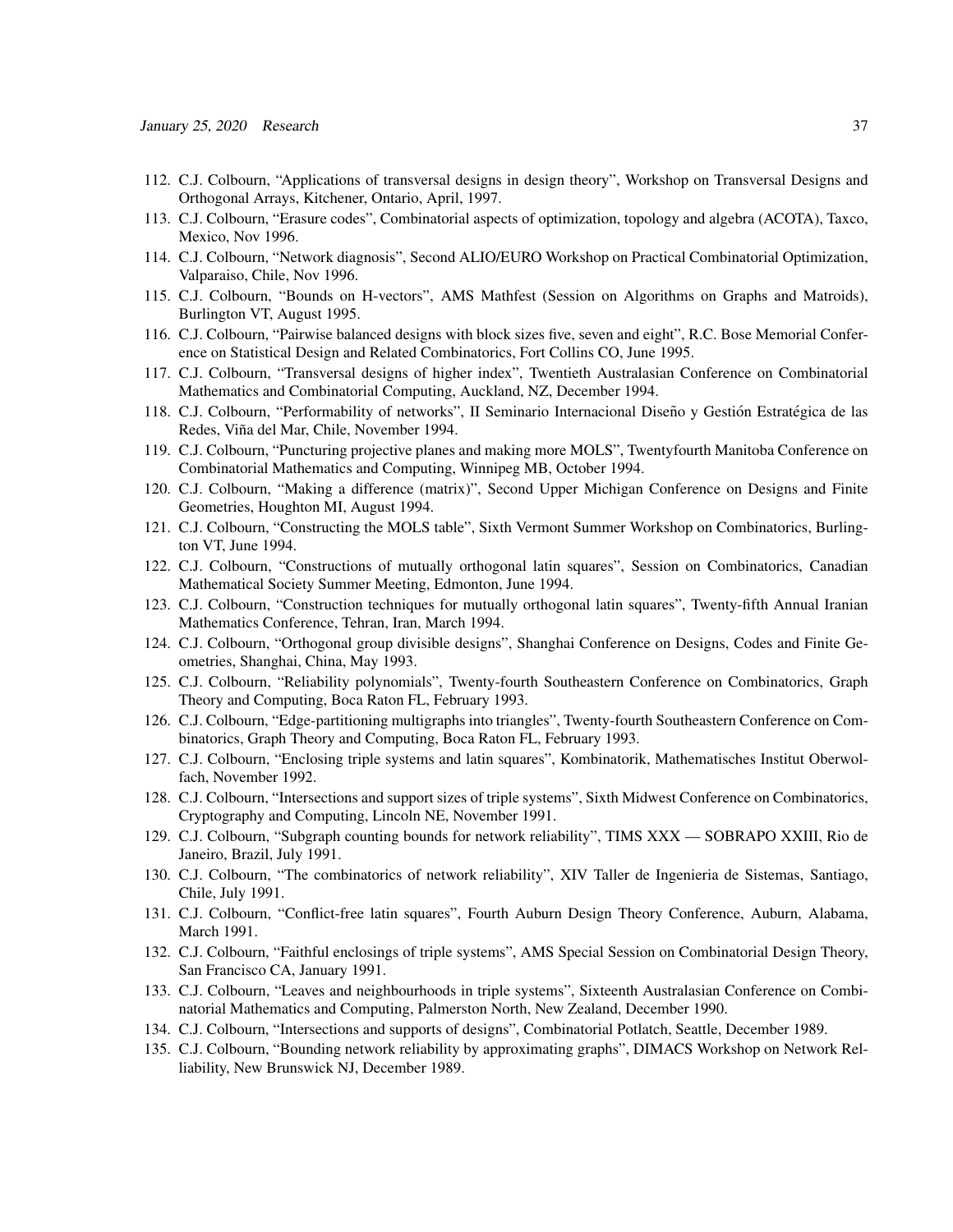- 136. C.J. Colbourn, "Bounding network reliability efficiently", WOBCATS Meeting, Portland OR, October 1989.
- 137. C.J. Colbourn, "Leaves and neighbourhoods", Fourth Clemson Conference On Discrete Mathematics, September 1989.
- 138. C.J. Colbourn, "Support sizes of designs", Second International Catania Conference on Designs and Combinatorial Geometries, September 1989.
- 139. C.J. Colbourn, "Series-parallel bounds for two-terminal reliability", 1989 SIAM Annual Meeting, San Diego CA, July 1989.
- 140. (keynote lecture) C.J. Colbourn, "Combinatorial aspects of network reliability", NATO Advanced Research Workshop, Copenhagen, Denmark, June 1989.
- 141. C.J. Colbourn, "Intersections of quadruple systems", Vermont Summer Workshop on Design Theory, Stowe, Vermont, June 1989.
- 142. C.J. Colbourn, "Support sizes of designs", AMS Special Session on Codes and Designs, Chicago, May 1989.
- 143. C.J. Colbourn, "Combinatorial designs: their role in computer science", The Toronto Exxperience, Toronto, May 1988.
- 144. C.J. Colbourn, "Probabilistic single processor scheduling", Workshop on Computational Combinatorics, Burnaby, BC, July 1987.
- 145. C.J. Colbourn, "Leaves, excesses, and neighbourhoods", Fifteenth Winter School on Abstract Analysis and Topology, Srní, Czechoslovakia, January 1987.
- 146. C.J. Colbourn, "Bounding network reliability efficiently", Fifteenth Winter School on Abstract Analysis and Topology, Srní, Czechoslovakia, January 1987.
- 147. C.J. Colbourn, "Directing and orienting triple systems", Conference on Geometry and Combinatorial Designs, Kyoto Japan, June 1986.
- 148. C.J. Colbourn, "Edge-packings of graphs and network reliability", First Japan Conference on Graph Theory and Applications, Hakone Japan, June 1986.
- 149. C.J. Colbourn, "Exact algorithms for network reliability", Fifteenth Manitoba Conference on Numerical Mathematics and Computing, Winnipeg Manitoba, October 1985.
- 150. C.J. Colbourn, "The reliability polynomial", Thirteenth Australasian Conference on Combinatorial Mathematics and Computing, Sydney Australia, August 1985.

## External Service

I served as Chair of the Medals Committee of the Institute for Combinatorics and its Applications (ICA) from 2016 until 2019. We recommended medal awards for the ten year period from 2010 until 2019 for the Kirkman, Hall, Euler, and Stanton Medals, along with ICA Honorary Fellowships.

I serve on the Steering Committee of the International Workshop on Combinatorial Algorithms (IWOCA), 2017 present.

## Editorial Work

I serve(d) in following editorial capacities:

- Editor-in-Chief, *Journal of Combinatorial Designs*, 1992-
- Associate Editor, *Networks*, 1986-
- Associate Editor, *Designs, Codes, and Cryptography*, 1996-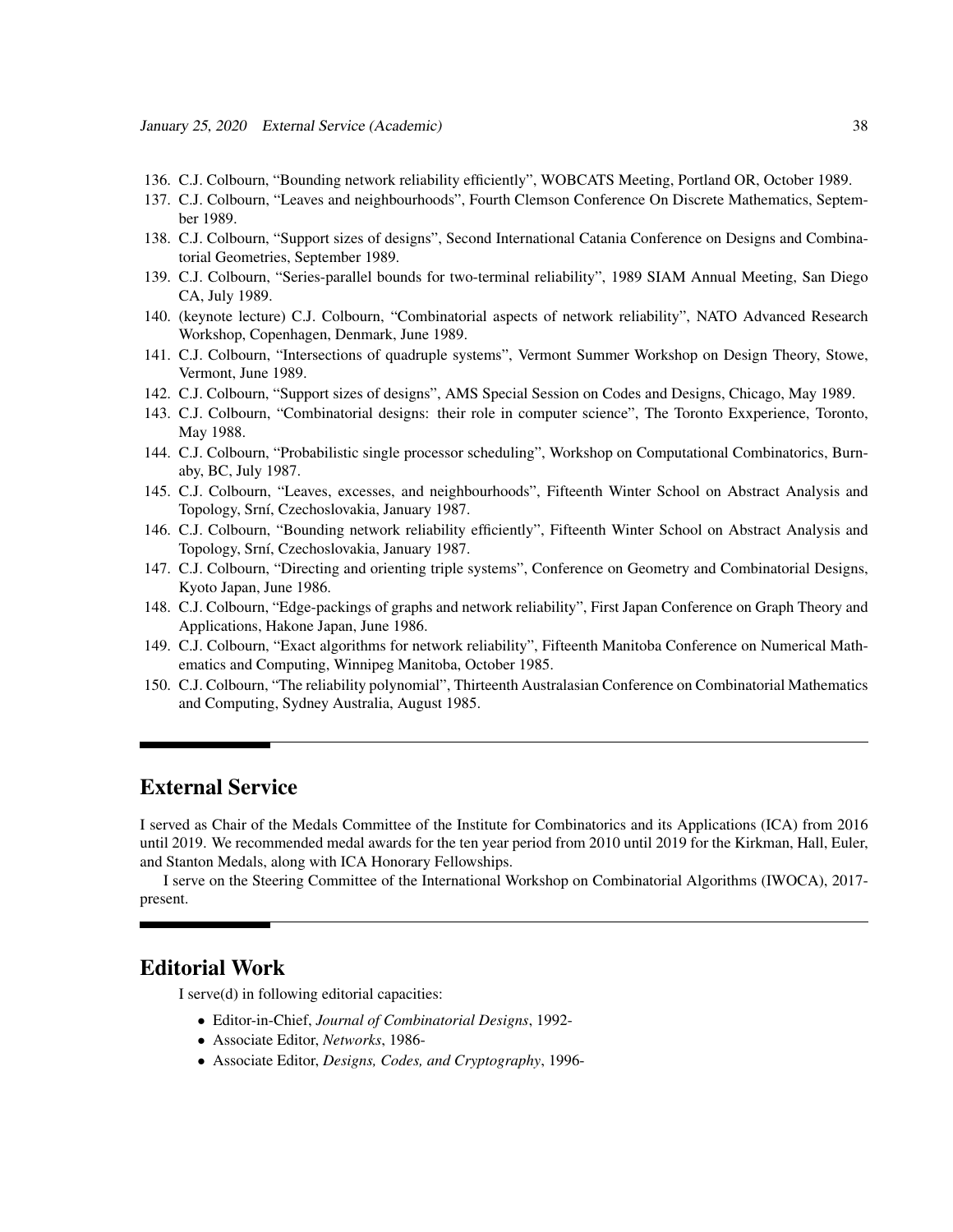- Associate Editor, *Journal of Combinatorial Theory, Series A*, 2002-
- Associate Editor, *Discrete Mathematics*, 2002-
- Associate Editor, *Journal of Statistical Planning and Inference*, 2004-15.
- Associate Editor, *Journal of Statistical Theory and Practice*, 2006-14.
- Associate Editor, *Discrete Mathematics, Algorithms, and Applications*, 2007-
- Associate Editor, *IEEE Transactions on Reliability*, 1992-1998.
- Member, Editorial Board, *Aequationes Mathematicae*, 1993-2000.
- Associate Editor, *Combinatorial Optimization: Theory and Practice*, 1994-1999.
- Advisory Editor, *Handbook of Discrete and Combinatorial Mathematics*, 1993-1999.
- Member, Editorial Board, *Journal of Combinatorics, Information and System Sciences*, 1990-
- Member, Editorial Board, *Journal of Combinatorial Mathematics and Combinatorial Computing*, 1987- 1993.

| Position               | Period    | Department/Organization/Committee                          |
|------------------------|-----------|------------------------------------------------------------|
| Senator                | 2010-13   | Arizona State University Senate                            |
| Senator                | 2003-08   | Arizona State University Senate                            |
| Chair                  | 2001-02   | Computer Science and Engineering                           |
| Chair                  | 2000-01   | <b>Computer Science</b>                                    |
| Chair                  | 1997-99   | <b>Computer Science</b>                                    |
| Associate Chair, CS    | 1996-97   | Computer Science and Electrical Engineering                |
| Chair                  | 1993-95   | Combinatorics and Optimization                             |
| Senator, Mathematics   | 1992-95   | University of Waterloo Senate                              |
| Associate Chair, C&O   | 1991-93   | <b>Undergraduate Studies</b>                               |
| Associate Chairman, CS | 1984-85   | <b>Undergraduate Studies</b>                               |
| Member                 | 2012-     | Dean's Faculty Advisory Committee                          |
| Member                 | 2014-17   | <b>Limited Submissions Committee</b>                       |
| Member                 | 2012-14   | Senate Personnel Committee                                 |
| Member                 | 2010-12   | Senate Committee on Committees                             |
| Member                 | 2008-09   | School of Mathematics Planning Committee                   |
| Member                 | 2006-08   | <b>University Personnel Committee</b>                      |
| Member                 | 2006-07   | <b>IEE Search Committee</b>                                |
| Member                 | 2005-06   | <b>CSE/AME Search Committee</b>                            |
| Member                 | 2005-08   | Dean's Advisory Personnel Committee                        |
| Member                 | $2004 -$  | Steering Committee for Computational Biosciences Program   |
| Member                 | 2003-05   | <b>CSE Personnel Committee</b>                             |
| Member                 | 2003-04   | Recruiting Committee for Evolutionary Functional Ge-       |
|                        |           | nomics                                                     |
| Member                 | 2003-04   | Ad Hoc Committee for MCS Online                            |
| Chair                  | 2003-04   | Graduate Programs Committee                                |
| Member                 | 2002-04   | Graduate Programs Committee                                |
| Member                 | 2001-02   | Proposition 301 Information Technology Committee           |
| Member                 | 1999-2001 | <b>Instructional Incentive Grants Committee</b>            |
| Member                 | 1999-2001 | Kroepsch-Maurice Teaching Awards Committee                 |
| Member                 | 1999-2000 | College Standards Committee                                |
| Member                 | 1999-2001 | <b>IDX Workforce Training Committee</b>                    |
| Member                 | 1998-2001 | Working Group for the Study of Media, Culture, and Society |
| Chair                  | 1998      | <b>UVM CLIO Search Committee</b>                           |
| Chairman               | 1984-85   | CS Curriculum Committee                                    |

# Administrative Experience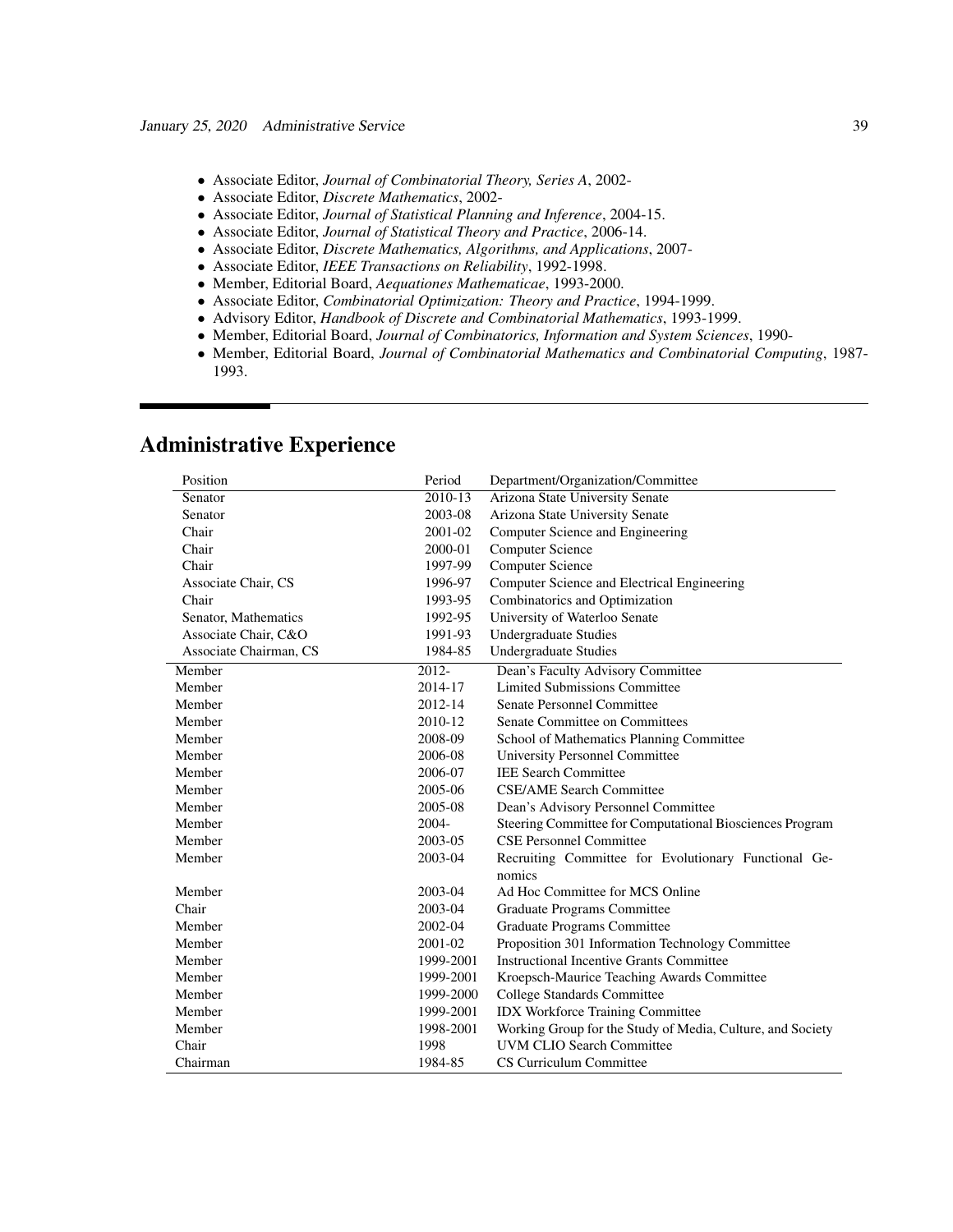| Member                 | 1996-99 | College Board of Advisors                           |
|------------------------|---------|-----------------------------------------------------|
| Chair                  | 1996-97 | CS Curriculum Committee                             |
| Member                 | 1996-97 | College Standards Committee                         |
| Member                 | 1996-97 | College Curriculum Committee                        |
| Member                 | 1996-97 | College Computing Task Force                        |
| Member                 | 1993-94 | Senate Finance Committee                            |
| Member                 | 1993-95 | Academic Policy Committee                           |
| Member                 | 1991-93 | Undergraduate Affairs Committee                     |
| Member                 | 1991-93 | Standings and Promotions Committee                  |
| Library Representative | 1988-89 | Combinatorics and Optimization                      |
| Member                 | 1986-88 | Board of Directors, Institute for Computer Research |
| Chairman               | 1986-88 | CS Ph.D. Comprehensives Committee                   |
| Chairman               | 1986    | CS M.Math. Review Committee                         |
| Member                 | 1986    | <b>CS</b> Recruiting Committee                      |
| Chairman               | 1985    | CS Ph.D. Comprehensives Committee                   |
| Member                 | 1985    | CS Ph.D. Comprehensives Committee                   |
| Member                 | 1984-85 | CS Admissions Committee                             |
| Member                 | 1984-86 | CS Advisory Committee                               |
| Member                 | 1984-87 | CS Graduate Committee                               |
| Chairman               | 1981-83 | <b>CMPT</b> Graduate Advisory Committee             |
| Member                 | 1980-82 | University Subcommittee on Computers in Education   |
| Library Representative | 1980-81 | <b>Computational Science</b>                        |

I served on the Scientific Advisory Panel to the Ontario Technology Fund, reporting to the Management Board of the Cabinet of the Government of Ontario, from 1986-1989.

I serve on the Advisory Board for the Department of Mathematical Sciences, Michigan Technological University, Houghton MI, 1993-2001.

I serve on the Advisory Board for the Centre for Discrete Mathematics and Theoretical Computer Science at the University of Auckland, New Zealand, 1994-2000.

I served on the Council of the Institute for Combinatorics and Its Applications, 1999-2002.

I was the lead UVM representative in negotiating an articulation agreement with the IDX Institute of Technology, 1998-99.